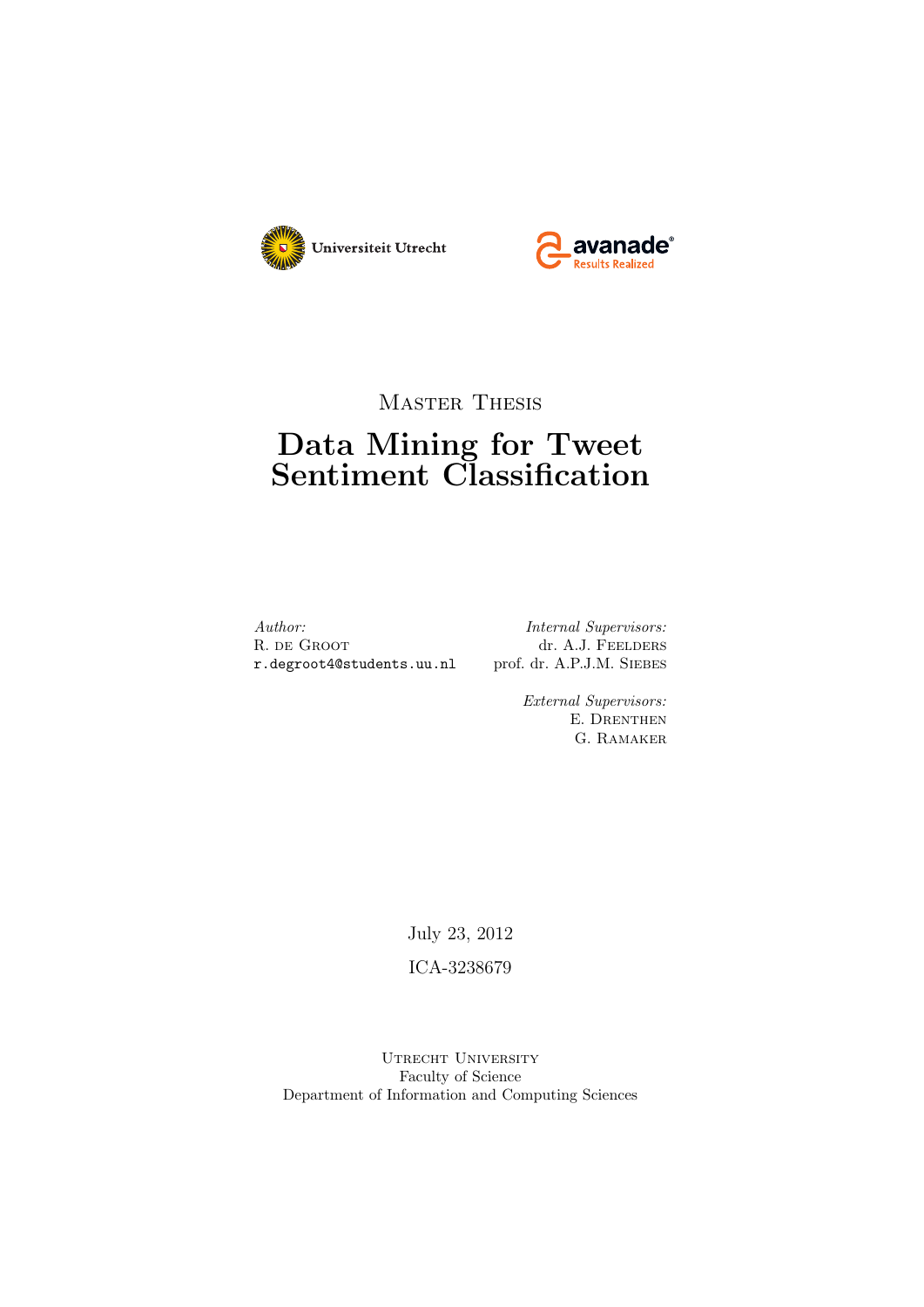#### Abstract

The goal of this master thesis is to classify short Twitter messages with respect to their sentiment using data mining techniques. Twitter messages, or tweets, are limited to 140 characters. This limitation makes it more difficult for people to express their sentiment and as a consequence, the classification of the sentiment will be more difficult as well. The sentiment can refer to two different types: emotions and opinions. This research is solely focused on the sentiment of opinions. These opinions can be divided into three classes: positive, neutral and negative. The tweets are then classified with an algorithm to one of those three classes.

Known supervised learning algorithms as support vector machines and naive Bayes are used to create a prediction model. Before the prediction model can be created, the data has to be pre-processed from text to a fixed-length feature vector. The features consist of sentiment-words and frequently occurring words that are predictive for the sentiment. The learned model is then applied to a test set to validate the model.

The data that is considered in this research is based on two datasets, one from Sananalytics and a self-built Twitter dataset. When the models are applied and tested in-sample the results were quite acceptable. However out-of-sample, with cross-validation the results were disappointing. The sparsity in the dataset seems to cause the issue that the features in the training set does not cover the data in the test set well.

Keywords: sentiment analysis, data analysis, text mining, classification, big data, social media, twitter, complex event processing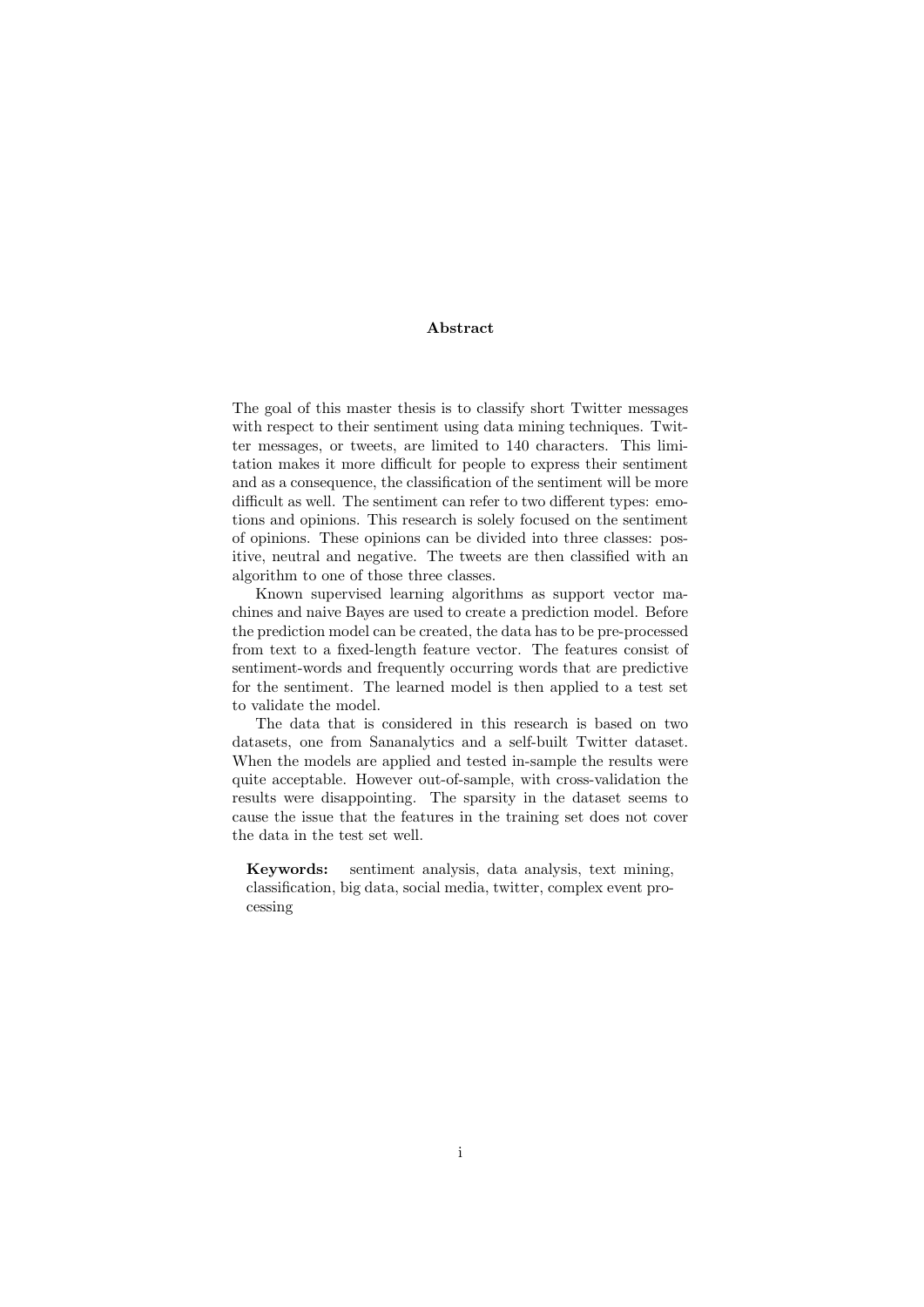## Acknowledgment

Foremost, I would like to sincerely thank my supervisors, who continuously supported me during my research. In the first place, my internal supervisor Ad Feelders, for the productive sessions we had. Those sessions lead to new insights, which I could directly apply in my research. During the writing of my thesis I appreciated the scientific feedback of Ad Feelders, especially when it was difficult to put things on paper. I am very grateful that he spend a lot of time in reviewing my thesis.

I also want to thank my external supervisors Edo Drenthen and Gijs Ramaker. The weekly meeting with Edo Drenthen helped me to get on track, especially at the start. The feedback of Edo Drenthen on all delivered products was very insightful and useful. Also thanks to Gijs Ramaker for the more general guidance and feedback on my research.

Last but not least, I want to thank Avanade for allowing me to do my graduation project at their company. It was a period where I learned a lot, and get involved with the practical application in business perspective. And thanks to the Avanadi, the people of Avanade, who helped me with several issues and made me feel comfortable during my project.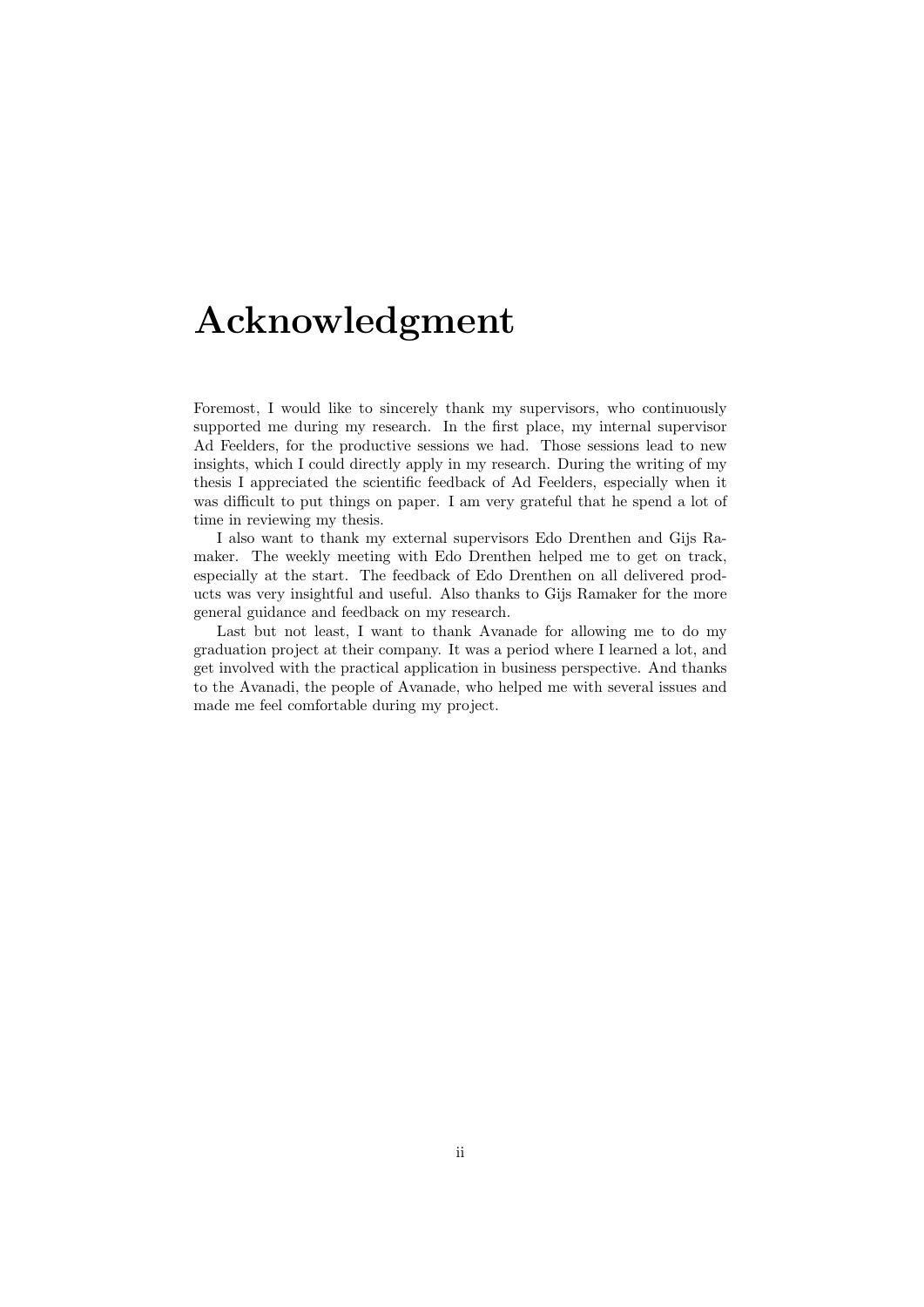# **Contents**

| 1        | Introduction                                                                          | 1                       |
|----------|---------------------------------------------------------------------------------------|-------------------------|
|          | 1.1<br>Context                                                                        | $\overline{2}$          |
|          | 1.2                                                                                   | 3                       |
| $\bf{2}$ | <b>Problem Statement</b>                                                              | $\overline{\mathbf{4}}$ |
|          | 2.1                                                                                   | $\overline{4}$          |
|          | 2.2<br>Scope Definition $\dots \dots \dots \dots \dots \dots \dots \dots \dots \dots$ | $\overline{5}$          |
| 3        | <b>Background Information</b>                                                         | 7                       |
|          | $3.1\,$                                                                               | $\overline{7}$          |
|          | 3.2<br>Twitter                                                                        | 9                       |
|          | 3.3                                                                                   | 11                      |
| 4        | Data Mining for Sentiment Classification                                              | 12                      |
|          | 4.1                                                                                   | 12                      |
|          | 4.2                                                                                   | 14                      |
|          | 4.3                                                                                   | 21                      |
| 5        | <b>Experiments</b>                                                                    | 23                      |
|          | 5.1                                                                                   | 23                      |
|          | 5.2                                                                                   | 25                      |
|          | 5.3                                                                                   | 31                      |
| 6        | Implementation                                                                        | 40                      |
| 7        | Conclusions                                                                           | 44                      |
|          | 7.1                                                                                   | 44                      |
|          | 7.2                                                                                   | 47                      |
|          | 7.3                                                                                   | 48                      |
|          | Appendices                                                                            | 49                      |
|          | A                                                                                     | 49                      |
|          | B<br>Data Warehouse model                                                             | 50                      |
|          | $\mathcal{C}$                                                                         | 51                      |
|          | D                                                                                     | 52                      |
|          | Glossary                                                                              | 54                      |
|          | <b>Bibliography</b>                                                                   | 59                      |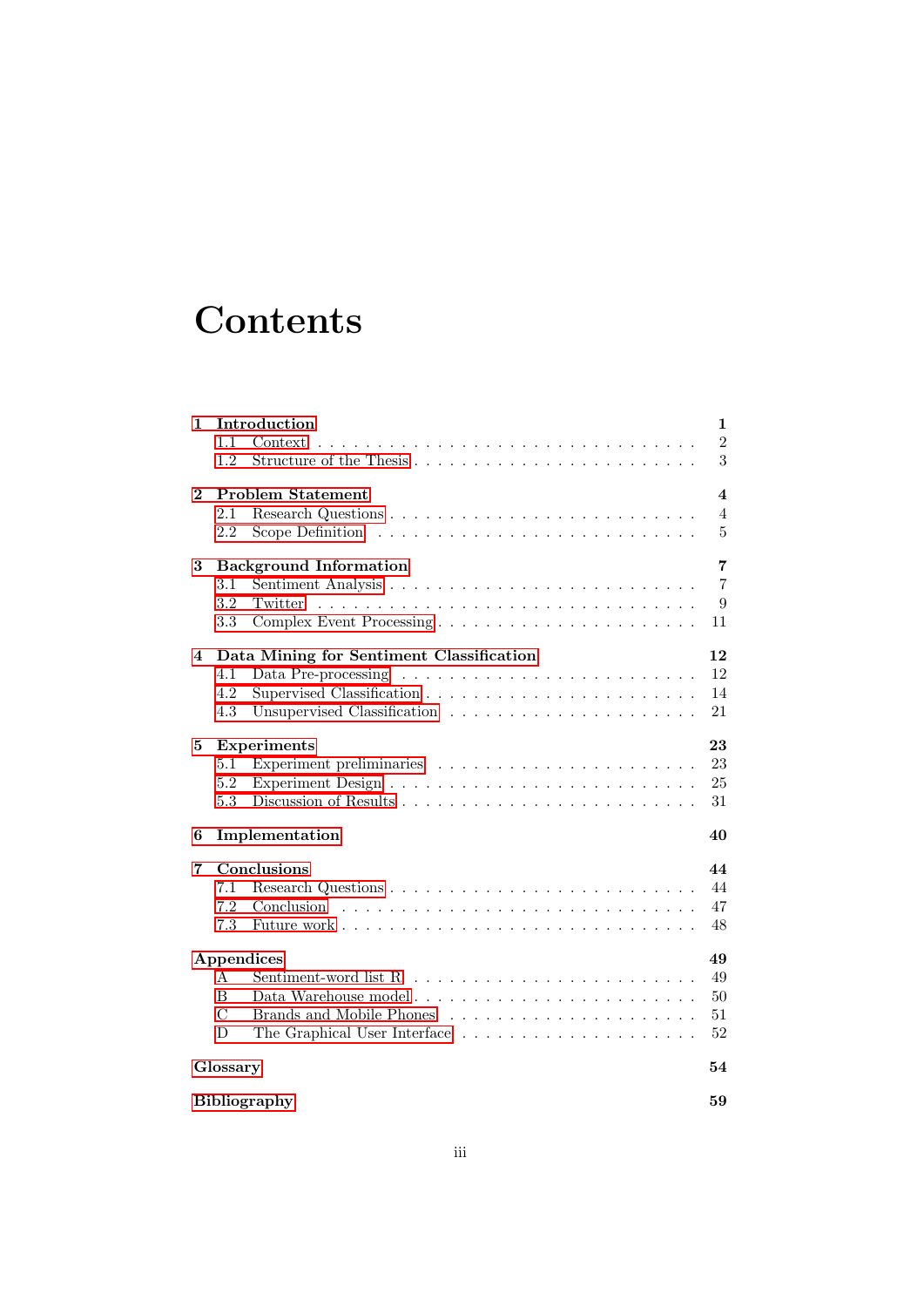## <span id="page-4-0"></span>Chapter 1

# Introduction

In the last couple of years the social medium Twitter has become more and more popular. Since Twitter is the most used microblogging website with about 500 million users and 340 million tweets a day, it is an interesting source of information. The messages, or in Twitter terms the tweets, are a way to share interests publicly or among a defined group. Twitter distinguishes itself from other social media by the limited message size. The maximum size of 140 characters restricts users in their writing. Twitter is therefore challenging their users to express their view in one or two key sentences.

Because Twitter is widely adopted through all strata, it can be seen as a good reflection of what is happening around the world. Among all that happens, the latest trends are most interesting for companies. The latest trends can be analyzed and when identified, reacted to. From a marketing point of view, these latest trends can be used to respond with appropriate activities, like product advertisements. Analyzing tweets can therefore be a goldmine for companies to create an advantage to competitors.

One interesting group are tweets expressing sentiments about products, brands or services. These messages contain an opinion about a specific subject. The sentiment of this opinion can be classified in different categories. An obvious example of three categories are the categories positive, neutral and negative. These categories have been studied a lot in the literature. The categories can even be split further into a model with more sentiment levels. The whole process of identifying and extracting subjective information from raw data is known as sentiment analysis. The sentiment analysis research field is closely related to the field of natural language processing. Natural language processing tries to close the gap between human and machine, by extracting useful information from natural language messages. In this research, the extraction of the sentiment from a tweet is studied.

In data analysis, algorithms have been developed which can be used to analyze data, with the goal to extract useful information. Some widely used classification algorithms from the literature, such as naive Bayes and support vector machines, will be applied and compared. In this research, these algorithms are used to assign a sentiment (positive, neutral or negative) to a tweet. The number of tweets that have to be processed is too high and complex for normal data adapters, therefore a complex event processing engine is required for processing the data. Complex event processing deals with processing many events that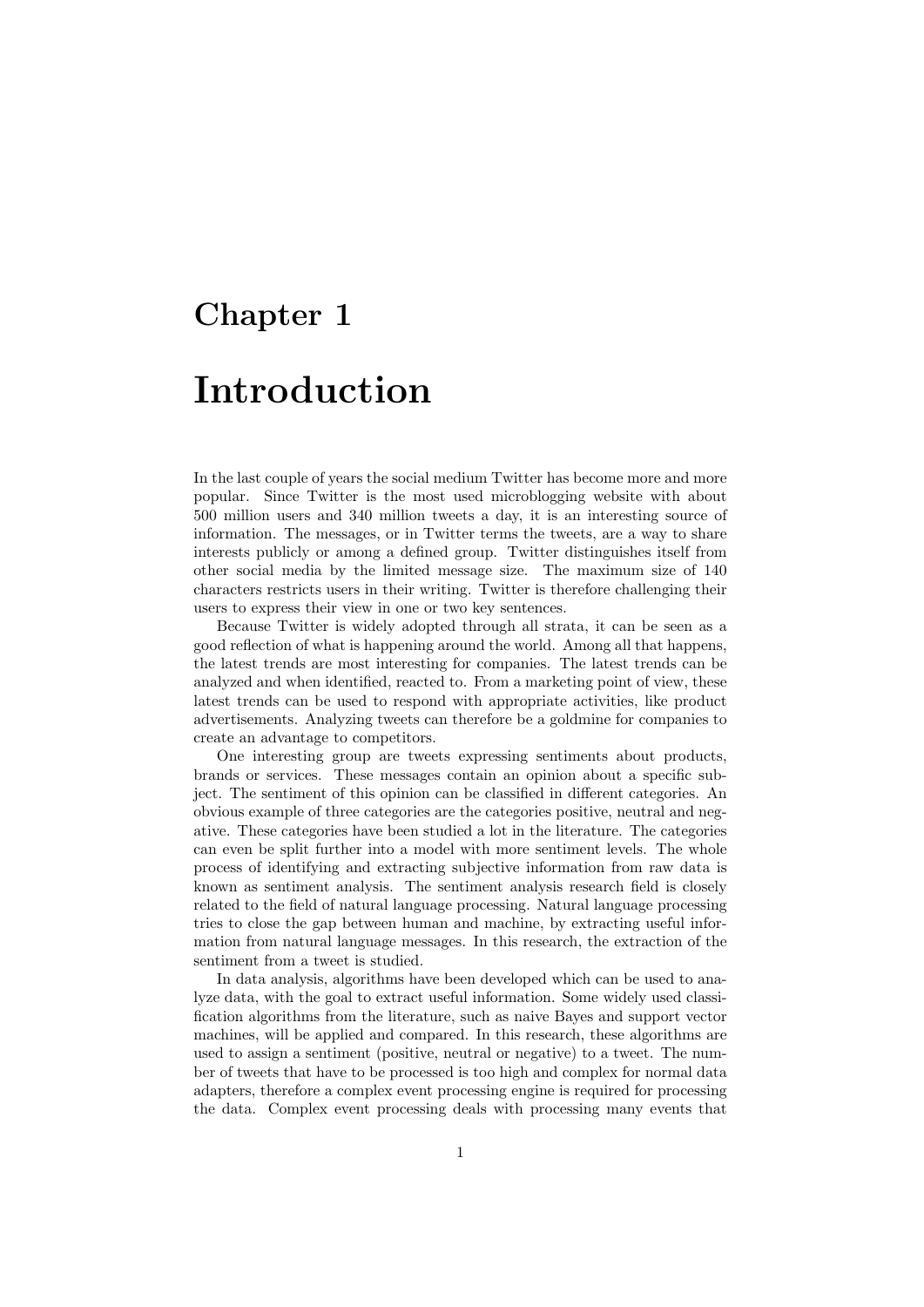happen in real-time. Complex event processing platforms allow one to monitor data from multiple sources for meaningful patterns, trends and exceptions. It could be used to perform low-latency analytics on the events and to trigger response actions. CEP caters to the intended functionality of the target system by classifying tweets in near real-time.

This research will focus on the application of sentiment analysis to Twitter and comparing the performance of different classification algorithms on this problem. The main question of this thesis is: "How can Twitter messages be accurately classified with respect to their sentiment?". To answer this question, a sentiment analysis tool is implemented, which provides a framework for testing the quality of the algorithms. This tool provide away to query the sentiment about popular mobile phones and their brands. Mobile phones are an interesting topic to focus on, because predominantly young audience catalyzing the probability for Twitter usage. Also the fact that mobile phones are fast changing products, boosts the amount of tweets about it.

## <span id="page-5-0"></span>1.1 Context

This master thesis is part of the study computing science, a 2-year research master of the university of Utrecht. The master thesis is the final project leading to graduation. Writing a thesis can be done internally at the university or externally at a company. In the last period of my academical education I realized that I missed some real-life experience working within a professional organization. Therefore I have chosen to conduct my research and thesis delivery at Avanade. Avanade offered the opportunity to get involved with a company and with new technologies. Together with Avanade, I composed a challenging graduation project about the "trending topic" Twitter. This internship project connects my focus area of my master, "data analysis" with a scientific challenging assignment.

Avanade is a multinational IT consulting and system integrator company, which develops Microsoft business and enterprise software. Because Avanade focuses solely on Microsoft-enabled solutions, the project will largely consist of Microsoft tooling. Microsoft will be used where there is value-add. For scientific calculations the tool will connect with software specifically made for data analysis and statistics.

The target audience of this thesis consists of fellow master students, recently graduated students and others who are interested in Twitter sentiment analysis. In writing this thesis I assumed that the reader has a basic understanding of common concepts in computer science. Therefore some basic technical knowledge about data analysis is a prerequisite.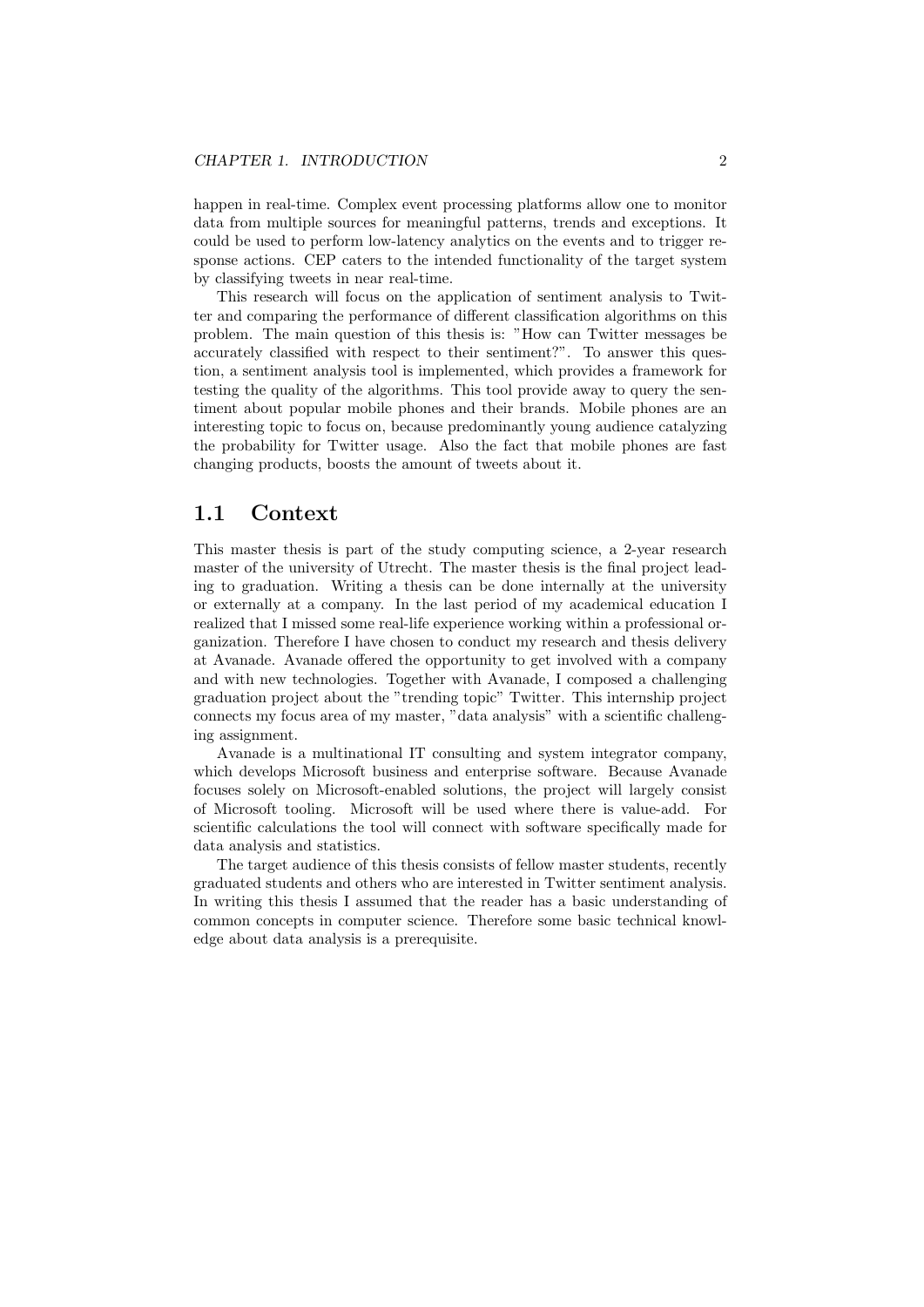## <span id="page-6-0"></span>1.2 Structure of the Thesis

This thesis is structured as follows. In chapter 2 the subject of the research and theory is explained, including challenges currently found in analyzing natural language messages. From this problem a main question and several sub questions are distilled. Those questions form the guidance through this thesis. Furthermore the scope of the project is led from the research questions and challenges. Chapter 3 provides the background of the different related fields. The main topics that are discussed are: sentiment analysis, Twitter and complex event processing. Subsequently, chapter 4 discusses the algorithms and the relevant literature. To answer the research questions a number of experiments have been composed, which are explained in chapter 5. The set-up, the execution and the results of these experiments are all covered in this chapter. The integrated system of the Twitter sentiment analysis tool is covered in chapter 6. Finally, chapter 7 draws the conclusions of the project. It will refer back to the proposed research questions in chapter 2 and answer them. Furthermore, possibilities of follow up research are discussed.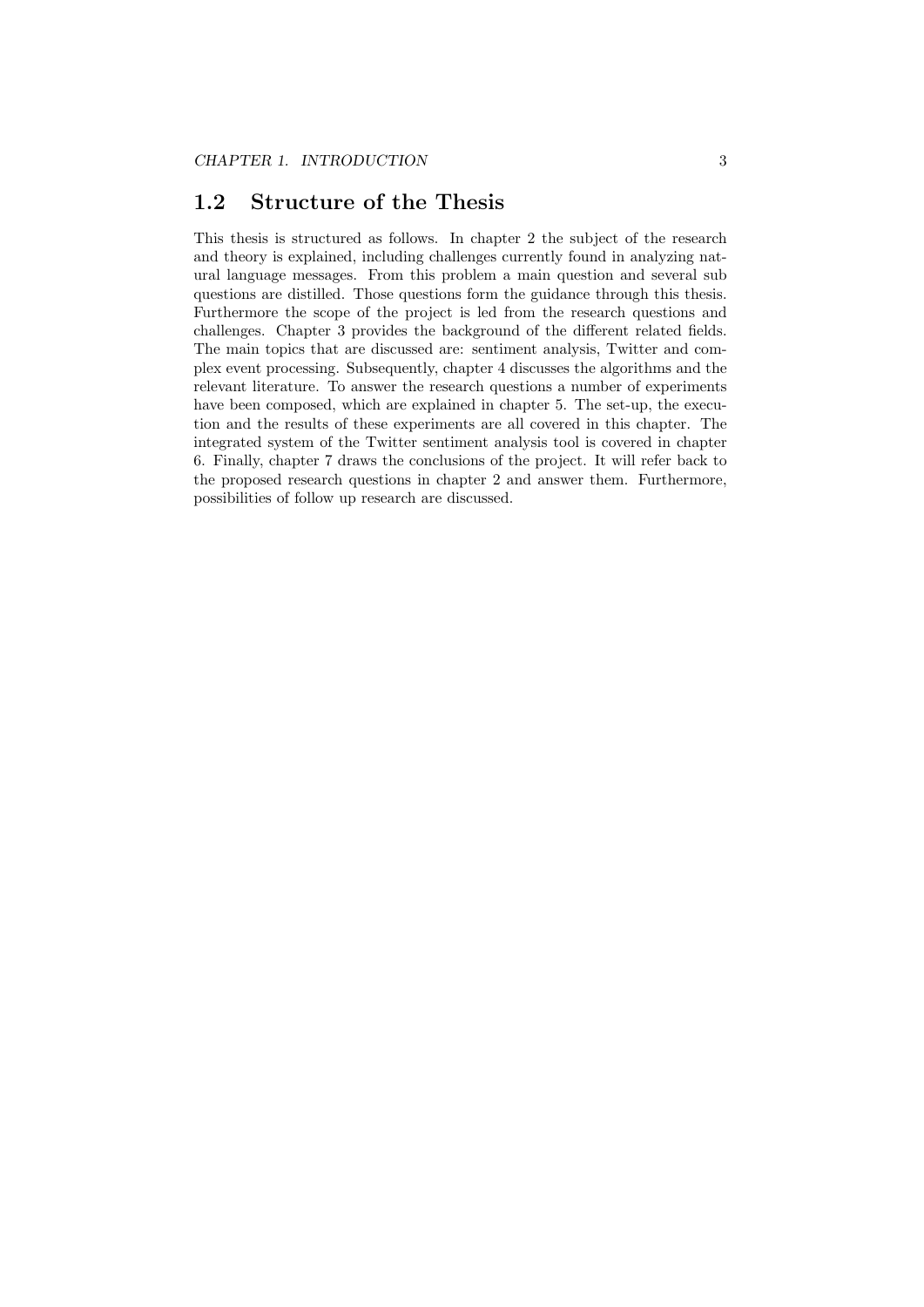## <span id="page-7-0"></span>Chapter 2

# Problem Statement

This chapter states the problem and associated questions of this research. Furthermore, the scope of this research is defined.

## <span id="page-7-1"></span>2.1 Research Questions

Main question: How can Twitter messages be automatically and accurately classified with respect to their sentiment?

In this project the main goal is to accurately classify tweets with respect to their sentiment. This is realized by developing a tool which can classify the tweets.

Sub question 1: Which supervised or unsupervised learning algorithm achieves the best performance for sentiment analysis on Twitter?

The data analysis research area covers the algorithms for the Twitter sentiment analysis tool that has to be developed. Related research fields are; artificial intelligence, data mining, machine learning, natural language processing and sentiment analysis. In data analysis different types of algorithms have been developed. Those algorithms can be grouped into supervised and unsupervised learning algorithms. The difference between these two models is that in supervised learning a model is created on a training set and in unsupervised learning a predefined model is assumed. The question is whether the one of the two performs better and achieves a higher classification accuracy.

### Sub question 2: Does Twitter's additional user information improve the classification accuracy?

In the data analysis, the performance of a classification algorithm is often domain specific, and therefore depends on the domain where it is applied to. In general, different classification problems can have different superior algorithms. Also in case of one domain, a different subset can have a different superior algorithm. Therefore an algorithm which is the overall best, does not exist. Restricting the scope possibly leads to a better accuracy of an algorithm. This could be realized by narrowing the scope down to a smaller domain, by restricting the content to some topic. In addition it is interesting to have more information about the users to possibly segment the users into user groups.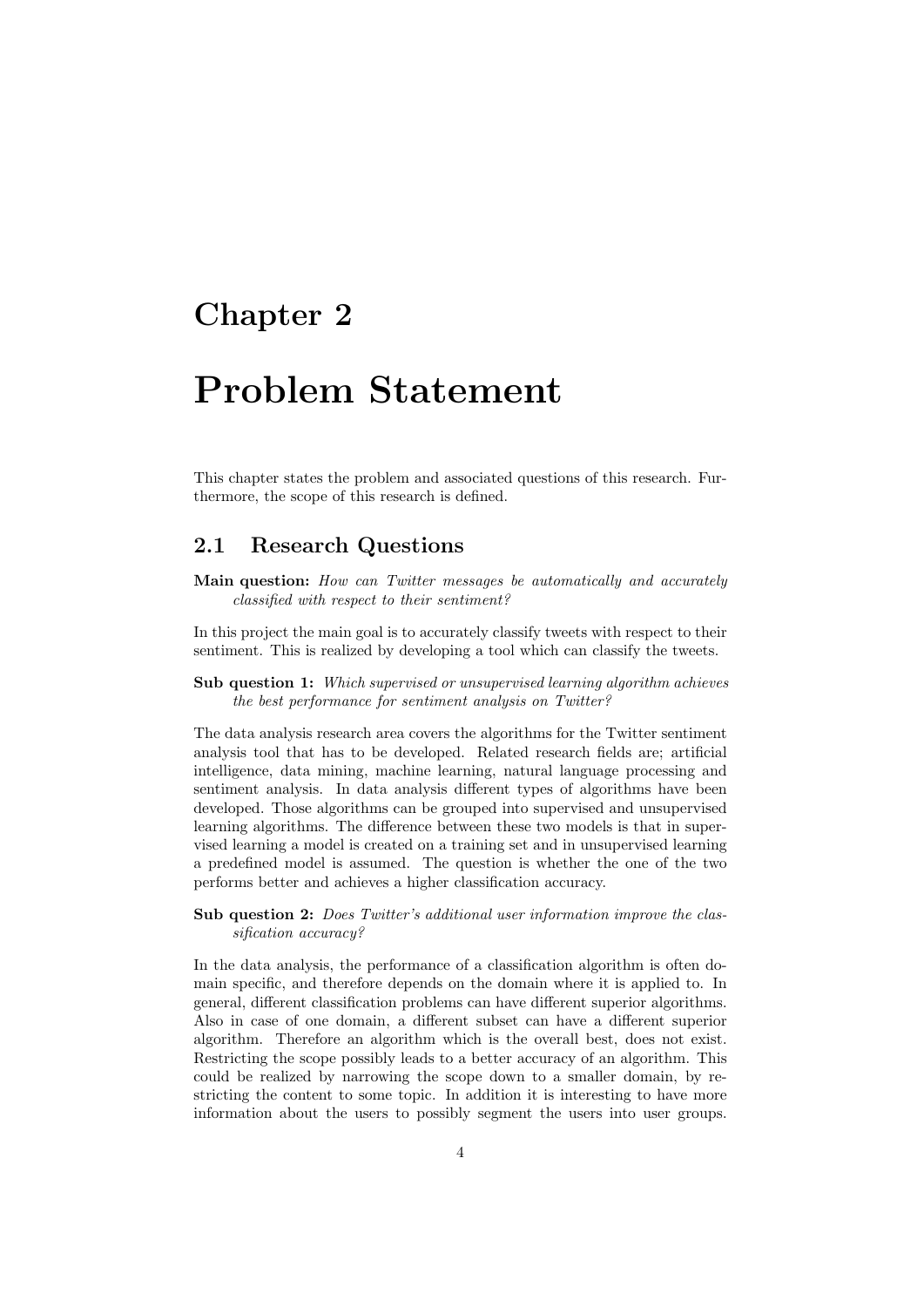Information such as the age, sex, location and background adds an extra dimension to the results. Most market surveys contain questions about the age, sex and location of the interviewees, this information is then used in the report and conclusions of the market research. Similarly, this information can be used for the reporting of the sentiment. The additional information, can make the sentiment more valuable for companies.

Sub question 3: Is it possible to handle negation, sarcasm, irony and double negatives to improve the performance of the classifier?

In natural language processing a difficult task is to cope with sentences with different meanings. In speaking, a tone is added from which you can derive the meaning better. As plain text does not contain pronunciation, tone and expressions by voice, it is more difficult to get the intended sentiment. If sarcasm, irony and double negatives could be parsed, the model will be more accurate. However the model could also be overfitted and classify many tweets as false positives. In such cases handling those figures of speech may not be beneficial.

Sub question 4: Can the special features of Twitter's orthography, like hashtags, retweets and emoticons be used to improve the classification of the messages?

Twitter provides an orthography with some special features. These features such as hash-tags, retweets and emoticons could help in classifying the tweets. The hash-tags could help to group messages and some could even help to indicate a certain sentiment.

Sub question 5: How many levels are optimal to represent a sentiment realistically and is still interpretable?

Classifying the sentiment is often done in models with three levels: positive, negative and neutral. A model with more levels could improve the informativeness of the representation. However it is more difficult to label the data in more levels and the question is whether the algorithm can still achieve a good classification accuracy.

## <span id="page-8-0"></span>2.2 Scope Definition

Twitter is a massive medium where people post millions of tweets a day. Capturing tweets requires specialized tools, capable of handling a large stream of data. Creating a classification model on this stream of data requires a well specified domain to achieve a good performance. Therefore I restricted the scope to English tweets only. The English language is the original Twitter language and used most often, according to a study by the Semiocast [\[36\]](#page-61-0). In October 2011, 39% of the 180 million messages a day were in English. Besides the fact that English is the largest language on Twitter, it is one of the most spoken languages around the world. Introducing more languages makes the research more complex. Since the essential part of the research could be sufficiently studied with only one language, only the English language is considered in my research.

The domain is already restricted through the language choice. Still, the scope remains very broad, with all the English tweets. According to general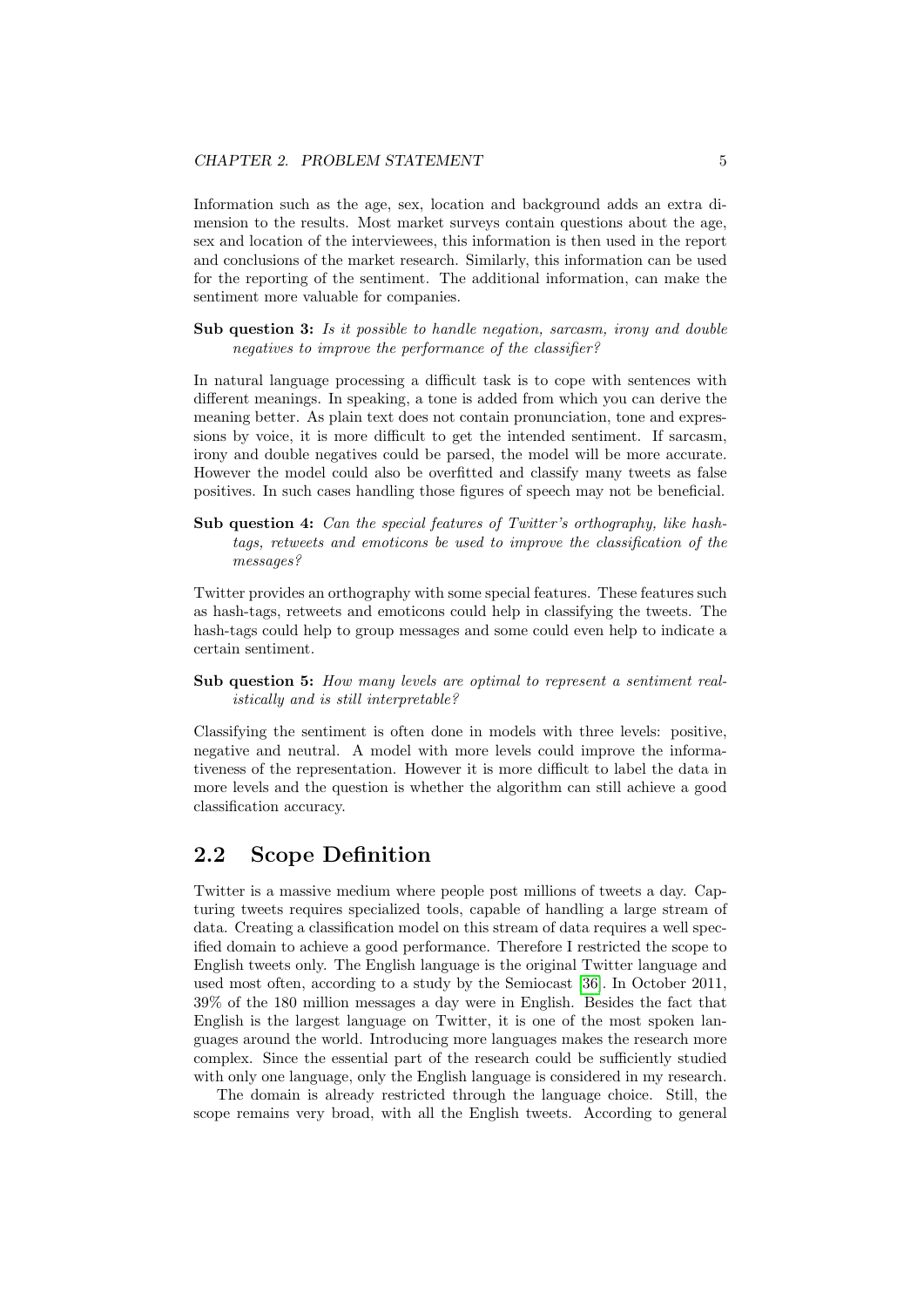ideas in data analysis literature, restricting the domain to a specific subject will possibly lead to better performance. I have chose to restrict the domain to mobile phones and their related IT brands. Some examples of such products are HTC Trophy, Nokia Lumia 800, Samsung Galaxy S2 and iPhone. Examples of their related brands are HTC, Nokia, Samsung and Apple. I also added some interesting brands for Avanade, such as Microsoft and Avanade. The main reason to choose the mobile phones domain is the interrelation with Twitter. The smart phones provide access to Twitter all day long. Research [\[29\]](#page-60-0) showed that 43% of the users access Twitter by their mobile phone. Therefore the mobile phones are an interesting subject since a lot of the users own them and have opinions about it. Therefore tweets about bugs, defects or cool features are posted regularly. This leads to a large amount of sentiment data to apply sentiment analysis.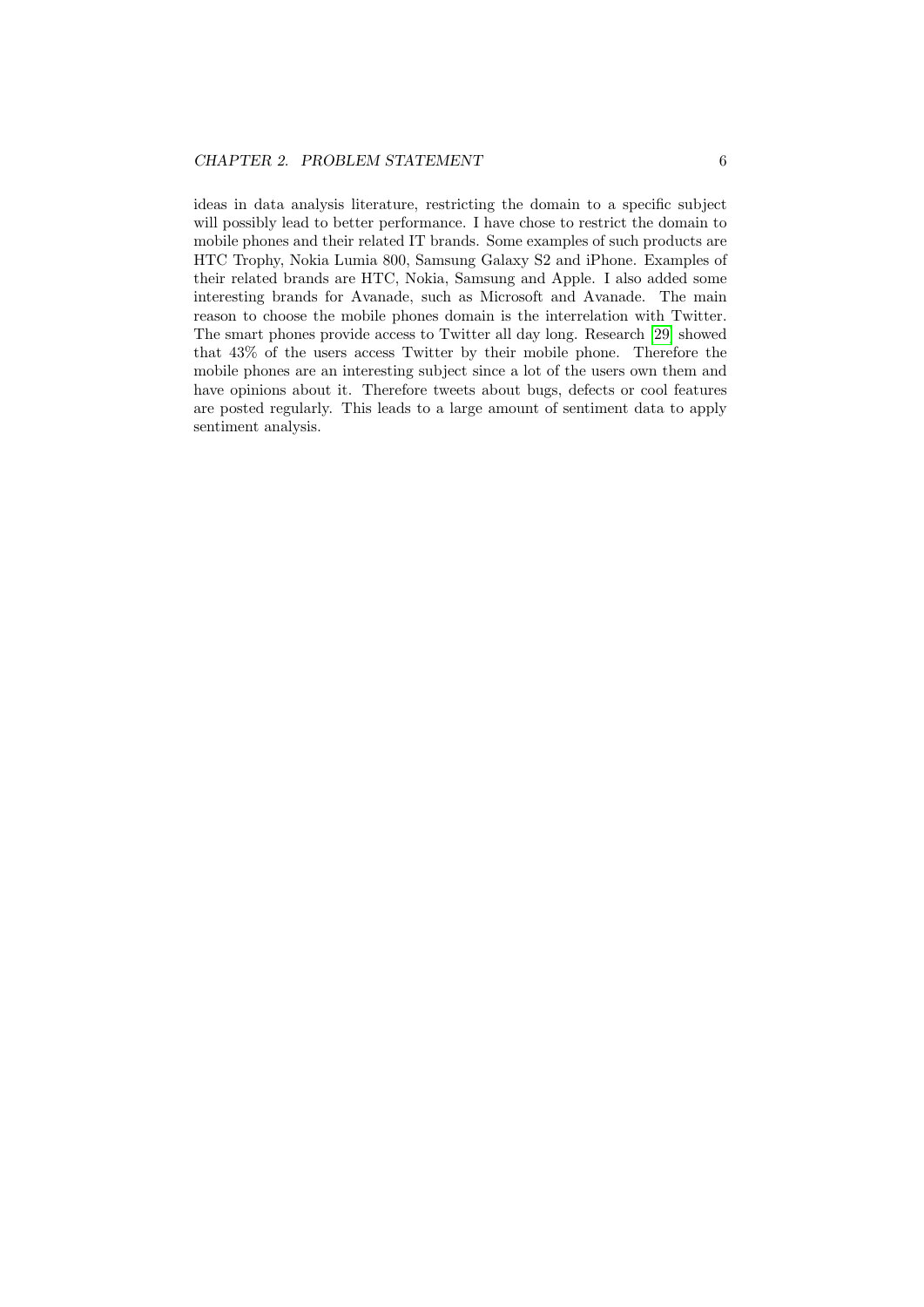## <span id="page-10-0"></span>Chapter 3

# Background Information

In this chapter the general background of the different related technologies that are involved is discussed, namely sentiment analysis, Twitter and complex event processing.

## <span id="page-10-1"></span>3.1 Sentiment Analysis

## 3.1.1 General

Sentiment analysis involves in several research fields; natural language processing, computational linguistics and text analysis. It refers to the extraction of subjective information from raw data, often in text form. However, also other media types could contain subjective data, like images, sounds and videos but these types are less studied. In accordance, in all media types different kinds of sentiments exist. The sentiment can refer to opinions or emotions, however these two types are related there is an evident difference. In sentiment analysis based on opinions, a distinction is made between positive and negative opinions. On the other hand, sentiment analysis based on emotions, is about the distinction between different kinds of emotions, like angry, happy, sad etcetera. The sentiment analysis that is considered in this research is based on opinions and is often referred in literature as opinion mining. When just sentiment analysis is stated in the remainder of this thesis, sentiment analysis based on opinions is meant. Sentiment analysis aims to determine the attitude of the opinion holder with respect to a subject. Other applications try to determine the overall sentiment of a document. Sentiment analysis can be difficult, hence Liu speaks of "the problem of sentiment analysis" in [\[24\]](#page-60-1). For example, a text can contain more than one opinion about the same object or about several objects. Consider the following example (similar to Liu's example in [\[24\]](#page-60-1)):

<span id="page-10-2"></span>Example 3.1. "I recently bought a Nokia Lumia 800 from Amazon.com. When I unpacked the phone, I realized what kind of terrific phone I bought. The Windows Phone OS is very easy-to-use. However as with most smartphones, the battery life is dramatic. Yesterday, I showed the phone to my colleague, and he directly became enthusiastic. He said that the Nokia Lumia 800 is definitely better than his iPhone 4."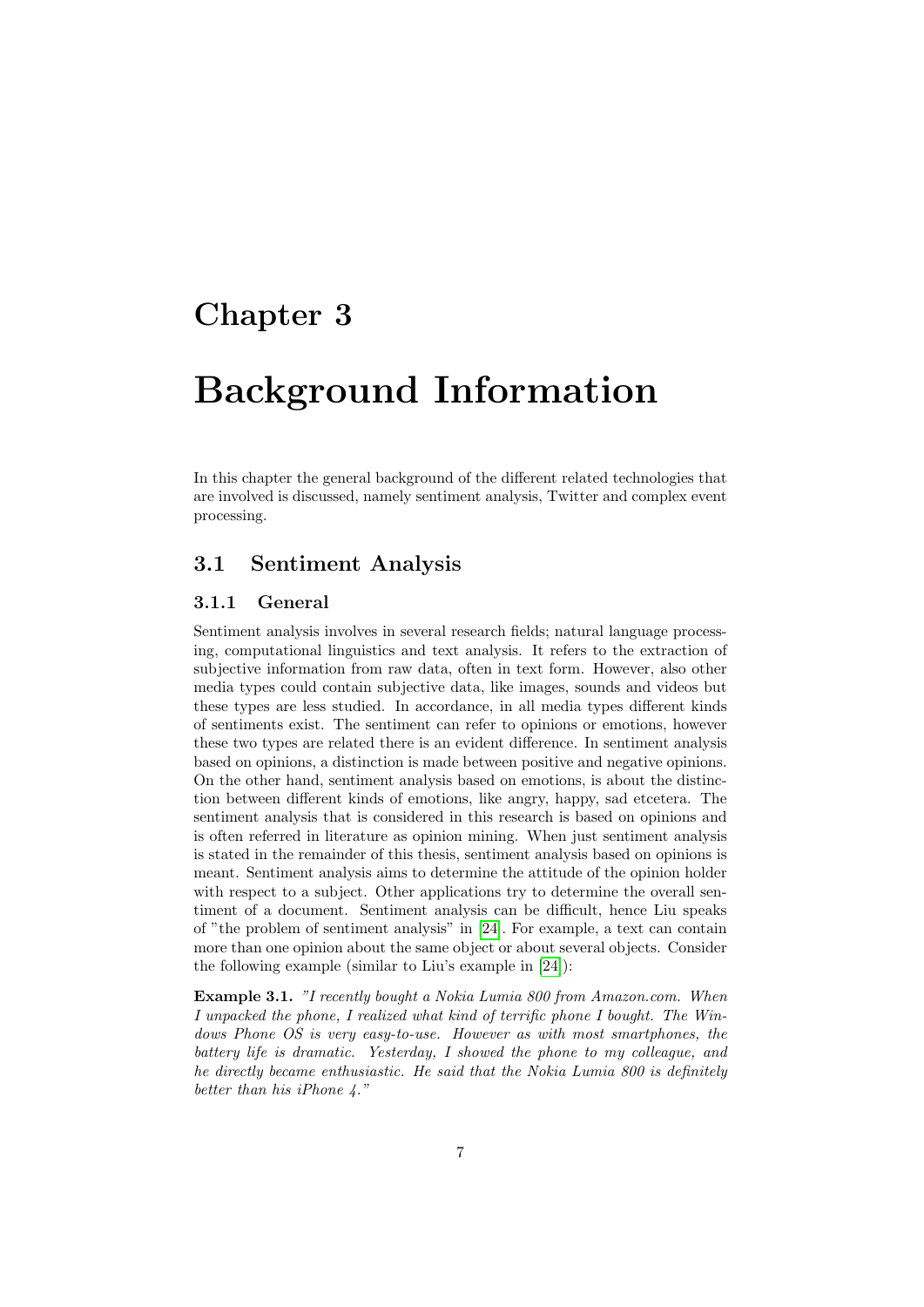In example [3.1,](#page-10-2) two types of opinions are stated, a direct opinion and an indirect opinion. A direct opinion is a straight-forward review about (a part of) an object; "the battery life is dramatic". An indirect opinion reviews an object with respect to another object: "the Nokia Lumia 800 is definitely better than his iPhone 4.". Direct opinions can in most cases unilateral parsed in positive/ negative and neutral, except for some nontrivial cases where even humans can't classify unambiguously. In indirect opinions the opinion can be parsed differently for the involved objects. A similarity or a difference between the two objects can be described with an indirect opinion. An object  $a$  can be equally good as the other object b and in another case  $a$  can be better than the other object  $b$ . In the former case the opinion is positive for both products; a similarity, in the latter case it is positive for  $a$  and negative for  $b$ ; a difference. The opinions in those sentences could also be the reversed. This leads to four different indirect comparative opinions, which should be deduced from the message. Furthermore, an indirect opinions can be formalized with many different words, which express essentially the same opinion. For example the sentence  $a$  is performing better than  $b^{\prime\prime}$  expresses almost the same opinion as the sentence  $^{\prime\prime}b$ does crash more often than a". Both sentences lead to a positive sentiment for a and negative for b, but are expressed in a totally different way. The deduction of an indirect comparative opinion is therefore hard. Returning to the direct opinion, a direct opinion is characterized by five properties that are formalized in a quintuple by Liu [\[24\]](#page-60-1). The quintuple is stated below in equation [3.1.](#page-11-0)

$$
opinion = (o_j, f_{jk}, oo_{ijkl}, h_i, t_l)
$$
\n(3.1)

<span id="page-11-0"></span>where  $o_j$  is a particular object;  $f_{jk}$  is feature k of object  $o_j$ ;  $h_i$  is an opinion holder;  $t_i$  is the time and the  $oo_{ijkl}$  the actual opinion of holder  $h_i$  about feature  $f_{jk}$  of object  $o_j$  at time  $t_l$ .

Determining the actual polarity or  $oo_{ijkl}$  of some sentence is the most difficult task of the five properties of the quintuple. The polarity of a message is whether it is positive or negative, in analogy to the electrical polarity. This sentiment is subjective because different people have different mental scales for what they consider to be a strong or a weak opinion. Therefore it can occur that a sentence is labeled as positive to somebody and as neutral by somebody else.

As discussed in the section [2.1,](#page-7-1) most common models capture opinions into two or three levels: positive, negative and additionally neutral. However it is also possible to use a more granular scale, as Wilson in [\[42\]](#page-61-1).

In the handbook "Opinion Mining and Sentiment Analysis" from Pang et al. [\[32\]](#page-61-2), more additional information about sentiment analysis can be found. It is a great reference as general background for sentiment analysis.

#### 3.1.2 Business case

Why would you apply a sentiment analysis, what does it yield? As Peter Yared wrote in [\[43\]](#page-61-3): "Sentiment analysis isn't a solution unto itself, but it can be highly useful as a real-time feedback loop for advertising effectiveness and may soon be able to predict advertising results". It has always been difficult to track the return on investment of marketing expenditures. Marketers focus on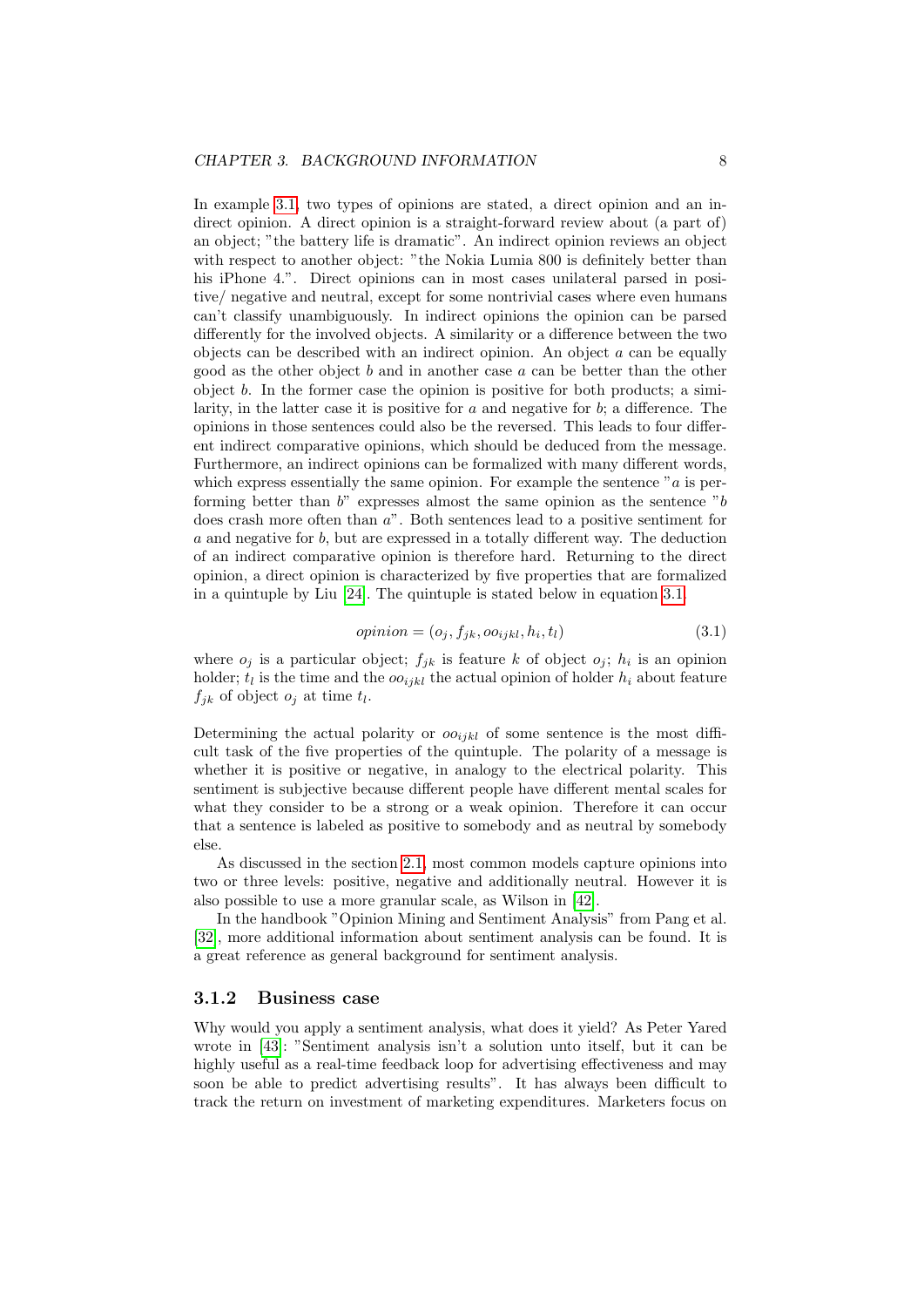measuring the increase of brand, color schemes or slogan awareness. A part of those marketing measures, e.g. the brand name publicity could be measured over social media. In such cases, sentiment analysis offers a less labor intensive way and therefore cost-avoidance way to measure the effectiveness of marketing activities.

## <span id="page-12-0"></span>3.2 Twitter

Twitter, a microblogging website which is nowadays familiar to most people, has made a great development in popularity and usage in the last couple of years. Firstly, I will discuss a historical background about the foundation of Twitter. Secondly, I will discuss the functional environment of Twitter.

### 3.2.1 History

In contrast to the popularity of Twitter at the moment, it begun as a backup project for a failed project. Noah Glass and Google employee Evan Williams founded a new company Odeo, which focused on a podcasting platform. Evan Williams asked a former colleague Biz Stone to join the company. Odeo started developing their podcasting platform until Apple launched the podcasting product iTunes. In consequence the podcasting platform from Odeo became irrelevant and less profitable. Together with the new hired web designer Jack Dorsey, Odeo started with some brainstorm sessions to come up with new projects. Jack Dorsey, had an idea around what people are doing at a given time. His idea lead to an SMS service for communicating to a small group of people. Noah Glass pushed the project and was actually seen as the "spiritual leader" of this project.

In March 2006 the first prototype with the name "twttr" was delivered, and Noah Glass was still very enthusiastic about it. The use of the SMS service limited the number of characters that could be used; an SMS can contain up to 160 characters [\[27\]](#page-60-2). Since the username already requires 20 characters of space, the length of a message is limited to 140 characters.

In 2007 the Twitter branch spun off as a separate company from Odeo [\[28\]](#page-60-3). A few months later Evan Williams decided to fire one of his most passionate employees Noah Glass, probably because the two had clashing personalities [\[9\]](#page-59-1). In the spring of 2007, Twitter really begun to grow after the SXSW Interactive conference in Austin, Texas. Even in 2008, it actually begun to grow exponentially. In parallel a company called Summize created a simple way to search and find sentiments about tweets. Twitter acquired Summize quite fast after they knew it could be beneficial. Nowadays this service is known as the searching functionality of Twitter. A former Google employee Dick Costolo, entered the Twitter company as COO in September 2009. He even became CEO when Evan Williams decided to step down as Twitter's CEO.

Nowadays Twitter is still growing, in 2012 to 500 million active users worldwide and 340 million tweets a day. Twitter is the individual mass medium to find out what is happening nowadays. It is even labeled as the fastest medium, since news on Twitter is a few minutes earlier than in other media.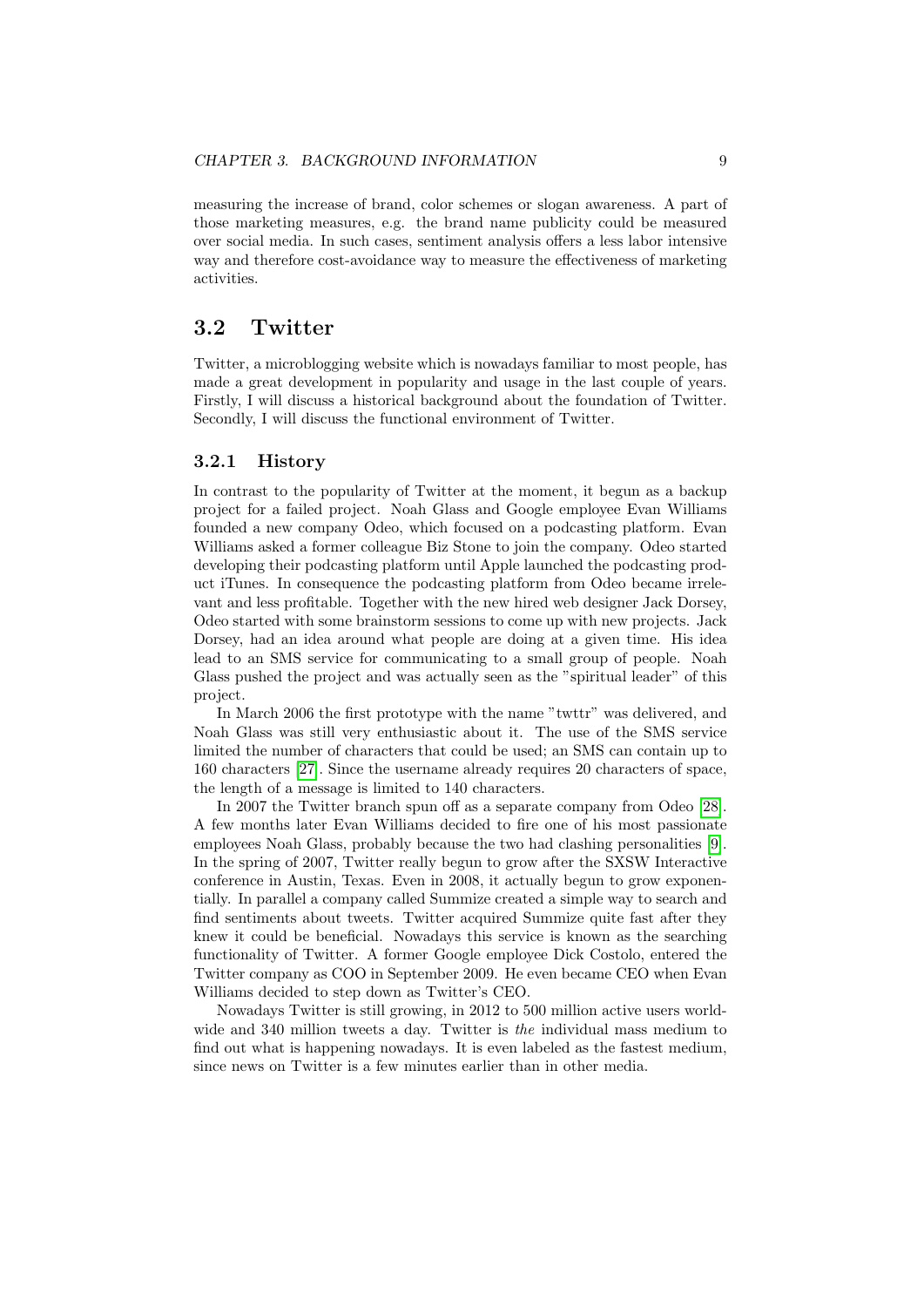### <span id="page-13-0"></span>3.2.2 Functionality

Twitter is used in many different ways, for both personal and business use. For personal use it is a great way to keep in touch with your friends and quickly broadcast information about where you are and what you are up to. More interesting is the business use, since personal use is not beneficial. For business, Twitter can be used to broadcast a company's latest news and blog posts or interact with customers. Through the great accessibility both the personal and business are involved together at Twitter. This aspect is valuable for companies since they can reach their customers and potential customers in an informal way. Twitter incorporates this all in its slogan: "Follow your interests, instant updates from your friends, industry experts, favorite celebrities, and what's happening around the world" [\[19\]](#page-60-4).

Besides the direct business use of Twitter also an indirect use is interesting for business. For instance to search and aggregate personal messages about companies, brands or products. Twitter is accessible by the Internet for anyone. Therefore it is the fastest mass communication channel, even faster then renowned news websites. The real-time updates can be used by companies for different beneficial purposes. Even some books, like [\[12\]](#page-59-2), are published about how Twitter could be beneficial for your company.

From all the information on Twitter, only a small fraction is interesting for a company. The information that is contained in the messages depends on the user's personal interest. The message could therefore have objective content like facts, and subjective content like opinions. This latter type of content is most interesting for companies if the opinion is about a related object. Such information could be aggregated and form an asset for the company.

The information is contained in the messages (tweets), which have a maximum length of 140 characters. This limited number causes creative people to use acronyms and abbreviations to enlarge the expressibility of their message. Those acronyms lead to a broader dictionary of words, but also make it harder to analyze the tweets, since they create a broader feature space.

Twitter offers a special orthography that includes special features, hash-tags, user mentions and retweets. The "#"-hash-tags are integrated in Twitter, and are used to categorize tweets. In basic usage this categorization is based on subject and topics. But these hash-tags can also be used to add an opposite direction of the tweet, like sarcasm or irony. Such tags can reverse the polarity of the message. The most used hash-tags at the moment are summarized in the trending topics.

With a " $\mathbb{Q}$ " symbol tweets can be directed to another user. Normally, the tweets are posted in public, or to a restricted group. The prefix "@" with a username directs the message to a specific user. The other user is aware of this directed message, and can respond to it. Thus, conversations can arise by mentioning other user in tweets.

Another Twitter term is the retweet (RT), which is used to show the content of a tweet posted by another user. Users post retweets to note that the original message is interesting enough to send to their followers. An interesting question is whether you should include retweets into your sentiment analysis, since it is actually a repetition of a tweet.

In the line of this research, emoticons are interesting, because they state the mood of a user. This mood is in some cases related and relevant for the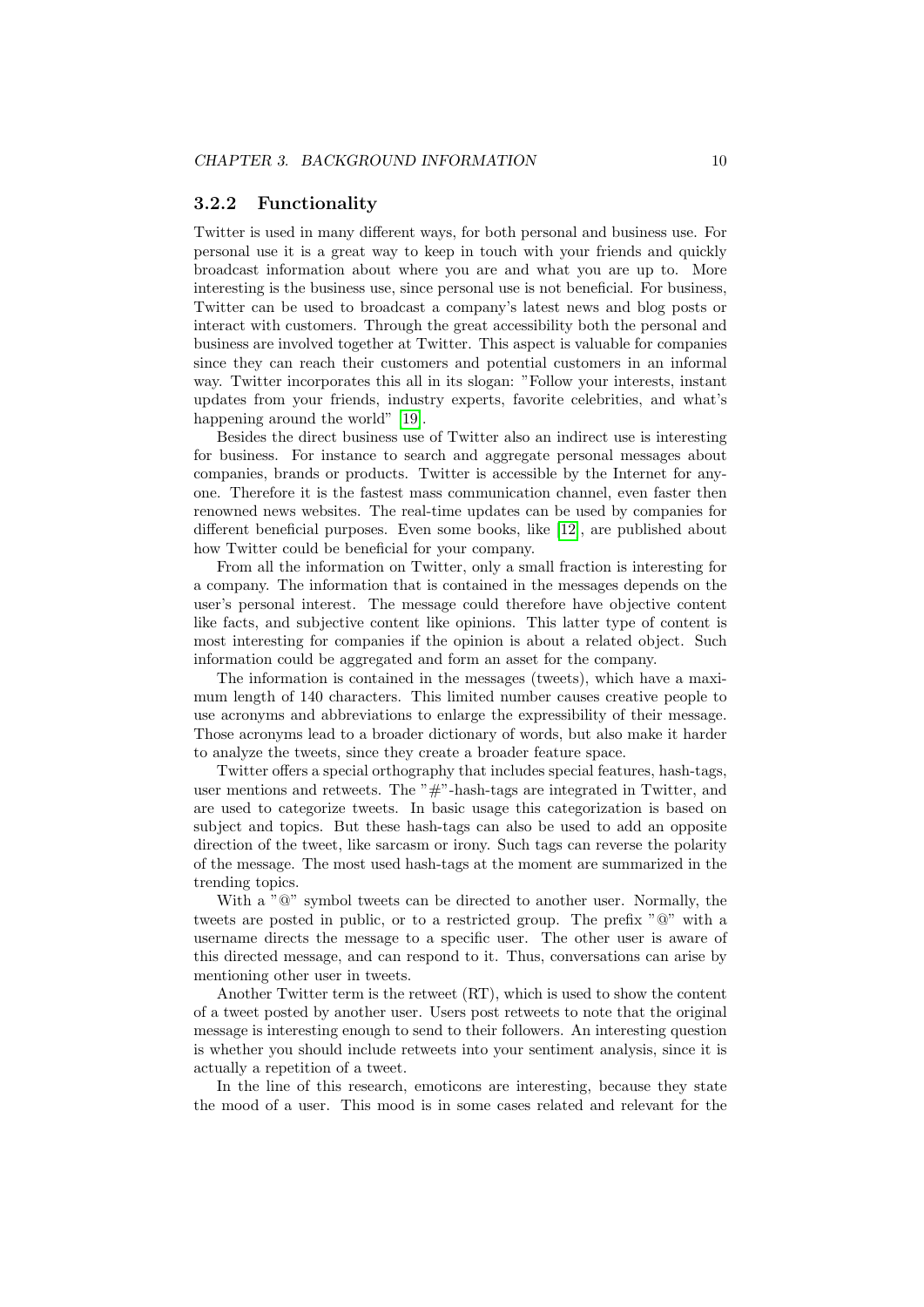sentiment of the message. Smiling and sad emoticons give a good indication of the sentiment, however other emoticons like confused or embarrassed are less informative. Therefore only a part of the emoticons could be useful for sentiment classification.

The most difficult aspect is the overall freedom, because Twitter does not have a protocol about how to use it. This includes spelling mistakes, domain specific content and acronyms. Summarized, the Twitter data lacks a welldefined structure. It is a great challenge to create an applications which use Twitter data and accurately classifies the sentiment.

## <span id="page-14-0"></span>3.3 Complex Event Processing

Complex event processing, or shortly CEP, is an emerging network technology developed by the need for near real-time analysis of data. With CEP large amounts of event data streams from multiple sources can be effectively analyzed. It acts, monitors and analyzes data in motion and makes decisions in near realtime. While typical relational database systems are query-driven, CEP provides an event-driven approach. This approach is characterized by high event data rates, continuous queries, and millisecond latency. Those properties make it impractical to use normal relational databases.

Event-driven applications use CEP, a technology that processes many events with the goal to identify meaningful patterns, relationships and data abstractions. Traditionally queries are processed against the data to get a finite result. Contiguous queries are standing queries where data is fired on in an infinite stream of data, it is often explained by "throwing data against a query instead of throwing a query against data". The contiguous query processes data in realtime. This technique looks promising with the upcoming focus area big data, and is fueled by large enterprises generating more and more data [\[26\]](#page-60-5). The need of event-driven applications comes from lots of industries such as: financial services, health care, IT monitoring, manufacturing, oil and gas, transportation, utilities, and web analytics to act in real-time on data.

A possible example of the application of CEP can be illustrated with an oil and gas company. For a big oil and gas company, it is very important not to waste oil, gas or materials during the harvesting. Obviously wasting is always bad, it would be beneficial to prevent it. During the harvesting the platform uses a lot of hard- and software to extract the oil. In the process of the extraction of oil awareness over infrequencies can indicate potential problems. Monitoring the machines in real-time can help to detect problems in an early stage. CEP can help with monitoring the huge amount of data from the machines in real-time. Infrequency can be detected through a predefined standing query. Thereon a precaution could be taken to prevent future problems and saving the environment, materials and money.

The advantages of complex event processing can also work out for a sentiment analysis application. With the CEP technique the messages could be retrieved in a continuous stream almost directly after they are posted. Subsequently the tweets can be processed immediately after they are retrieved. The high processing throughput makes a technique as CEP excellent to work with the data stream from Twitter.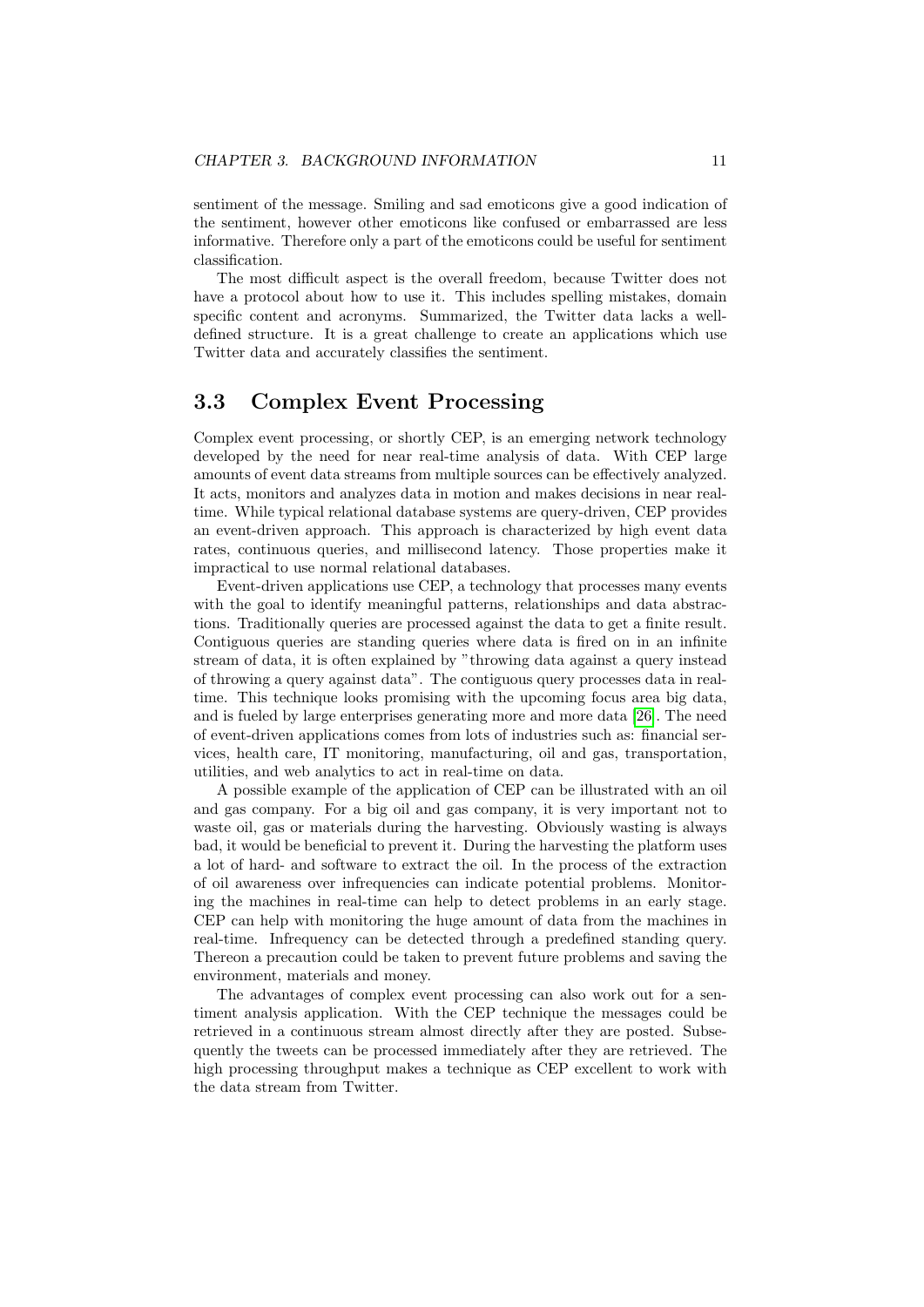## <span id="page-15-0"></span>Chapter 4

# Data Mining for Sentiment Classification

In the previous chapter I discussed the different subfields that are involved in this project: sentiment analysis, Twitter and complex event processing. This chapter focuses on the processes and techniques of my research. The literature of the relevant algorithms to this problem domain is discussed in this chapter.

Sentiment analysis was first applied to online reviews. Later on when Twitter became popular, Jansen et al. [\[20\]](#page-60-6) realized that microblogging was a potentially rich avenue for companies to explore their overall branding strategy. From then on, lots of research was based on Twitter. In this chapter pre-processing of the data, the feature selection and different classification algorithms are discussed.

## <span id="page-15-1"></span>4.1 Data Pre-processing

Pre-processing in general, is extensively studied and is used in a lot of applications that consider raw, unstructured data. When research became more focused on Twitter, the need of pre-processing increased proportionally, because many tweets are not properly formatted, or contain spelling errors. As Thelwall et al. concluded earlier in [\[38\]](#page-61-4): "Text based communication in English seems to frequently ignore the rules of grammar and spelling". Therefore pre-processing techniques are necessary, to acquire a more clean dataset. Cleansing the dataset increases the performance of the later classification system significantly.

In nearly all literature about Twitter sentiment analysis pre-processing techniques are incorporated [\[2,](#page-59-3) [14,](#page-60-7) [16,](#page-60-8) [21,](#page-60-9) [30,](#page-61-5) [31\]](#page-61-6). The applied techniques are quite straightforward, like filtering words, letters, punctuations and correcting simple errors.

Correcting the simple type errors, like misspells and repeated letters is based on dictionaries. The dictionaries are used to correct the errors. Similarly abbreviations and acronyms are replaced with words from a predefined dictionary. Another strategy which has been applied is removing useless content. Since stop words and punctuations don't have much influence on the sentiment, these are removed to decrease the diversity of used words in messages. Stop words are by definition extremely common words, which are removed from text in natural language processing in advance. Meanwhile, there is no definite list of stop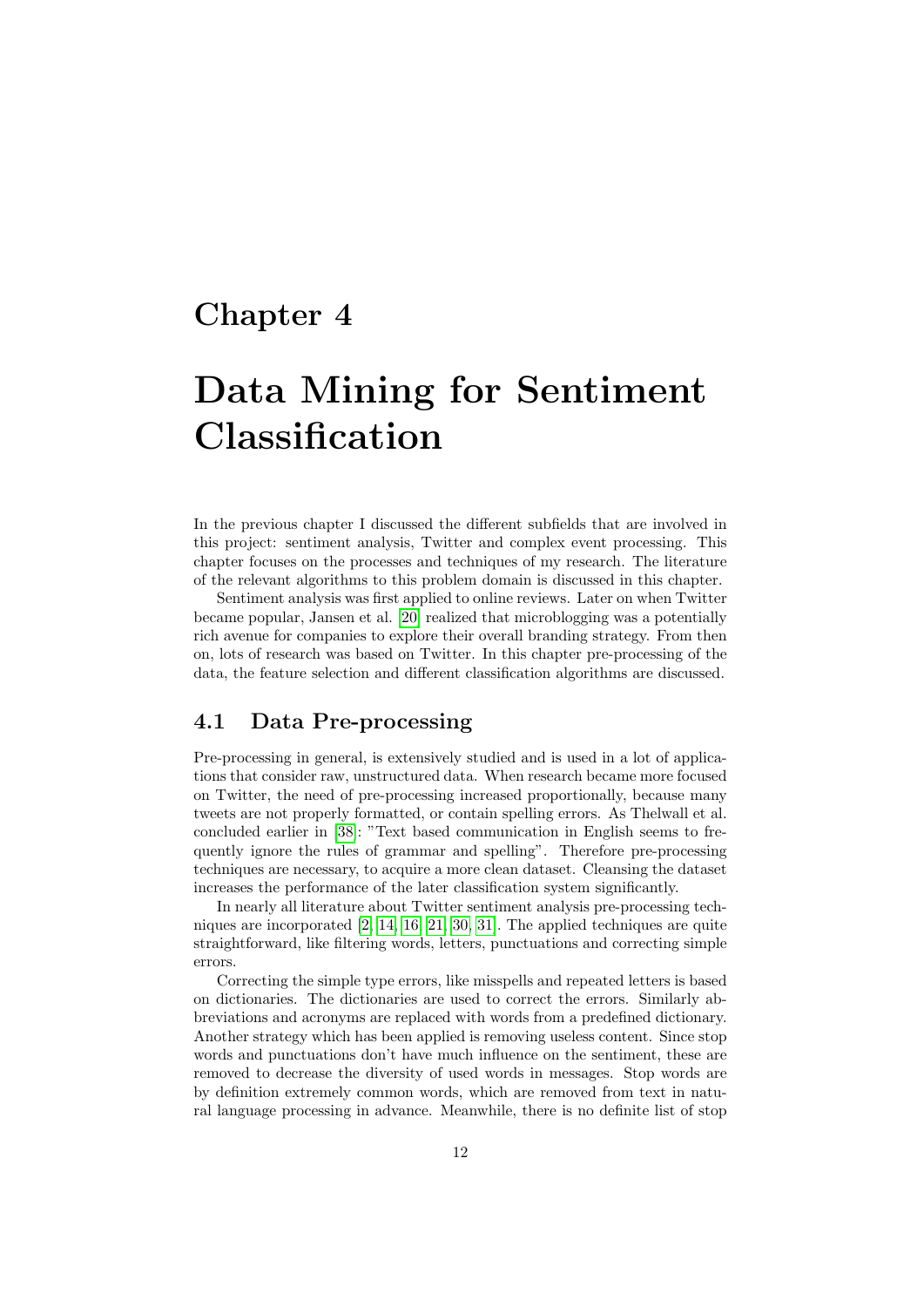words. All the dictionaries have therefore to be selected manually from different resources.

An example filtering technique is filtering the overuse of characters. A repetition of vowels, like 'cooooooool' is an example. An example of repetition of punctuations is 'cool!!!!!!!'. Those filtering techniques can be realized by recognizing an overuse of more than 2 subsequent characters.

More Twitter specific pre-processing techniques, based on Twitter's orthography can be used to filter out the special features (hash-tags, user mentions and retweets). Almost all papers that are focused on Twitter filter these kinds of Twitter orthography. With removing usernames, hyperlinks, urls and repeated letters, Go et al. [\[16\]](#page-60-8) reduced the number of the features to about 46% of the original. The usernames had the largest impact on the reduction, which is plausible. The diversity of usernames causes a lot of new words, therefore leaving out the usernames results in a great reduction of the data.

The most common technique to replace and filter strings is a regular expression [\[39\]](#page-61-7). It provides a way to filter out errors and overuse, and more generally it provides a decent way to recognize substrings in strings. Regular expressions are a very powerful string matching technique which is used in many "searchand-replace" functions of applications. They are written in a formal language, which is compact but have the power to match with almost all string patterns.

Another useful technique, called stemming can be applied to reduce the large diversity of words. Stemming is a technique to reduce the conjugations of verbs to their stem, the original root form. An example of stemming is the reduction of "liked" to "lik" and "like" to "lik". This reduces the diversity of conjugations in which a word can occur, and as consequence reduces the amount of data.

Most of those described techniques are language specific. The language of a text plays an important role in the pre-processing but also in the later classification. As mentioned earlier it is important to acquire a dataset that is as clean as possible. If several languages are considered, they each produce a different structure, grammar and dictionary of words. Therefore determining the language is necessary to be able to select specific language content. This is the main research area of language identification and has been studied extensively. Papers about sentiment analysis focus solely on one language, most common is the English language, and to a lesser extent the Chinese language. Acquiring a single language dataset, requires filtering or translation. Both techniques need to classify the language of the text. Identification of languages can be performed by learning the distribution of characters per language. In the literature this distribution measure has proven to be effective and simple. The frequency of the letters and subsequent letters define the language. Different implementations use this principle, like TextCat [\[10\]](#page-59-4) and LingPipe [\[4\]](#page-59-5).

TextCat [\[10\]](#page-59-4) is a text identification method, which has been applied to identify the language of newsgroup articles. They achieved outstanding results with an *n*-gram based approach. Their *n*-gram approach is based on *n* contiguous characters, which are individually counted. The  $k$  top most  $n$ -grams are almost always correlated to the language. The method of  $n$ -grams is widely discussed in the next section about feature selection. LingPipe works in a similar way based on the distribution of characters per language.

The outstanding results of 92% and higher from the TextCat language identifier should be refuted, since their data context is different. Their study focuses in particular on well-formatted texts, but tweets are not well-formatted. By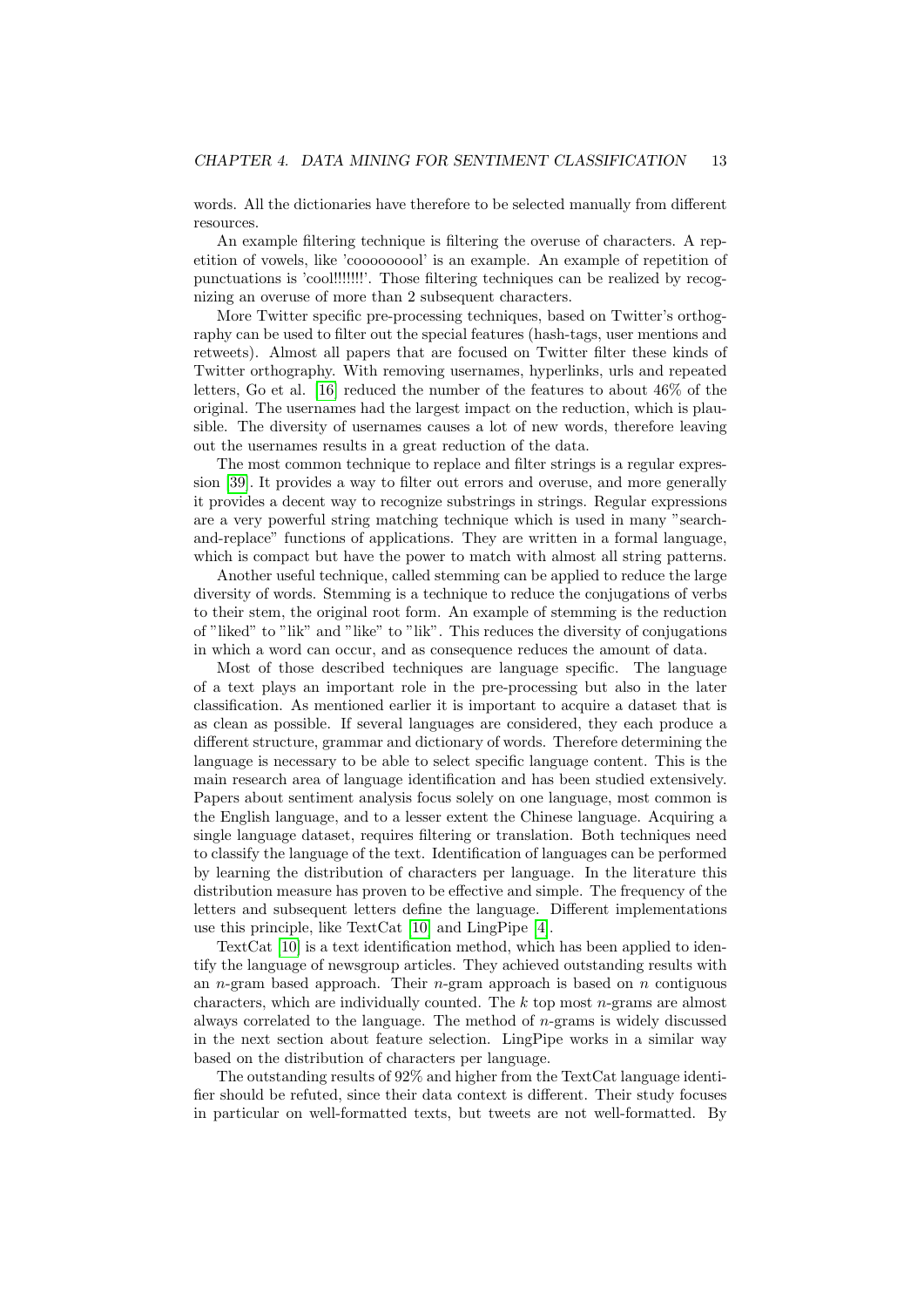first cleansing the tweets, identification may be improved, but will probably not reach the 92%.

After the language of a message has been identified, the model which has to be trained can assume that all messages are from the identified language. Therefore it can be assumed that only words from the identified language appear in messages.

## <span id="page-17-0"></span>4.2 Supervised Classification

### 4.2.1 Feature Extraction

Feature extraction is the process where properties are extracted from the data. These properties, called features are characteristics from the data, because in practice the whole input data is too large to use in classification. The features should be discriminative, to describe the original data as well as possible. On the other hand the features should reduce the space to prevent redundancies and a high dimensionality of the data. Researchers proposed and experimented with different features in the sentiment analysis, to test which extraction methods worked well. The following features are discussed: n-grams, the tf-idf measure and part-of-speech (POS) tagging.

#### <span id="page-17-3"></span>N-gram model

The n-gram method is a relatively simple algorithm. A n-gram is a contiguous sequence of n items from a textual or spoken source. The items are usually letters or words. The letter variant is applied in TextCat and the words variant is applied as feature extraction method in this research. In case of unigrams  $(n = 1)$ , each text (tweet) is a document and is split up into words. Counting the frequency of all the words in a all documents results in a word frequency table. High frequent words have a higher probability to appear in texts, therefore those words describe the dataset better. There are two possible ways of measuring the frequency among all documents: the summed term frequency and document frequency. Those two frequency measures are based on respectively the term frequency and the term presence. The term frequency  $(tf(w, d))$  is the number of times that a word w occurs in a document  $d$ , stated in equation [4.1.](#page-17-1) In computing the term frequency, all occurrences of a word in a document are counted. Therefore the term frequency can assume a value in the interval  $[0-n]$ , where  $n$  is the total number of words in the document. The term presence  $(tp(w, d))$  only checks if a word w is present within a document d, which results in a binary value. This measure is stated in equation [4.2.](#page-17-2) The main difference is therewith how the words are counted within a message.

$$
tf(w,d) = |\{w \in d\}| \tag{4.1}
$$

$$
tp(w,d) = \begin{cases} 1 & \text{if } w \in d \\ 0 & \text{if } w \notin d \end{cases}
$$
 (4.2)

<span id="page-17-2"></span><span id="page-17-1"></span>The summed term frequency  $(df(w, D))$  sums all the term frequencies of a word  $w$  across all documents  $D$ , the formula is stated in equation [4.3.](#page-18-0) The document frequency refers to the number of documents in which a word occurs. This is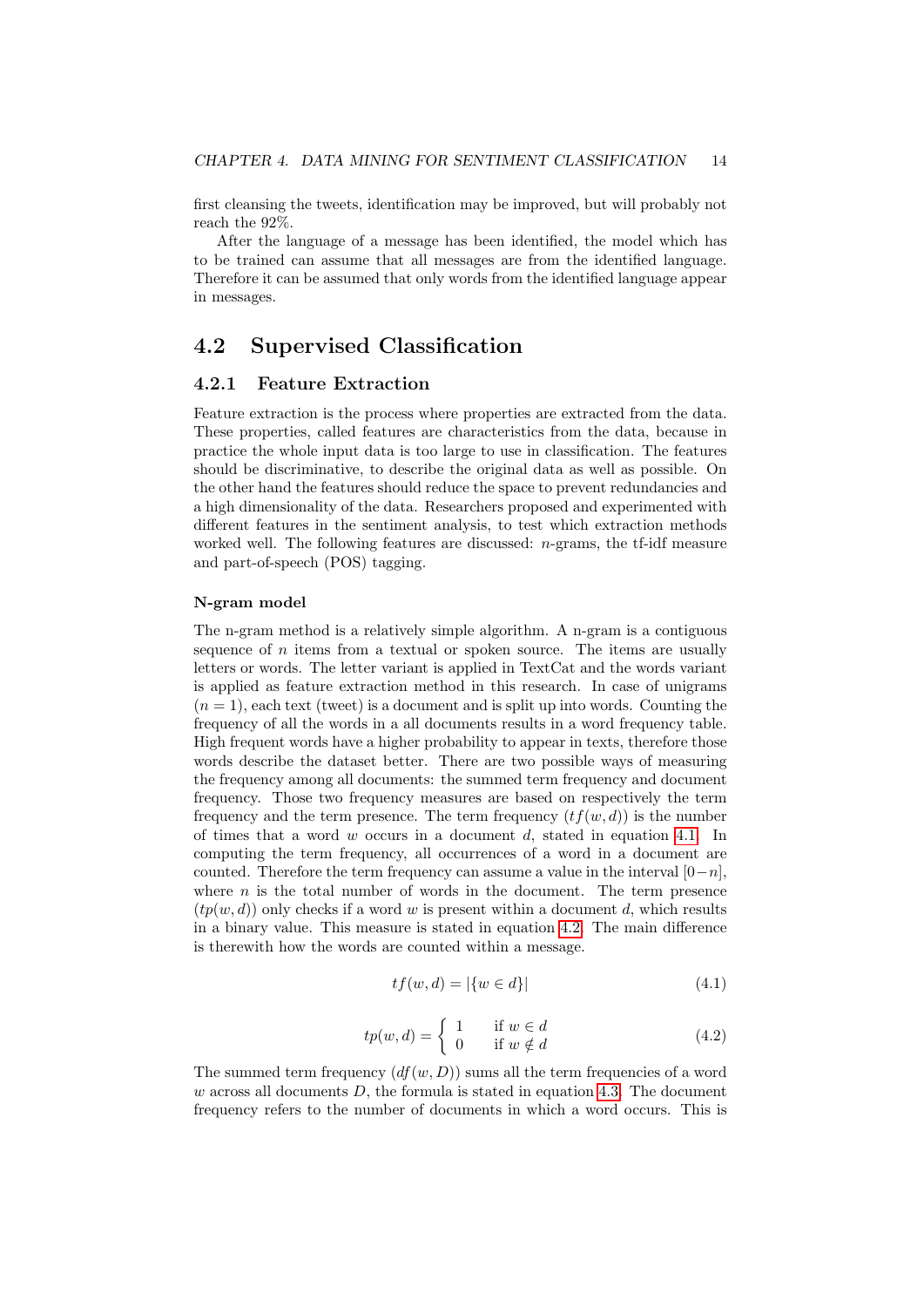<span id="page-18-0"></span>formalized in equation [4.4,](#page-18-1) where the document frequency is  $df(w, D)$  of word w across all documents D. Often the set of documents is referred as 'corpus' in more formal linguistic jargon.

$$
stf(w, D) = \sum_{d \in D} tf(w, d)
$$
\n(4.3)

$$
df(w, D) = |\{d \in D : w \in d\}| \tag{4.4}
$$

<span id="page-18-1"></span>However, frequent words are not necessarily good features for classification. If the distribution of a highly frequent word is uniformly distributed over the classes, then its discriminative power is low. For example the word "special" is highly frequent but appears as often in positive, negative and neutral documents, and is therefore not discriminative for one of the classes. In classification of new cases the classifier can randomly select one of the classes. Therefore a feature selection method that takes into account how well a feature discriminates between the classes is additionally used.

Extending to higher order n-grams, the texts are not split up as single length items, but *n*-length items. In case of  $n = 2$  (bigrams), the items consist of two consecutive words. The set contains all combinations of two words that are consecutive in the original text. The same holds for  $n = 3$  (trigrams), and higher *n* values and also for letter based *n*-grams. Intuitively, those higher order n-grams seem to capture the relation of the consecutive words better, e.g. in negation.

Finally, a selection is made of the most valuable words. Only the top  $k$  most valuable n-gram features, according to the weight measure are selected to form the feature vector. This reduces the dimensionality of the data.

In the literature, several researchers [\[2,](#page-59-3) [16,](#page-60-8) [30,](#page-61-5) [33\]](#page-61-8) have implemented classification models based on n-grams. The uni- and bigram variants are implemented the most, and to a lesser extent trigrams. Comparing those uni- and bigrams does not lead to an unambiguous answer which is superior. Pang et al. [\[33\]](#page-61-8) achieved somewhat better results with unigram term presence than with unigram term frequency. They concluded therefore that the term presence works better than the term frequency. They also performed tests with bigram term presence and a combination of uni- and bigrams term presence, but these results did not outperform the results of the unigram term presence. Meanwhile, Go et al. [\[16\]](#page-60-8) achieved better results with the combination of unigrams and bigrams than just unigrams or just bigrams respectively. The separate unigrams still worked out better than the bigrams in his research. In contrast, Pak et al. [\[30\]](#page-61-5) achieved better accuracies with the bigrams than with the unigrams. This could be caused by the different application and the different domain he used. In accordance with Pang et al. and Go et al., Agarwal et al. tend to the same conclusion that unigrams are better applicable to Twitter than other n-gram models. It sounds somewhat counterintuitive because bigrams seem to capture the relation between words better than unigrams. However the fundamental ideas originate from movie reviews [\[33,](#page-61-8) [40\]](#page-61-9), where models with unigrams outperformed models with higher order n-grams.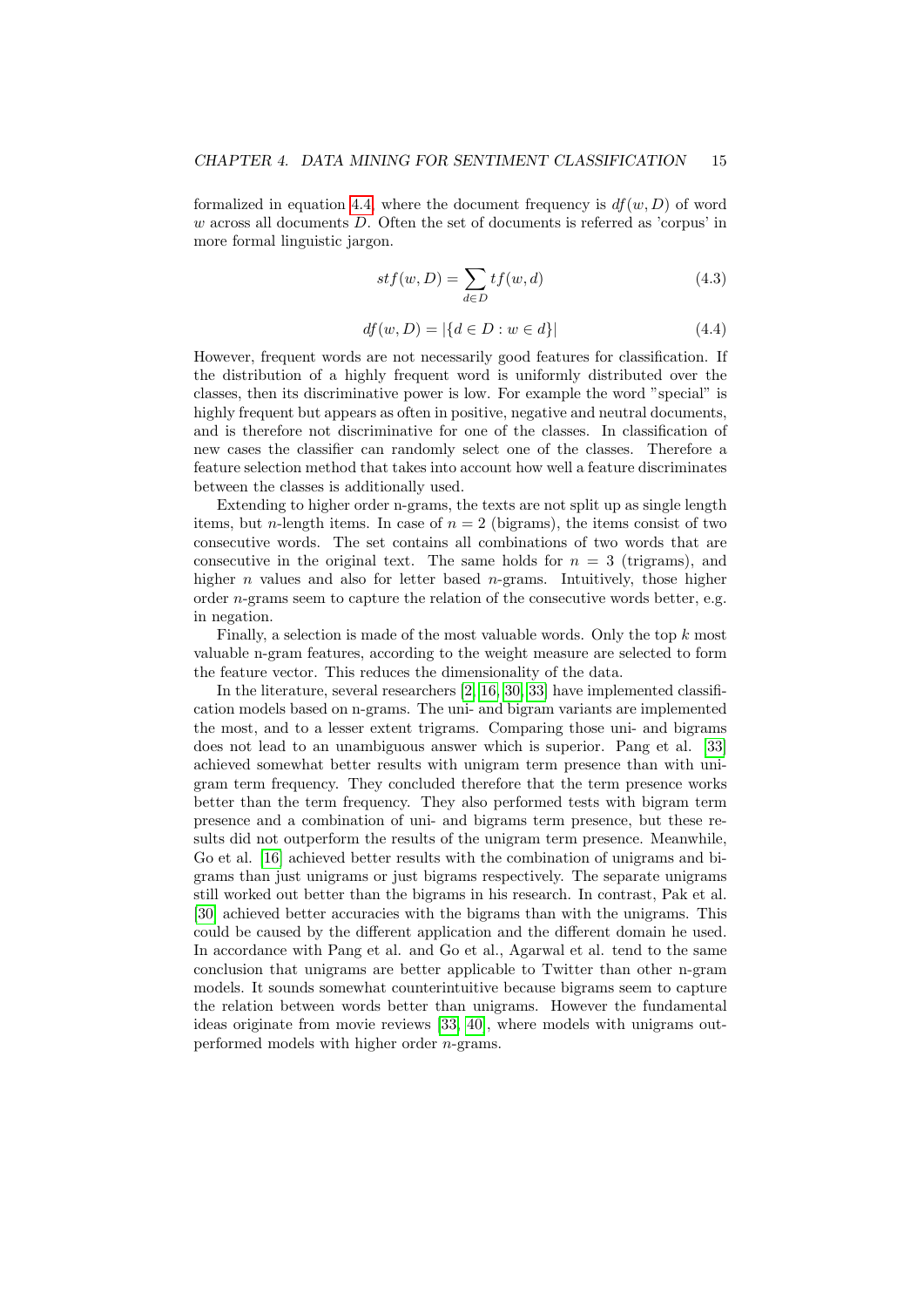#### <span id="page-19-2"></span>Tf-idf Measure

The tf-idf (term frequency-inverse document frequency) measure is a statistic that reflects the importance of a word across a set of documents. This measure is composed of two individual measures: the term frequency and the inverse of the document frequency. The term frequency and the normal document frequency were discussed is previous section [4.2.1](#page-17-3) and their formulas are respectively stated in equation [4.1](#page-17-1) and [4.4.](#page-18-1) The inverse document frequency is used to measure the rareness of a word across all the documents. How higher the value of the inverse document frequency, how more rare the word across the set of documents is. The inverse document frequency,  $\textit{id} f(w, D)$  of a word w across all documents D is shown in equation [4.5.](#page-19-0) This can be combined together with the term frequency to the tf-idf measure shown in equation [4.6.](#page-19-1) In this equation, the tf-idf is the  $tf-idf(w, d, D)$  of a word w in a document d across a set of documents D.

$$
idf(w, D) = \log \frac{|D|}{df(w, D)}
$$
\n(4.5)

$$
tf-idf(w, d, D) = tf(w, d) \cdot idf(w, D)
$$
\n
$$
(4.6)
$$

<span id="page-19-1"></span><span id="page-19-0"></span>However, it is the question whether the tf-idf is a good measure for feature selection in this research. The tf-idf value is high, when a word occurs often in a document and does not occur often within all documents. In Twitter domain the documents are the tweets, which means that words with a high frequency within the tweet and a low frequency over all tweets have a high tf-idf value. These words do not seem to be the best words to use for classification, since they do not cover many tweets. Therefore the tf-idf measure is not considered as feature selection in this research.

#### <span id="page-19-3"></span>Part-of-speech Tagger

A part-of-speech tagger or shortly a POS tagger, is a method of marking up a word in a text corresponding to a particular part-of-speech. Part of-speech is also known as word class or lexical category, which are more intuitive names. Within a text, all words are classified to their corresponding lexical category. The idea behind this is that only a limited set of words in a sentence indicate the sentiment, referred to as the sentiment-words. In the English language examples of lexical categories are noun, verb, adverb and adjective. Some of those lexical categories contain sentiment-words more often, such as adjectives and adverbs. A problem of the POS tagger could be a word that can appear in more than one lexical category, however it only expresses a sentiment in in one lexical category.

Since the lexical categories are not the same for all languages, each language needs to use its own POS tagger. In section [4.1](#page-15-1) the language identification process has solved this problem. The identified language can then be used in the POS tagging method.

The POS tagging technique is often used, which has been applied in several papers [\[2,](#page-59-3) [16,](#page-60-8) [30,](#page-61-5) [33,](#page-61-8) [40\]](#page-61-9). In most papers it is used as additional feature to a n-gram model, unigrams or bigrams. Go et al. achieved worse results with the POS-tagger than without. Like Pang et al., Go et al. concluded that the POS tagger doesn't improve the quality of the model. In other papers the authors concluded the same, [\[6,](#page-59-6) [22\]](#page-60-10). However there are some papers, e.g. Pak et al. [\[30\]](#page-61-5),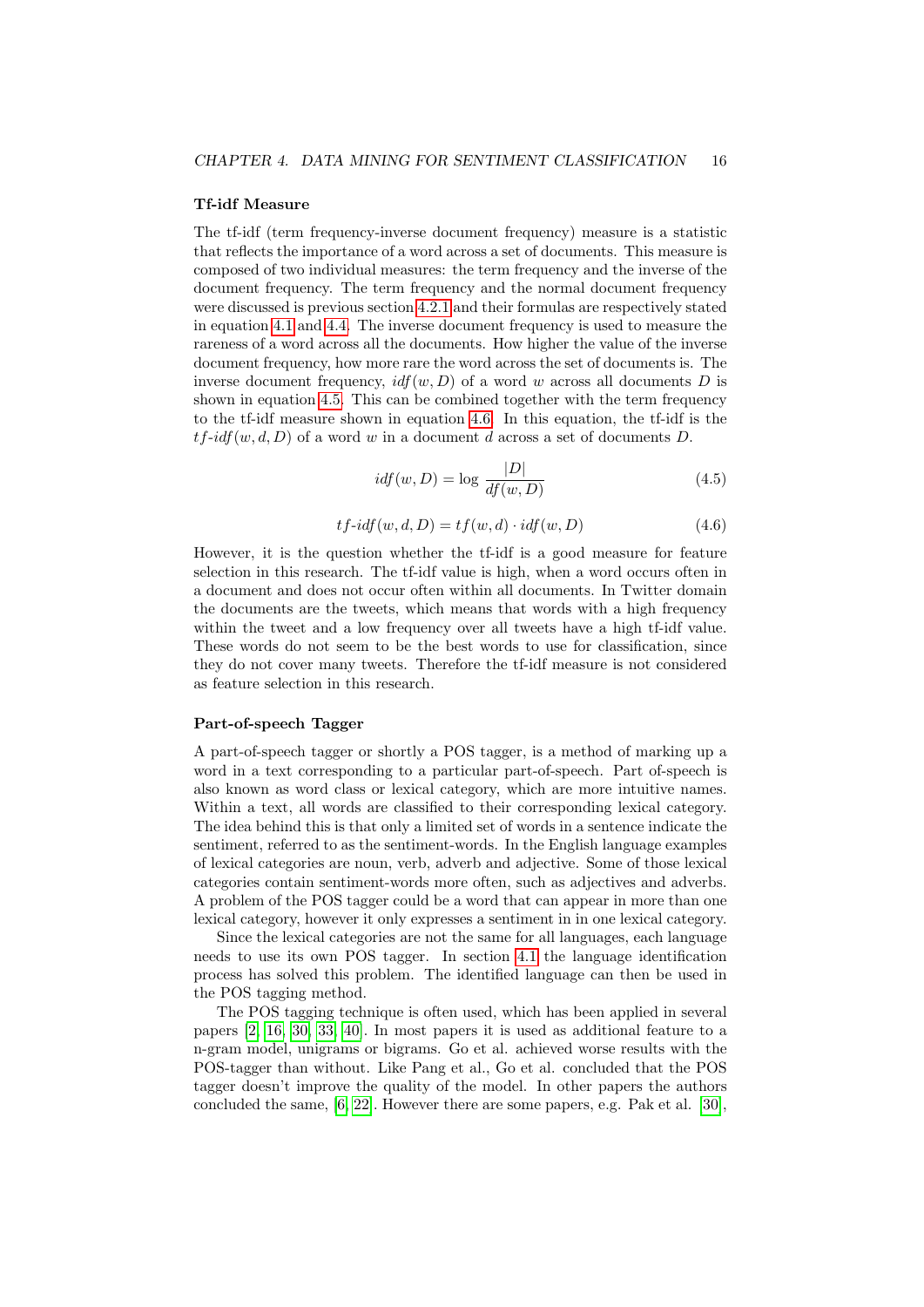which conclude that a POS-tagger actually improves the performance. They claimed that some POS-tags are good indicators of emotional texts. In line with Pak et al., Agarwal et al. [\[2\]](#page-59-3) came up with results that improve with the addition of POS features. Additionally, Barbosa et al. achieved better results with a POS-tagger in [\[5\]](#page-59-7), however his research was based on manually created biased dataset. This results of this last research are therefore less relevant for this research. Since Turney [\[40\]](#page-61-9) didn't use the POS tagger together with the unigram model, he had no results to compare with. It seems that it is much harder to conclude something about the POS tagger than the  $n$ -gram model. There are some researchers which achieved better results with POS-tagging, while others achieved worse results. Even in the literature about movie reviews the POS-tagger did not outperform other models. Because of this discordance, the POS-tagger isn't a method with convincing properties for sentiment analysis, and is not applied in this research.

### 4.2.2 Classification

The area of classification algorithms has been studied extensively during the past decades. Classification algorithms like nearest neighbor, naive Bayes, maximum entropy and support vector machines (SVM) are applied in many different domains.

#### Nearest Neighbor

Starting with the most simple of those algorithms, the nearest neighbor algorithm. As far as I can tell, this algorithm hasn't been applied in sentiment analysis. This could be explained by the 'curse of dimensionality' in combination with binary variables, like the term presence. Nearest neighbor algorithms have been applied in domains where the number of dimensions is low. It is known from the literature [\[3,](#page-59-8) [18\]](#page-60-11) that nearest neighbor has more difficulties in higher dimensional space. The variance of distances drops and therefore the classification becomes less meaningful. With the binary variables either the distance between points for a specific variable is minimal or maximal, because there is no continuous scale. Contrary to sentiment analysis, in text classification nearest neighbor achieves reasonable results in combination with the tf-idf measure. The disadvantages of applying the tf-idf measure as feature selection have been discussed in section [4.2.1.](#page-19-2) Therefore the nearest neighbor algorithm is not applied in this research.

#### Naive Bayes

Mannng et al. distinguish two naive Bayes' models in [\[25\]](#page-60-12): the multinomial and the Bernoulli. The multinomial naive Bayes model generates one term from the vocabulary in each position of the document. The Bernoulli model generates an indicator for each term of the dataset. The value 1 indicates that a term is present and a 0 indicates absence. This matches with the unigram model, that is presented in section [4.2.1.](#page-17-3) The Bernoulli model does not count the multiple occurrence of terms whereas multinomial naive Bayes does. From the literature study in section [4.1,](#page-15-1) I concluded that the term presence worked better than the term frequency, and therefore I prefer single occurrence above multiple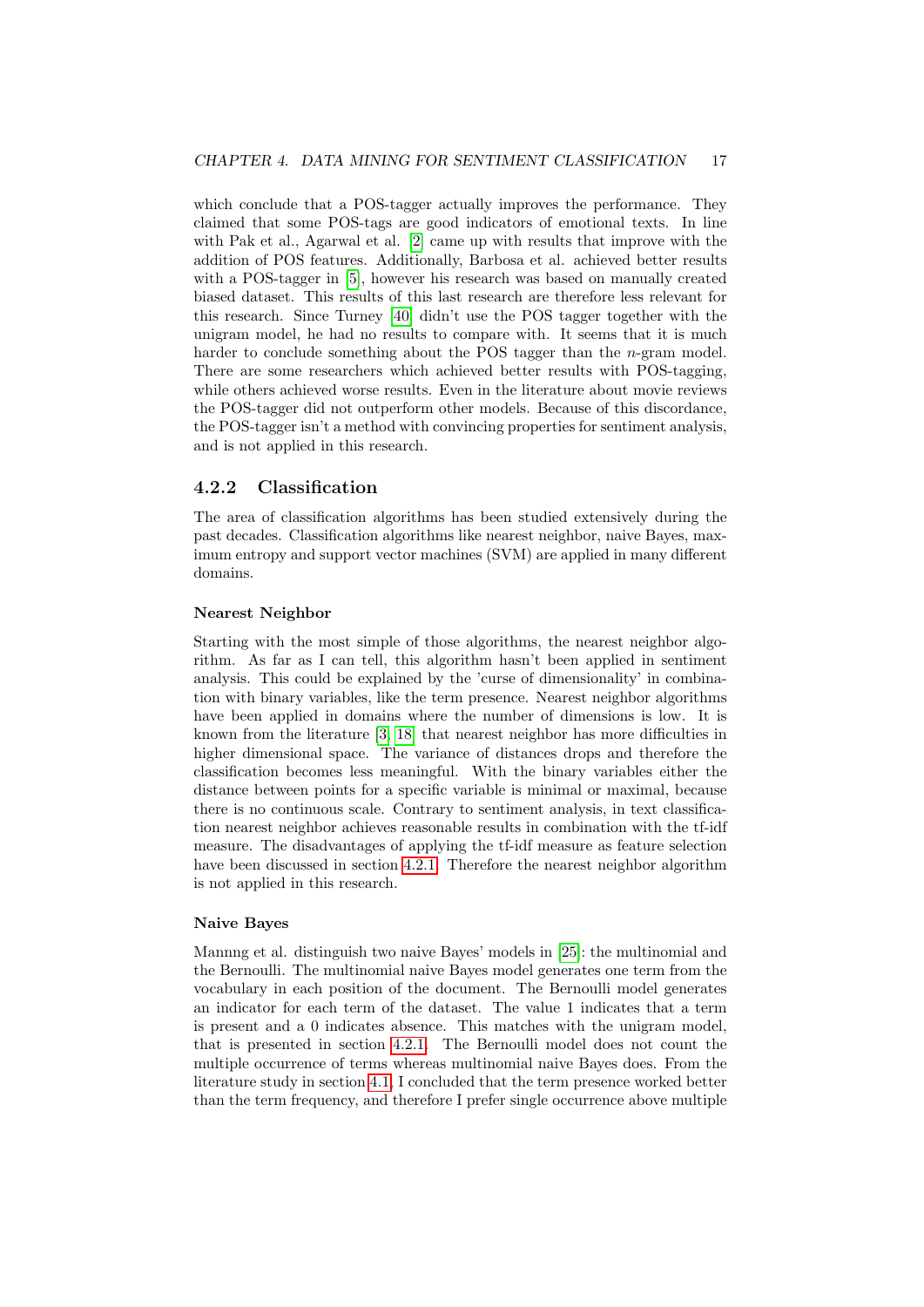occurrence. Both models assume the same basic principle of Bayes, which is discussed below.

<span id="page-21-0"></span>The naive Bayes algorithm uses Bayes' theorem  $(4.7)$ . The formula  $P(C|F)$ states the conditional probability of  $C$  given  $F$ , where  $C$  is the class label and  $F$  a feature.

$$
P(C|F) = \frac{P(C) \ P(F|C)}{P(F)} \tag{4.7}
$$

Bayes' theorem provides a mathematical rule explaining how you should change your existing beliefs in the light of new evidence. It allows to calculate unknown conditional probabilities from a known conditional probability together with the prior probabilities. In naive Bayes, it is assumed that the variables are independent from each other within each class. Namely, the presence of a feature is unrelated to the presence of any other feature. This is formalized in equation [4.8.](#page-21-1) Although the conditional independence assumption is not realistic, the model performs quite well. Equation [4.9](#page-21-2) states the naive Bayes model, where the C is the class label and  $F_1, ..., F_n$  are the feature vari-ables. Since the denominator of equation [4.7](#page-21-0) does not depend on  $C$ , it becomes a constant scaling factor  $\frac{1}{Z}$  in equation [4.9.](#page-21-2) In formal language it would be: the posterior probability is computed by multiplying the evidence scaling factor with the prior probability, multiplied by the product of the independent likelihoods. The advantage of naive Bayes models is the fact that a relatively small training set is sufficient to train the model, because independent variables are assumed only the variables for each class are needed. Together with the performance which is often quite good, the naive Bayes model is a good model to use as a reference for testing the quality of other models.

$$
P(F_i|C, F_j) = P(F_i|C), \qquad \text{for } i \neq j \tag{4.8}
$$

$$
P(C|F_1, ..., F_n) \propto \frac{1}{Z} \ P(C) \ \prod_{i=1}^n P(F_i|C) \tag{4.9}
$$

<span id="page-21-2"></span><span id="page-21-1"></span>The naive Bayes classifier has been applied in quite a lot of papers about sentiment analysis. In a more general application in [\[33,](#page-61-8) [44\]](#page-62-0) and in Twitter specific papers in [\[7,](#page-59-9) [14,](#page-60-7) [16,](#page-60-8) [30,](#page-61-5) [31\]](#page-61-6). Gebremeskel [\[14\]](#page-60-7) achieved good results with the multinomial naive Bayes classifier, it even outperformed the SVM. Another classifier is the maximum entropy classifier. This classifier has been applied in for example, [\[16,](#page-60-8) [33\]](#page-61-8). Theoretically it should work better than the naive Bayes classifier. However the opposite is true in many practical problems. Therefore only naive Bayes models are considered in my research.

#### Support Vector Machine

Support vector machines exist in different forms, linear and non-linear. A support vector machine [\[13\]](#page-59-10) is a supervised classifier. What is usual in this context, two different datasets are involved with SVM, a training and a test set.

Assume we only have two features, and therefore a two dimensional space with a hyper plane. In this two dimensional case the hyperplane is a line. In the next examples we assume this two dimensional space for simplification of the explanation.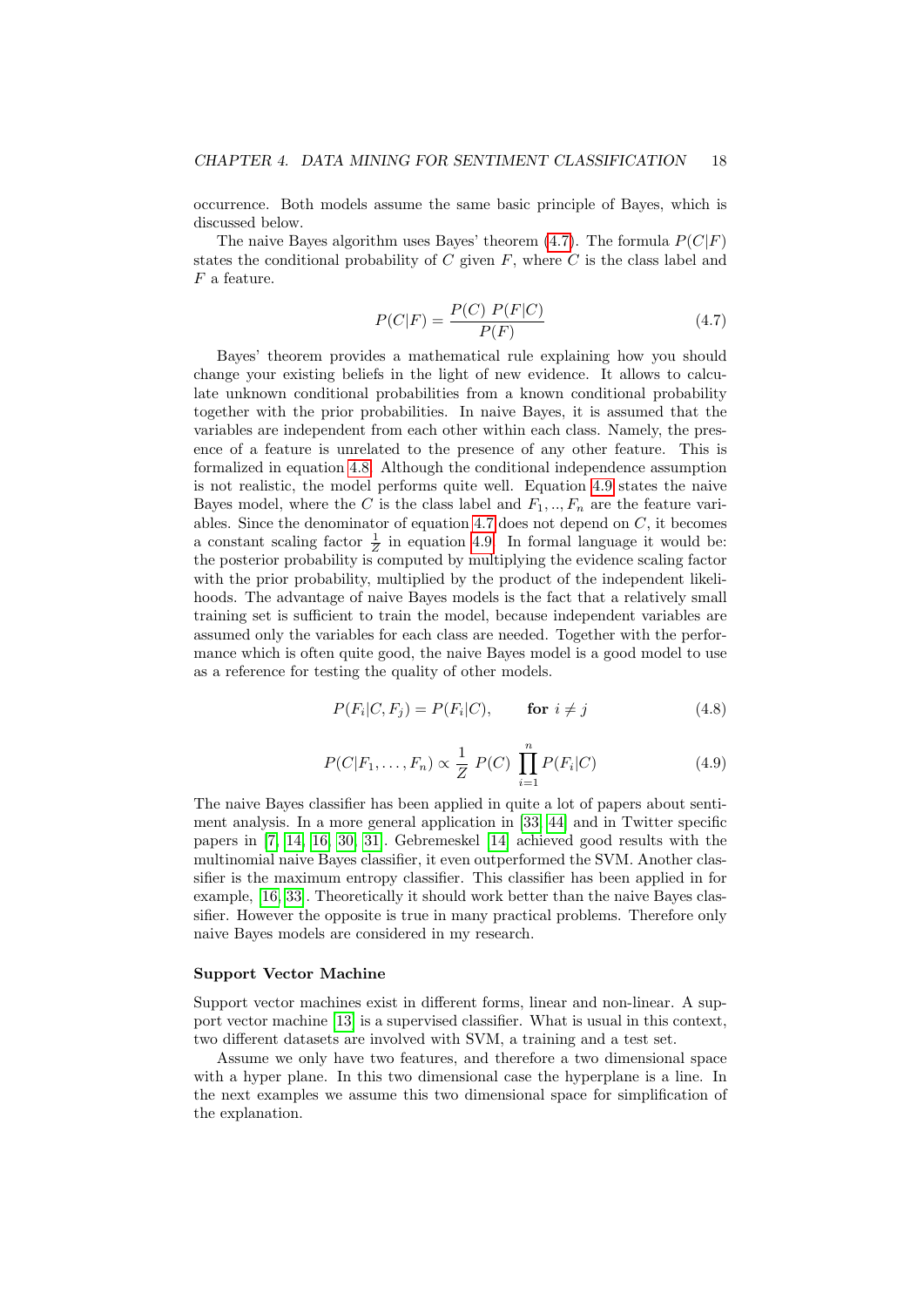In the ideal situation the classes are linearly separable. In such situation a line can be found, which splits the two classes perfectly. However not only one line splits the dataset perfectly, but a whole bunch of lines do. From these lines the best is selected as the "separating line". The best line is found by maximizing the distance to the nearest points of both classes in the training set, [\[8\]](#page-59-11). The maximization of this distance, can be converted to an equivalent minimization problem, which is easier to solve. The data points on the maximal margin lines are called the support vectors. An example of a linearly separable dataset is shown in figure [4.1.](#page-22-0)

<span id="page-22-0"></span>

Figure 4.1: A linear SVM with support vectors and a maximum distance to both classes. The support vectors are the points that lie on the margin, and are emphasized with dark blue.

In practice the classes are usually not linearly separable. In such cases a higher order function can split the dataset. To accomplish a non linear SVM classifier a so-called kernel trick is applied. A function is applied to the dataset which maps the points in the non linear dataset to points in a linear dataset. Quite simple possible functions are the square root or the square, which could change the data to a linear space. This computation is done implicitly, therefore the user does not have to scale the data to a linear space. The only input that is required is which function type with corresponding parameters must be used. Figure [4.2](#page-23-0) shows the separating line in a non linear dataset.

Still, in practice the model in figure [4.2](#page-23-0) is not very realistic. Most often datasets are not nicely distributed such that the classes can be separated by a line or higher order function. Real datasets contain random errors or noise which create a less clean dataset. Although it is possible to create a model that perfectly separates the data, it is not desirable, because such models are overfitting on the training data. Overfitting is caused by incorporating the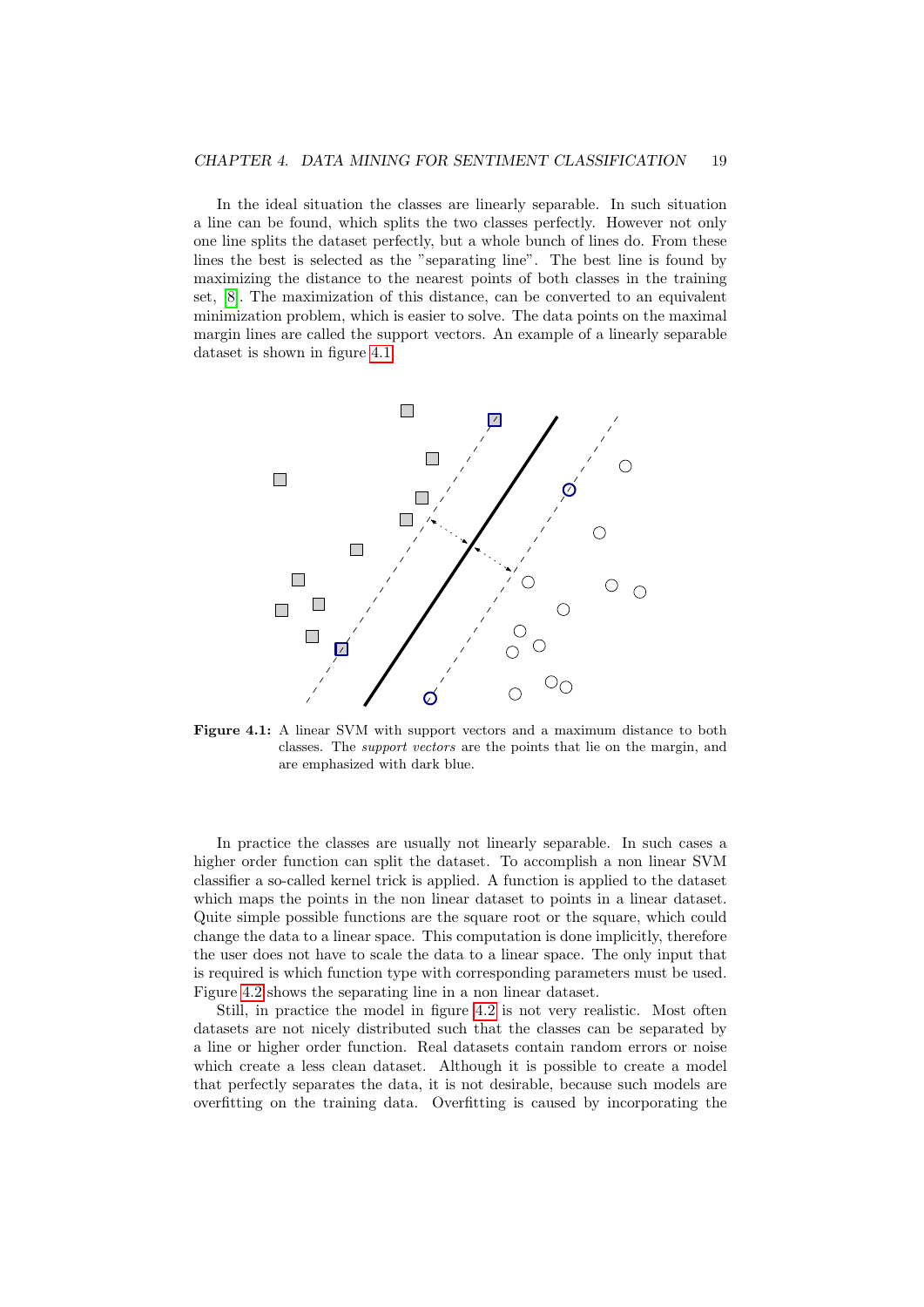random errors or noise in the model. Therefore the model is not generic, and makes significantly more errors on other datasets. Creating simpler models keeps the model from overfitting. The complexity of the model has to be balanced between fitting on the training data and being generic. This can be achieved by allowing models which can make errors. A SVM can make some errors to avoid overfitting. It tries to minimize the number of errors that will be made. In figure [4.3](#page-24-1) an example with outliers is shown. In this example it is not desirable to create a model that perfectly splits the data points. In that case the model is overfitting on the training data, which makes more errors on the test set. The three random outlying data points which are misclassified by the model are shown in red. Sometimes it is impossible to train a model, which achieves a perfect separation. This can only happen when two data points have an identical feature vector and a different class label. A more mathematical explanation of support vector machines can be found in [\[13\]](#page-59-10) or other SVM literature.

<span id="page-23-0"></span>

Figure 4.2: A non-linear SVM.

Support vector machines classifiers are applied in many papers, [\[2,](#page-59-3) [14,](#page-60-7) [16,](#page-60-8) [33\]](#page-61-8). They are very popular in recent research. This popularity due to the good overall empirical performance. Comparing the naive Bayes and the SVM classifier, the SVM has been applied the most. Go et al. concluded that the three classifiers he used, naive Bayes, maximum entropy and SVM had similar performance. Pang et al. however achieved the best results with the SVM classifier, comparing the same three classifiers. Summarizing the results, the SVM classifier worked out the best in the majority of the papers. Although there exist some differences in the overall performance of the classifiers, testing different classifiers will increase the quality of the system.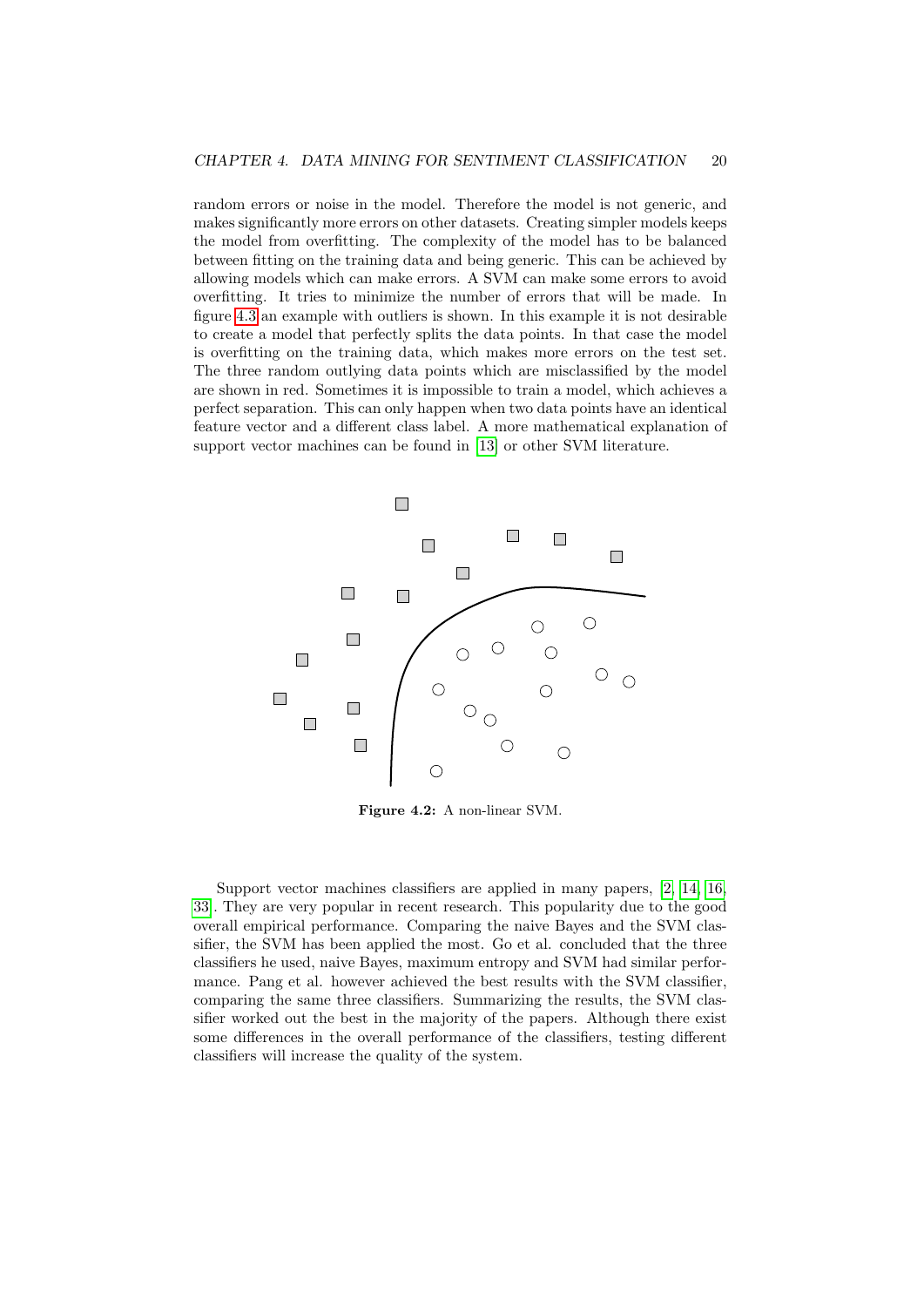<span id="page-24-1"></span>

Figure 4.3: A SVM trained on a dataset with some outliers.

## <span id="page-24-0"></span>4.3 Unsupervised Classification

Point mutual information (PMI) is a simple association measure, which can be used for unsupervised learning. The classification is based on the average semantic orientation, which is stated below. The method makes use of reference words, for most positive and most negative association. For the sentiment orientation (SO) a point mutual information measure is used. It quantifies the discrepancy between the probability of the coincidence given the joint distribution and the probability of the coincidence, assuming independence. Point mutual information is defined as:

$$
PMI(w_1, w_2) = \log_2\left(\frac{p(w_1, w_2)}{p(w_1) p(w_2)}\right)
$$
\n(4.10)

This PMI measure is used in a sentiment orientation function SO (shown in equation [4.11\)](#page-24-2), it formalizes the dependence of the positive and the dependence of the negative sentiment. The reference words "excellent" and "poor" are based on the one star and five stars rating respectively in a five star review rating system.

$$
SO(w) = PMI(w, "excellent") - PMI(w, "poor")
$$
 (4.11)

<span id="page-24-2"></span>This semantic orientation function can be applied to all the extracted words in a message. Averaging all those sentiment orientation values of a message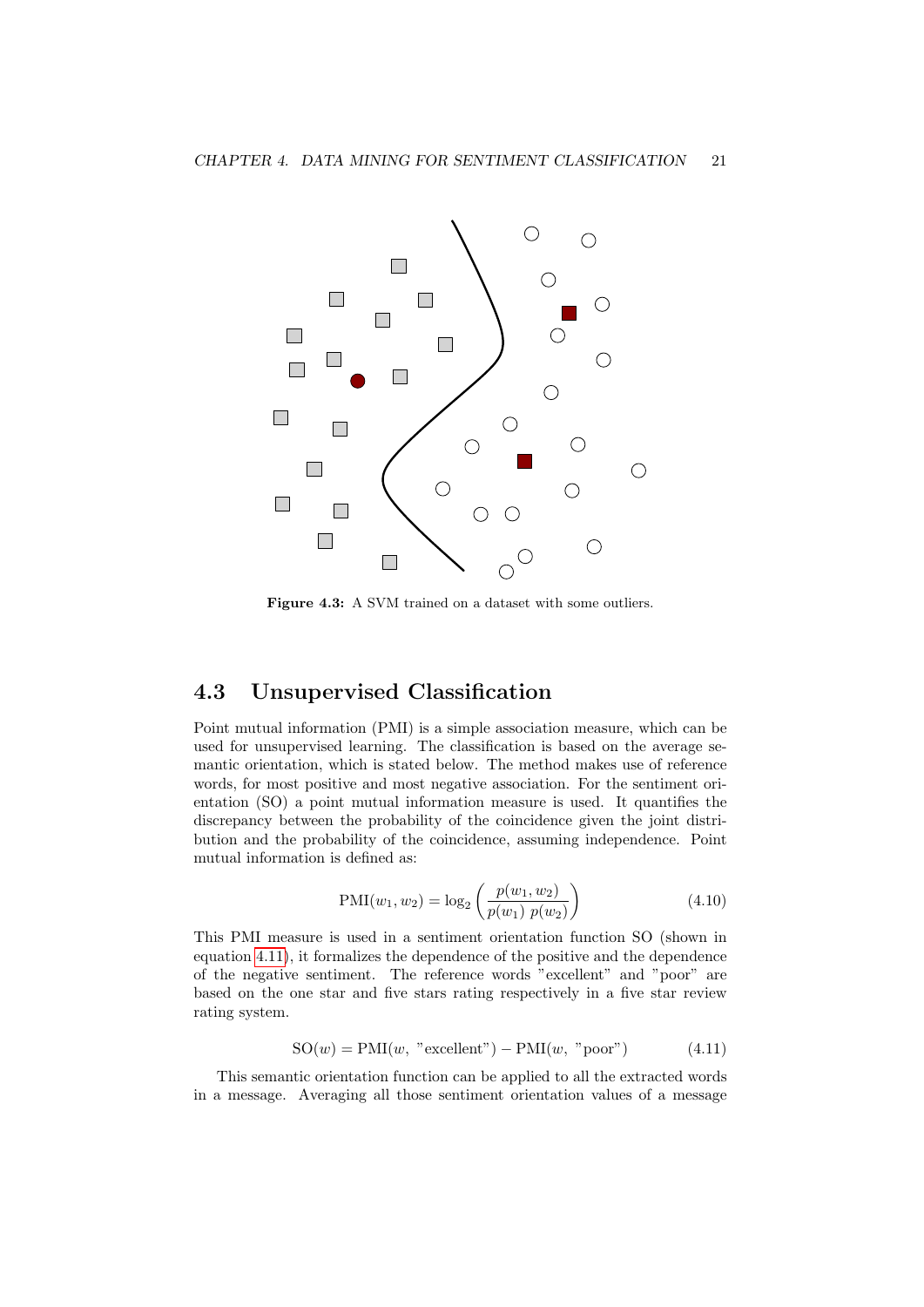results in a quality. This number can be interpreted as a sentiment according to the positivity.

The point mutual information measure is used by Turney in [\[40\]](#page-61-9). Turney created an unsupervised classification algorithm based on the sentiment orientation of phrases of movie reviews. After applying his algorithm, he achieved somewhat disappointing results on a movie database. He explained the bad performance by the difficult movie review dataset. Rothfels et al. [\[34\]](#page-61-10) achieved similar disappointing results with their implementation on reviews.

Zagibalov et al [\[45\]](#page-62-1) implemented an almost unsupervised approach to seed word selection for sentiment classification. This seed word selection starts with human-selected seed and uses an iterative method to extract a training subcorpus. Similar to the PMI measure they measured the association with positive and negative words. Their results were much better than with the PMI measures, and in most cases close to the results of supervised classifiers.

The area of unsupervised classification algorithms is somewhat underdeveloped compared to supervised classification algorithms. In the field of Twitter sentiment analysis, unsupervised learning algorithms are even less studied. Whilst reviews mostly have a (star)rating, Twitter doesn't have a sentiment label, therefore manually labeling is a prerequisite to apply supervised classification algorithms in Twitter domain. Manually labeling data isn't necessary in the application of unsupervised classification algorithms. However for the validation of the model a class label is always necessary, for supervised and unsupervised models.

In this research, the applicability of unsupervised classification algorithms will be investigated. However the focus of my research will be more on the supervised algorithms, since they have achieved a better overall performance.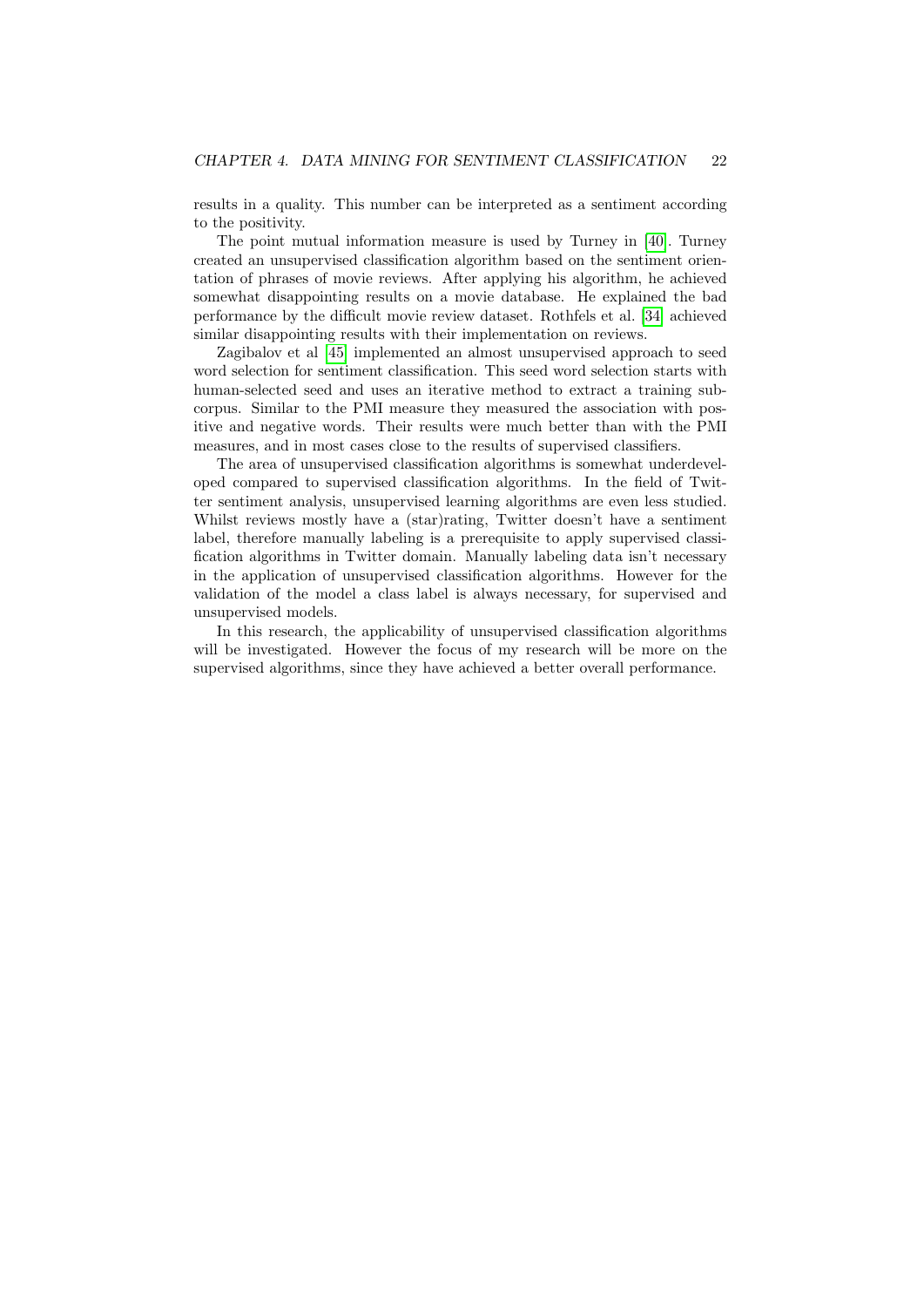## <span id="page-26-0"></span>Chapter 5

## Experiments

This chapter describes the environment, the setup of the experiments and finally the results of the experiments. Those three components will be described extensively in their own section.

## <span id="page-26-1"></span>5.1 Experiment preliminaries

The input data for the experiments, as well as for the integrated system is described in this section. Furthermore an overview of the development environment and the scientific environment will be discussed.

### <span id="page-26-2"></span>5.1.1 Input data

The company Twitter offers different methods to access their data. Two types of application programming interfaces (API's) are offered to communicate with Twitter. A REST API, which provides a simple interface to the Twitter functionalities, and a Streaming API which is a powerful real-time API. The access to the public data of Twitter is extremely limited with the REST API, and less so for the Twitter Streaming API. The Twitter Streaming API is designed for the more inventive uses of the Twitter API. Neither of the two provides full access to the public posted tweets. For full access to the Twitter data, commercial packages can be used from a third-party. DataSift is such a company which provides full access based on a price per use base. I have chosen to use the Twitter Streaming API, because the limitations of this API are not restricting the essence of my research. The non-full access of the Twitter Streaming API still provides a huge amount of sampled data for scientific purposes.

The Twitter Streaming API provides a low latency access to the stream of Twitter's data. Efficiently processing large amounts of data can be realized with complex event processing (CEP). Complex event processing consists of processing many events, analyzing the events and taking a subsequent action. This is all done in real-time, therefore the characteristics, high-throughput and lowlatency processing of event streams are necessary. Since the release of Microsoft SQL Server 2008 R2 in 2010, Microsoft offers its own CEP product. Their CEP technique StreamInsight is integrated in the  $C#$ . NET environment. Because Avanade focuses solely on Microsoft-enabled solutions, StreamInsight is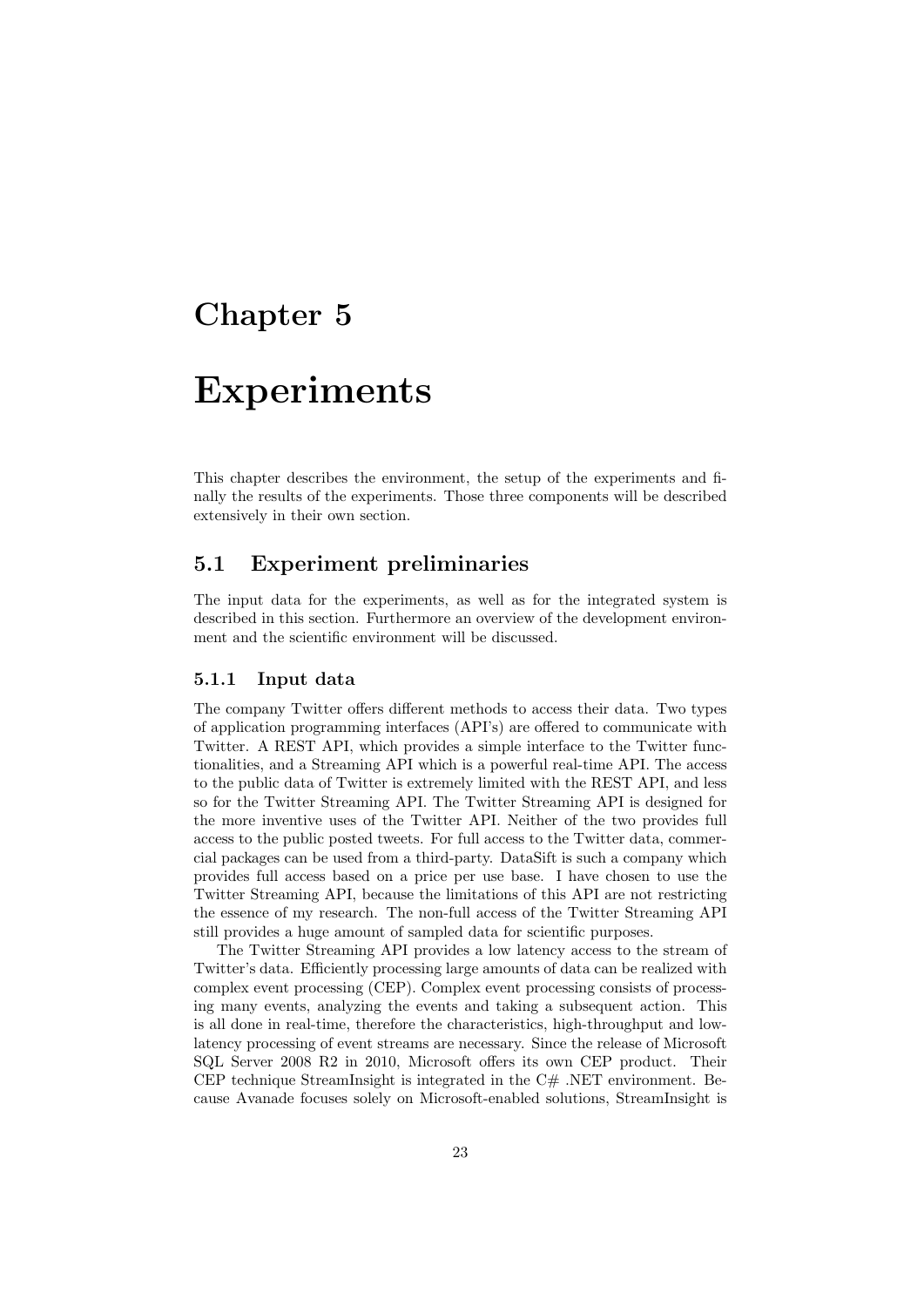a prerequisite for the experiments, based on its positive features. The common property of the Twitter Streaming API and StreamInsight is the low-latency characteristic.

#### Datasets

Besides the real-time data from Twitter, a dataset from a third party is acquired. This dataset from Sananalytics [\[35\]](#page-61-11) contains 5513 tweets about Microsoft, Twitter, Google and Apple. Hereinafter this dataset is referred to as the Sananalytics dataset. Each tweet is pre-classified as positive, negative, neutral or irrelevant. The irrelevant class represents the tweets which are not identified as English in the pre-processing phase. This corresponds with my method where I filter out the English tweets. In contrast, my method does not label the non-English tweets as irrelevant, but leaves them out. The dataset contains therefore 3727 'relevant' messages. The distribution of the three classes positive, neutral and negative is: 570/ 2503/ 654. The labels of the messages in this Sananalytics dataset are assigned by an American male who speaks English fluently. The dataset is filtered based on hash-tags of Google, Microsoft and Twitter and the account of Apple (@apple). Actually the account @apple is not an official account of Apple Inc, however the tweets are almost all related to Apple Inc. The dataset is built up from 15 October until 20 October 2011.

Beside the Sananalytics dataset, a self-built dataset is collected and a sample is hand labeled. This dataset contains more than 900.000 tweets in the period from 16 May until 30 May 2012 about the mobile phones and their brands listed in Appendix [C.](#page-54-0) From this dataset a random sample of 5000 is taken to create an unbiased dataset, and is hand labeled by myself. The random sample is not uniformly distributed over the classes, just like the distribution of the Sananalytics dataset. The number of neutral cases in the self-built dataset is even larger and the distribution accords 3441/ 721/ 435 for respectively the neutral, positive and negative classes.

### 5.1.2 Development Environment

The development environment is based on Microsoft technologies, since Avanade is a Microsoft party. The system is implemented with C#.NET, ASP.NET and Silverlight technologies. The data is stored in Microsoft's SQL Server 2008 R2 database, since it offers a stable database environment. StreamInsight is the Microsoft technology that offers to process the complex events (CEP). With StreamInsight the tweets can be handled as events and processed with lowlatency and a high throughput. Furthermore, pre-processing is based on standing queries and computationally fast algorithms. Initially the classification of the tweets was part of the analysis in StreamInsight. However the classification of a tweets does not correspond to the low-latency characteristic. Therefore the classification process is separated from StreamInsight's analysis phase, and performed in a batch process. The analysis of StreamInsight consists of the pre-processing and filtering of the tweets before the actual classification.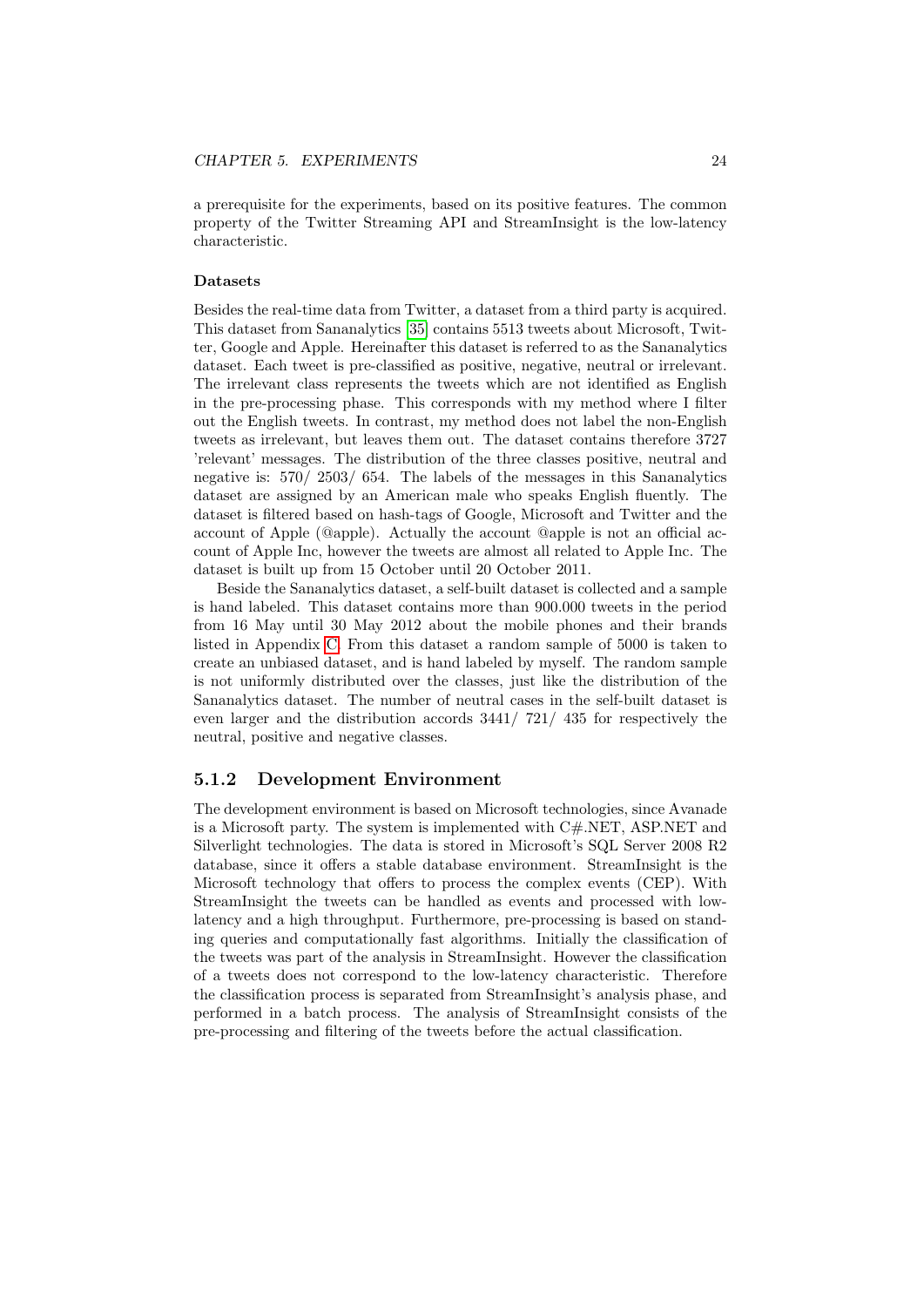#### <span id="page-28-2"></span>5.1.3 Scientific Environment

The scientific environment R [\[15\]](#page-60-13) provides the functions to retrieve statistics of the quality of the system. R is a software environment for statistical computing and graphics. It is a popular scripting language among statisticians and data analysts. The scripting language R provides an open source command-line interface. R also allows the user to write his own functions, which can be invoked from the command-line. However, the environment to write functions does not provide any support for indicating errors in an early stage, e.g. a smart compile functionality, which make it somewhat harder to use. R provides some basic functions which can be used in computations. Additionally, packages can easily be installed and loaded to gain extra functionalities. A huge number of packages are available to support different functionalities, e.g. for text-mining, support vector machines and naive Bayes.

The scientific environment R can be used in isolation, but for the integrated system a port from  $C\#$ .NET to R is used. Two parties provide such a port: statconnDCOM [\[37\]](#page-61-12) and R.NET [\[1\]](#page-59-12). The R.NET seemed to work out simpler in the testing phase, however it is not as stable as statconnDCOM. In addition the statconnDCOM is a more developed product which is also available in a commercial variant, whereas R.NET can been seen as an open source hobby project. The stability forces me to choose for the statconnDCOM as connector between C#.NET and R. The analysis function is defined in R and invoked from the C#.NET environment.

## <span id="page-28-0"></span>5.2 Experiment Design

### <span id="page-28-1"></span>5.2.1 Pre-processing

For the integrated system it is important to have a high quality input, to ensure the overall quality of the system. The data from Twitter with additional information doesn't provide many useful properties to structure the raw messages. Therefore to improve the quality of the input data a pre-processing phase is required. The pre-processing phase consists of several techniques: keyword filtering, message caching, language filtering and message cleansing.

The pre-processing phase is tested on a self acquired experimental tweet dataset. The collected dataset consists of 30388 tweets, including retweets and is a different dataset than discussed in section [5.1.1.](#page-26-2) This dataset was created during a 3,5 hours execution of the the pre-processing part of the tool. This tool will be extensively discussed in chapter [6.](#page-43-0) During the scope definition the decision to analyze tweets about mobile phones is taken. Therefore the keyword filtering is based on three popular mobile phones. The tweets that are acquired are about the mobile phones iPhone, Nokia Lumia and Samsung Galaxy. This decision is based on their popularity at the moment and the different operating systems iOS, Windows Phone and Android respectively.

### Keyword Filtering

The keyword filtering is provided by the Twitter Streaming API, which allows to limit the messages that are included in the stream. A list of terms can be passed as parameter to the Twitter Streaming API. Then only the tweets which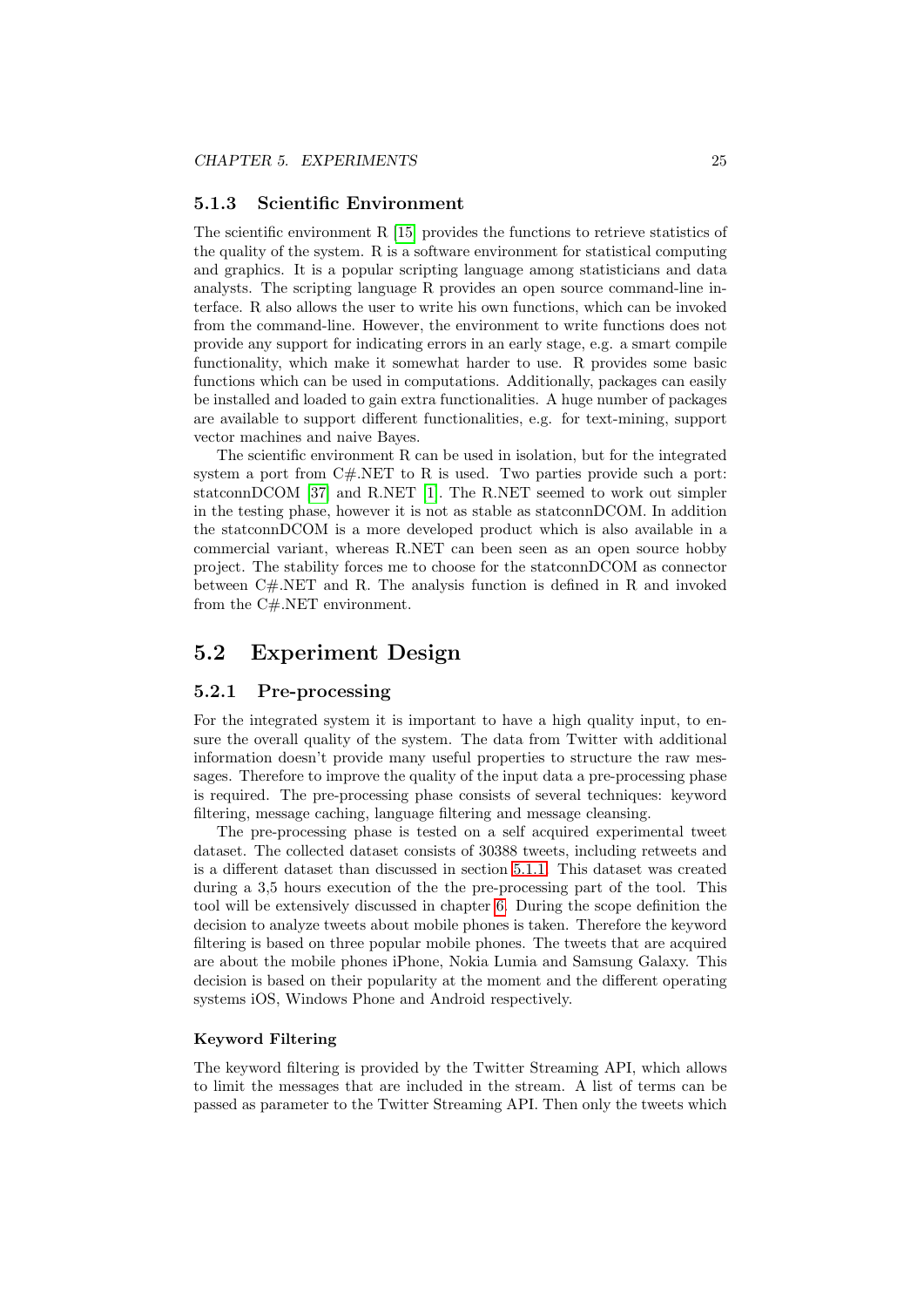contain an element of the list are included in the data stream. The size of this term list is limited to a maximum of 400 terms. The relevant mobile phones and brands that are used, are listed in Appendix [C.](#page-54-0) Therefore only tweets containing the predefined mobile phones and brands are included in the stream.

#### Message Caching

The Streaming API streams all tweets almost directly after they are posted. It can happen that a tweet occurs multiple times in the stream, therefore the same message can be captured several times. Ignoring this problem could lead to a distorted sentiment. A caching mechanism could prevent tweets to occur multiple times in the dataset, which should lead to a more realistic sentiment.

Each tweets contains an id, which is a 64-bit unsigned integer. This allows to cache the tweets based on their tweet id. With a cache size of 50 the datasets did not contain any duplicate tweet ids. Even a test with a cache size of 20 did not contain any duplicates in a test set of 17602 instances. However in the implementation, I have chosen a cache size of 50, for the extra margin. With implementing an id cache it is not guaranteed that there is no duplication within the dataset, there is only no duplication in the cache.

#### Language Filtering

Since Twitter is used all over the world, the messages can be in any language. Sentiment analysis makes use of language specific content and therefore the language plays an important role. In section [2.2,](#page-8-0) I defined the scope to solely English tweets. In the application and analysis I assume that every tweet is English. Before this assumption can be made the non-English messages have to be filtered out.

The implemented language filtering is based on the TextCat text categorization. NTextCat is a .NET variant of the TextCat classifier, which is used in C#. You can train this classifier model your-self, or use pre-classified models. My implementation uses the original pre-classified language models of TextCat, because they are extensively used and proven to work. Language classification is based on letter based n-grams, which is extensively discussed in section [4.2.1.](#page-17-3) The original included language models cover a wide range of languages, even some languages that are quite similar to English. I removed languages like: Scots, Irish, Welsh and Scots Gaelic to enlarge the number of messages classified as English. The messages that originally are classified as one of those languages, have now a higher probability to be classified as English.

#### Message cleansing

Tweets contain several special features, collectively referred to as "Twitter orthography", as discussed in section [3.2.2.](#page-13-0) Extracting this content will create the opportunity to use this content as features. Those features can then be used for the classification of the actual message. Furthermore, because of the limited message size and the freedom in composing, incorrectly formatted tweets are contained in the dataset. To create a more pure dataset for training the classifier, message cleansing techniques are applied. My message cleansing consists of several techniques to filter out abbreviations, acronyms and letter overuse.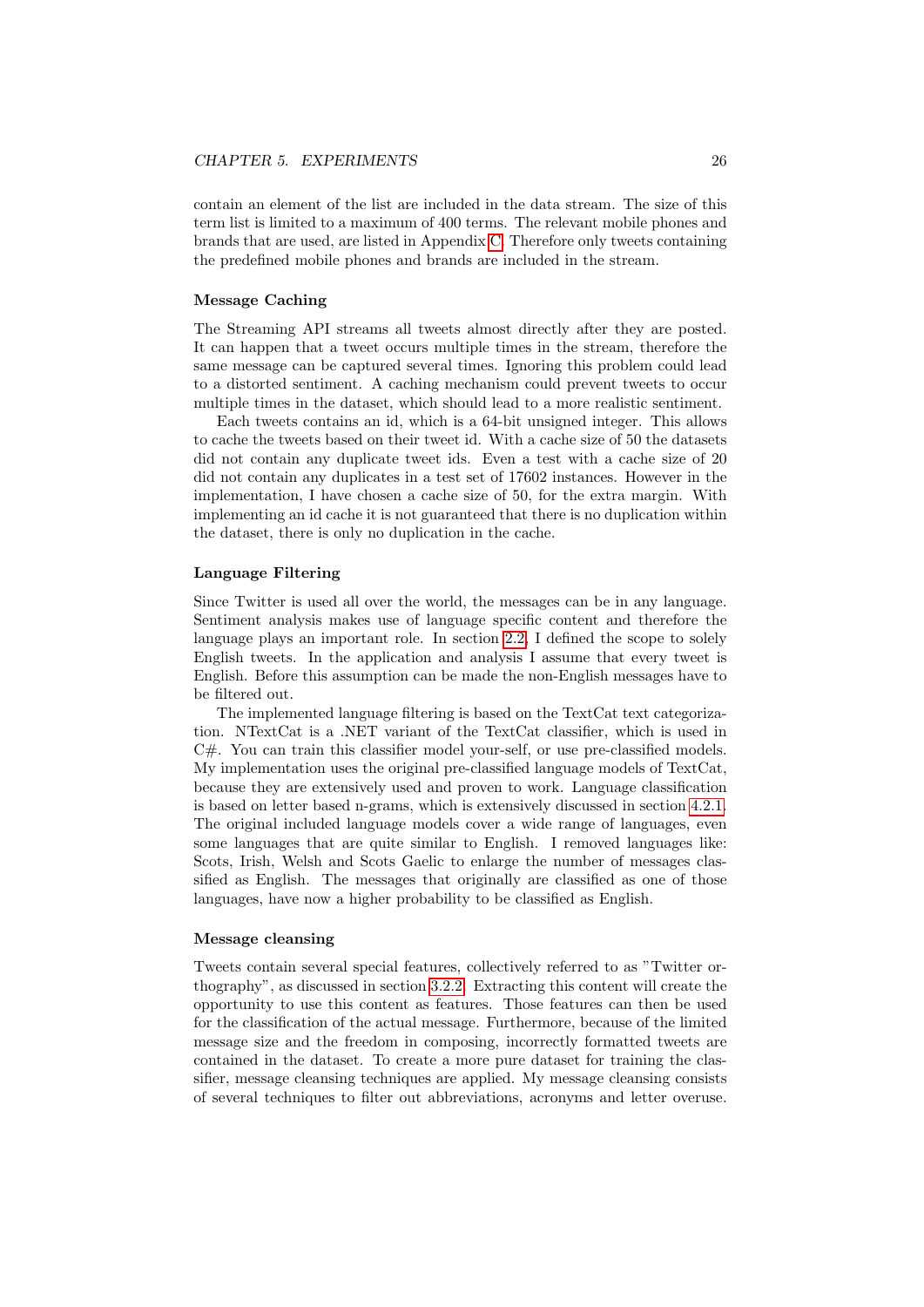All those techniques rely on regular expressions, which is a powerful string replacement algorithm.

Different filters are applied in the experiments, which are used in sequel. The following filters were applied sequentially: keyword filtering, Twitter feature filtering, overuse filtering and replacement filtering. The first case consists of only keyword filtering, since only messages in the defined domain are considered. The second case consists of case 1 plus a filtering based on the special Twitter features: "RT", "#"-hashtags, "@user"-mentions, emoticons and urls. The next step is filtering overuse of letters or punctuations (dots, question and exclamation marks). The last filtering step, acronym and abbreviations replacement is fueled by the character number restriction of Twitter. A short research on frequently used acronyms and abbreviations, leaded to a dictionary for replacement of the word elements.

### 5.2.2 Feature Extraction

In sequel to the pre-processing techniques, the features need to be extracted before the classification can start. As became clear from the literature study relatively simple algorithms worked out quite well. I decided to implement a feature vector based on word unigrams. This decision is grounded by the performance discussed in the literature study and the simplicity of the model.

The filtered dataset from the pre-processing is used to extract features, which are subsequently used for creating a classification model. This feature extraction and classification is implemented in R. To create the unigrams all messages have to be split into separate words. This will lead to a large list of words. A frequency table will provide an overview of frequently occurring words in the messages. Frequently occurring words have a higher probability to be contained in new messages. Since the classifier has to classify new data based on the known data, the frequent words are good features to train on. However frequent terms are not always the best features, as become clear in this research. For example, when a frequent word is equally divided among the classes, it hasn't got any discriminative power. In decision trees, this discriminative power has been formalized in a mutual information measure. A decision tree is a predictive model which maps observations about an item to conclusions about the item's class label. The construction of a decision tree tries to find the best split at each level of the tree. The best split is obtained by computing the gain of mutual information. Examples of such measures are the misclassification error, Shannon entropy and the Gini index.

Several feature selection methods are compared on performance, including the Gini measure. The bases for the selection is the input, which consists of the messages, the different classes and the length of the feature vector. For each class the words are counted, which results in a matrix of word frequencies per class. These word frequencies per word are used to calculate the Gini index. The Gini index that I use, is actually the inverse of the real Gini index, since total equality should have a worse score than total inequality. In equation [5.1.](#page-31-0) the inverse Gini index (IGI) of word w is stated. The term  $p(c_k|w)$  is the conditional probability of class  $c_k$  given the that the word is w. The term  $p(c_k)$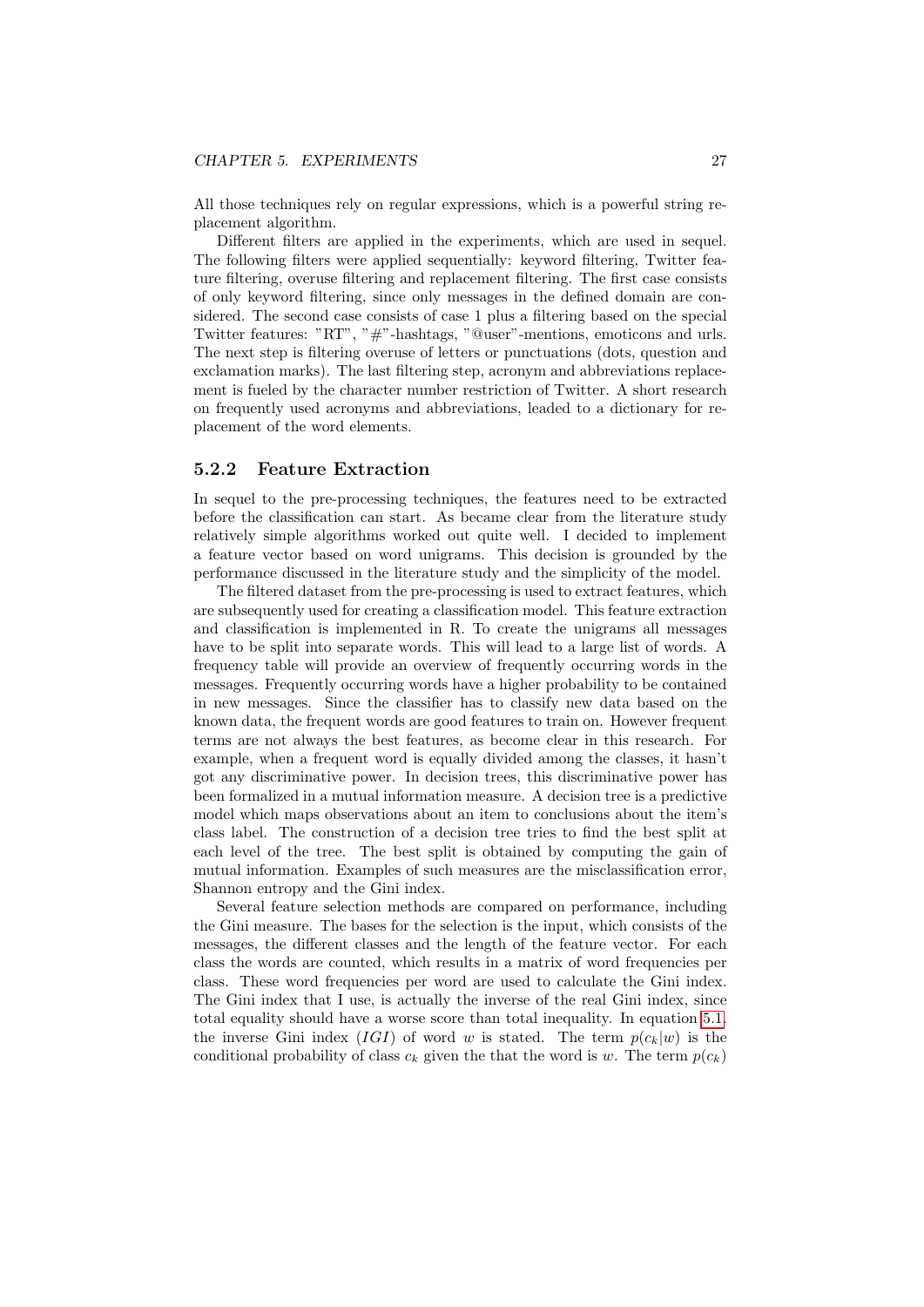<span id="page-31-0"></span>is the probability of class k, and  $p(w)$  is the probability of word w.

$$
IGI(w) = \sum_{k} [p(c_k|w)]^2 \tag{5.1}
$$

Basically, the Gini index is used in a weighted form, in which the weighted mean of the children is computed. In such case my dataset is split at the occurrence of a word  $w$ , which is shown in figure [5.1.](#page-31-1) In the left child node the messages that included word  $w$  end up, and in the right node the messages that do not included word  $w$  end up. Because most message do not contain the word  $w$ , they end up in the right child node. Therefore the right node has almost the same distribution of the classes as his root node. Since the distribution of the root node and the right child node are almost equal, this is not interesting for the determination of sentiment-word  $w$ . Therefore, I only use the inverse Gini index of the node that includes word  $w$ , which is the grayed left child node in figure [5.1.](#page-31-1)

<span id="page-31-1"></span>

**Figure 5.1:** The split node based on whether it contains word  $w$ , in my Gini measure only the grayed node is used.

The system uses the following custom defined algorithm to select the features. The method takes the messages with the their class label and the different classes as input. Each tweet is then split up into word unigrams. I developed four quality measures: the document frequency, the inverse Gini index, a sentiment-word indicator and a combined measure of the document frequency with the inverse Gini index. The document frequency and the inverse Gini index have already been discussed. The sentiment-word indicator is a binary value whether the word is a sentiment-word, according to a sentiment-word list. This sentiment-word list consists of solely positive and negative sentiment-words from the "subjectivity" dataset, which is available in the sentiment package of R. A fragment of this sentiment-word list is listed in Appendix [A.](#page-52-1) The combined function uses the inverse Gini index together with the document frequency as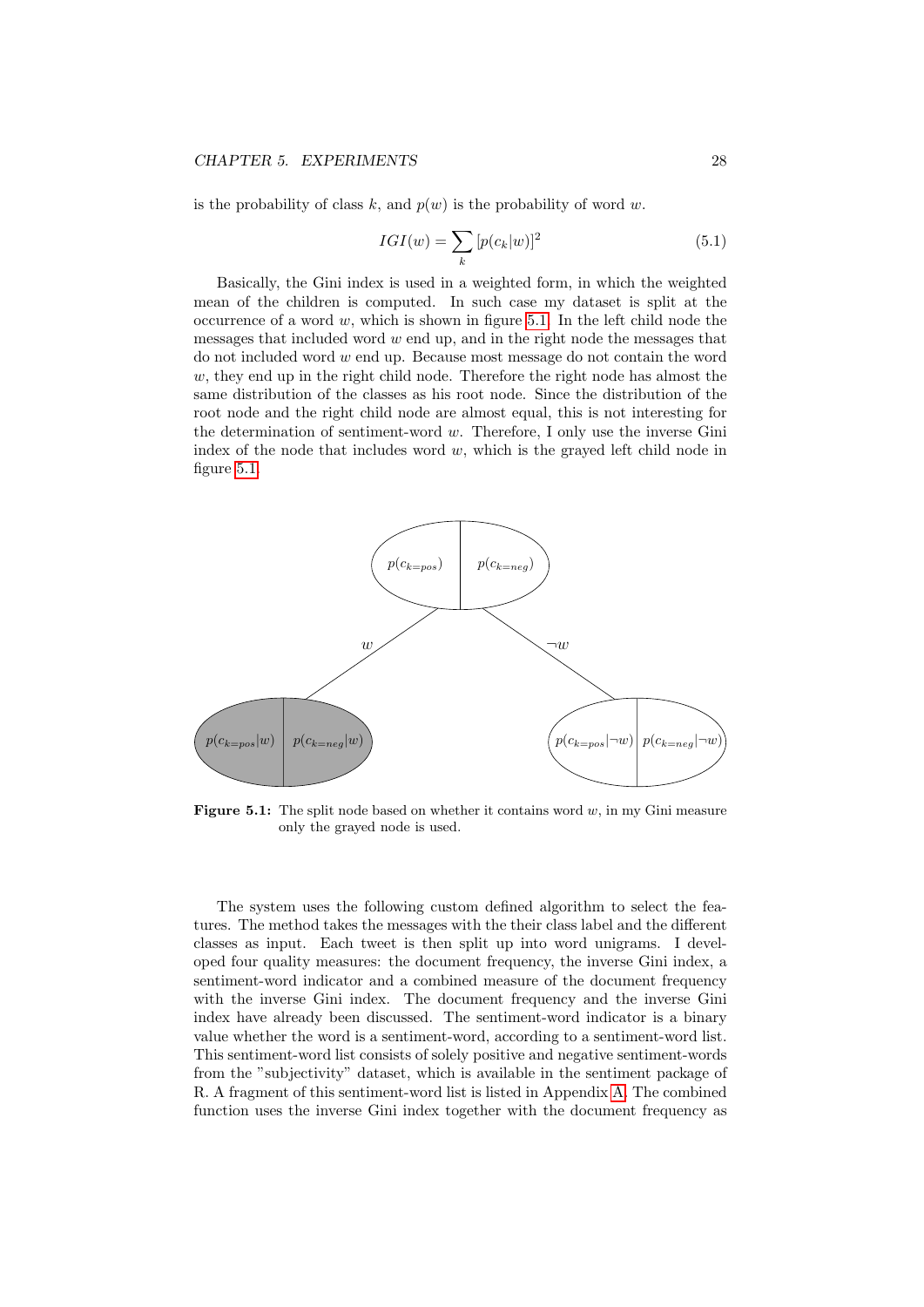is shown in equation [5.2.](#page-32-0) The  $IGI(w)$  refers to the inverse Gini index from equation [5.1](#page-31-0) and the  $p(w)$  is the probability of word w. The logarithm in the formula is used to constrain the influence of the frequency. Furthermore, the plus 1 in the function is needed to overcome a zero value of the logarithm. Those four quality measures are used to rank the word unigrams. Because four quality measures are used, the ranking that can build depends on which quality measure is used first in the sorting. A different order of those 4 measure results in different ranking. From the ranking only the top 100 unigrams words are selected as features to form the feature vector. The different rankings can only be compared after the classification, since the performance of the feature selection can not be analyzed in earlier stage.

$$
WM(w) = IGI(w) \cdot (\log_2(p(w)) + 1)
$$
\n(5.2)

### <span id="page-32-1"></span><span id="page-32-0"></span>5.2.3 Classification

For the classification I considered many algorithms to classify the tweets. However not all of these algorithms are included, I made a selection to include in the thesis. The tests that are not included, achieved similar results to the included tests. The following models are included in this thesis:

#### Sananalytics dataset

- 1.1 Simple algorithm
- 1.2 Simple algorithm 2
- 1.3 Naive Bayes algorithm
- 1.4 SVM algorithm, linear with the WM measure
- 1.5 SVM algorithm, polynomial with term presence
- 1.6 SVM algorithm, polynomial with sentiment-words
- 1.7 SVM algorithms with k-fold cross-validation

#### Self-built dataset

- 2.1 SVM algorithm, polynomial with sentiment-words
- 2.2 SVM algorithm, polynomial with term presence
- 2.3 SVM algorithms with k-fold cross-validation

I started with the relatively simple unsupervised algorithm that makes use of the sentiment-word list "subjectivity". The model compares each word from a message with the sentiment-word list. Each word in the sentiment-word list has been assigned to the positive or negative class. Each word also has a subjectivity value which expresses if the word is weak subjective or strong subjective. Therefore four sentiment classes can be distinguished: strong positive  $(sp)$ , weak positive  $(wp)$ , weak negative  $(wn)$  and strong negative  $(sn)$ . The function  $tsv(m)$  in equation [5.3,](#page-33-0) computes the total sentiment value of a message m by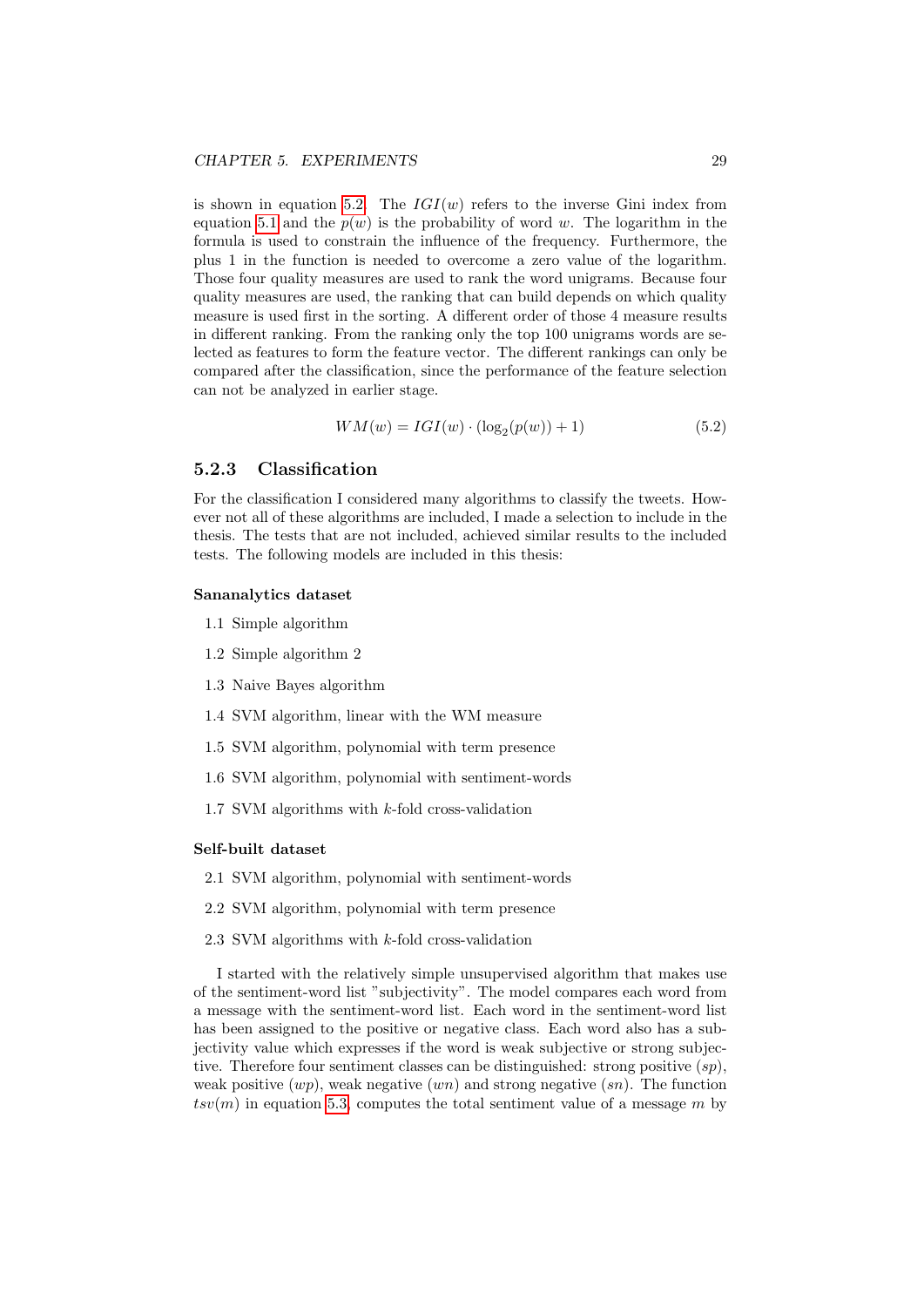summing all sentiment values  $sv(w)$  of all the words. The  $sv(w)$  formula in equation [5.4](#page-33-1) determines a positive value for the positive sentiment-words and a negative value for negative sentiment-words. There is also made a separation between the strong subjective and the weak subjective words. A parameter  $l$ can be set to influence the impact of strong subjective words. I tested with some values of  $l$  to compare the results with each other. Finally, the function  $simple(m)$  determines the sentiment from the total sentiment value.

$$
tsv(m) = \sum_{w \in m} sv(w) \tag{5.3}
$$

<span id="page-33-1"></span><span id="page-33-0"></span>
$$
sv(w) = \begin{cases} 1 & \text{if } w \text{ is positive} \land w \text{ is weak subjective} \\ l & \text{if } w \text{ is positive} \land w \text{ is strong subjective} \\ -1 & \text{if } w \text{ is negative} \land w \text{ is weak subjective} \\ -l & \text{if } w \text{ is negative} \land w \text{ is strong subjective} \\ 0 & \text{else} \end{cases} \tag{5.4}
$$

$$
simple(m) = \begin{cases} positive & \text{if } tsv(w) > 0\\neutral & \text{if } tsv(w) = 0\\negative & \text{if } tsv(w) < 0\end{cases}
$$
(5.5)

In sequel another simple model is built. This idea was fueled by the imple-

mentation of the first simple model. The first simple model computes a score based on manually assigned scores to the four different sentiments. Instead of assigning a score to the four sentiment classes, the score can also be learned from the data. For each tweet the frequency of the four sentiment classes are computed. With those frequencies, linear discriminant analysis determines how the four sentiment classes contribute to the actual sentiment of a tweet. I also tested with the quadratic discriminant analysis, but the results of this model are not included, since they were similar to the linear discriminant analysis.

Furthermore, I implemented a naive Bayes algorithm. The feature vector consists of the 100 most frequent word unigrams, with respect to document frequency. I applied the naive Bayes function that is included in the R package 'e1071'. This classifier is used as reference in comparison to the performance of the other algorithms.

The last 4 models are support vector machine models which are applied on the Sananalytics dataset. The first SVM model is a linear model based the top 100 features, according to the combined weighted measure in [5.2.](#page-32-0) The second SVM model is polynomial with a feature vector that consists of the 100 most frequent words with respect to the term presence. The third SVM model is a polynomial SVM based on sentiment-words. Finally, I applied the SVM models in k-fold cross-validation. Cross-validation is a technique for assessing how the results of the analysis will generalize to an independent dataset. In k-fold crossvalidation the dataset is randomly divided into  $k$  "folds", parts. The folds are not completely random, they are divided according to the stratified crossvalidation principle. Stratified cross-validation divides the folds randomly, with the additional constraint that the fold distributions are similar to the original distribution of the classes. The classification is applied  $k$  times with one of the k folds as test set and the remaining  $k - 1$  folds as training set.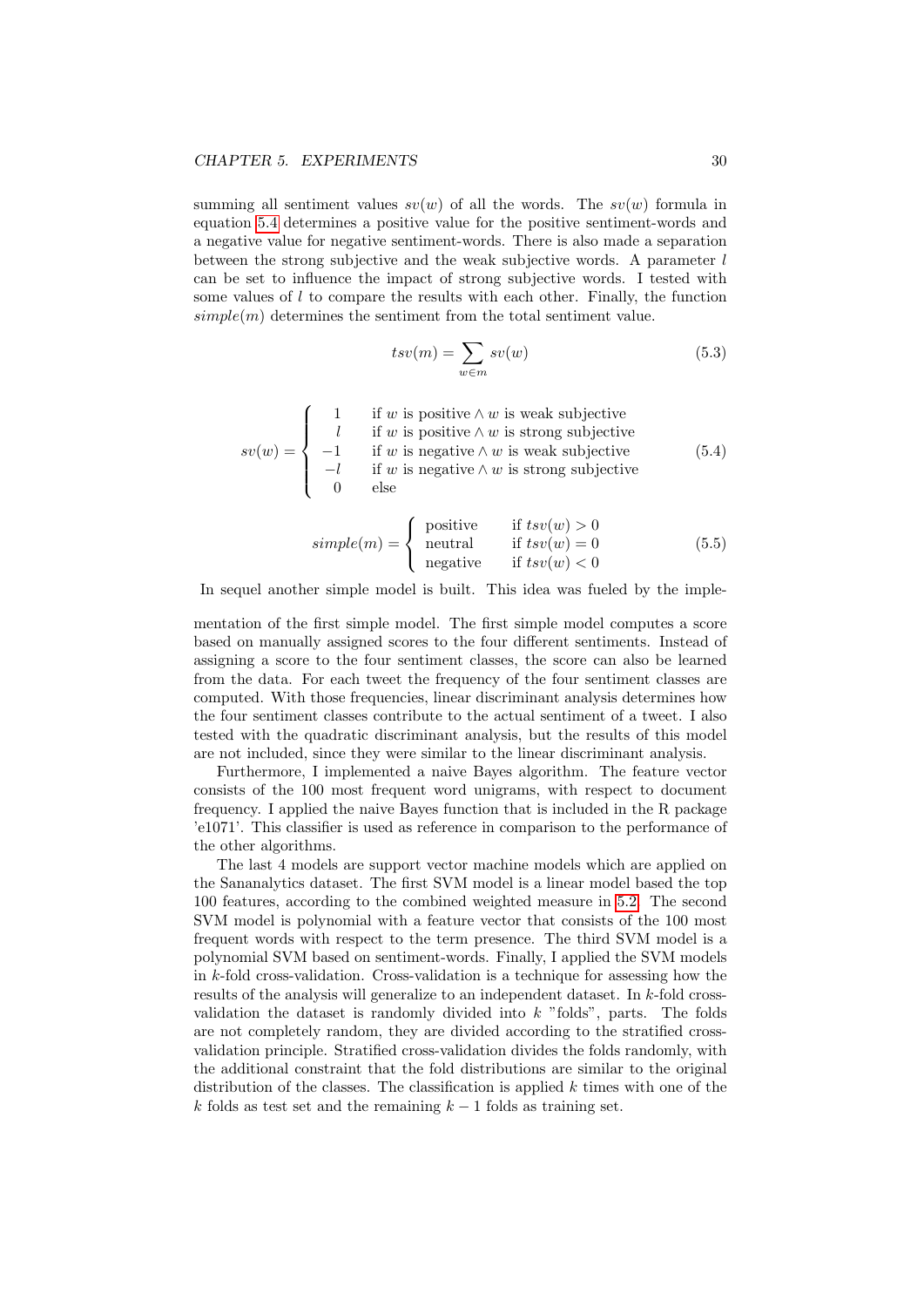On the self-built dataset three experiments are applied, two SVM models and a experiment in cross-validation. The two SVM models differ in the way of feature selection; the first is based on sentiment-words and the second on the document frequency. The last experiment applies k-fold cross-validation on this dataset with several SVM models.

## <span id="page-34-0"></span>5.3 Discussion of Results

This section shows the results of different experiments that I executed during my research. First the results of pre-processing are shown. These results are followed by results of the feature selection and classification. These results of the feature selection and the classification are combined, since they can not be separated from each other. The classification algorithm needs the features to classify, and the feature selection does not achieve meaningful results without the classification.

### 5.3.1 Pre-processing

<span id="page-34-1"></span>

|                            | English | non-English | unclassified |
|----------------------------|---------|-------------|--------------|
| keyword filtering:         | 10,928  | 4,050       | 15,410       |
| Twitter feature filtering: | 14,529  | 7,242       | 8,617        |
| overuse filtering:         | 14,629  | 7,568       | 8,191        |
| replacement filtering:     | 14,710  | 7,546       | 8,132        |

Table 5.1: Results of the pre-processing, applied cumulatively.

As discussed in the experiment design in section [5.2.1,](#page-28-1) the pre-processing phase consists of different filtering steps which are applied in sequence. The results are shown in table [5.1.](#page-34-1) First, I experimented with the TextCat classifier on the raw Twitter messages. With only keyword filtering, 10,928 messages of the 30388 are classified as English. This could be improved by filtering out the Twitter content with the help of regular expressions. The number of English tweets increases to 14,529 and the number of unclassified messages decreased from 15,410 to 8,617. With filtering out the overuse of dots, duplicated letters, question and exclamation marks, the English classified messages increased to 14,629 and the number of unclassified messages decreased to 8,191. The last filtering step is the replacement of acronyms and common used abbreviations. The results of this filtering step were disappointing. The number of English classified messages increases to 14,710. Although the results improve, I expected that the replacement of acronyms and abbreviations would improve the results more significantly. This little improvement could be caused by the cumulatively applying of the filtering steps, because a lot data is already filtered out. It could also be explained by the way of classification of TextCat. Since the classifier is trained on the overall usage of letters and letter combinations, acronyms and abbreviations replacement do not change the distribution significantly.

To validate the classification results, I took a random sample of the results and manually labeled them. A random sample of 310 should cover 1% of the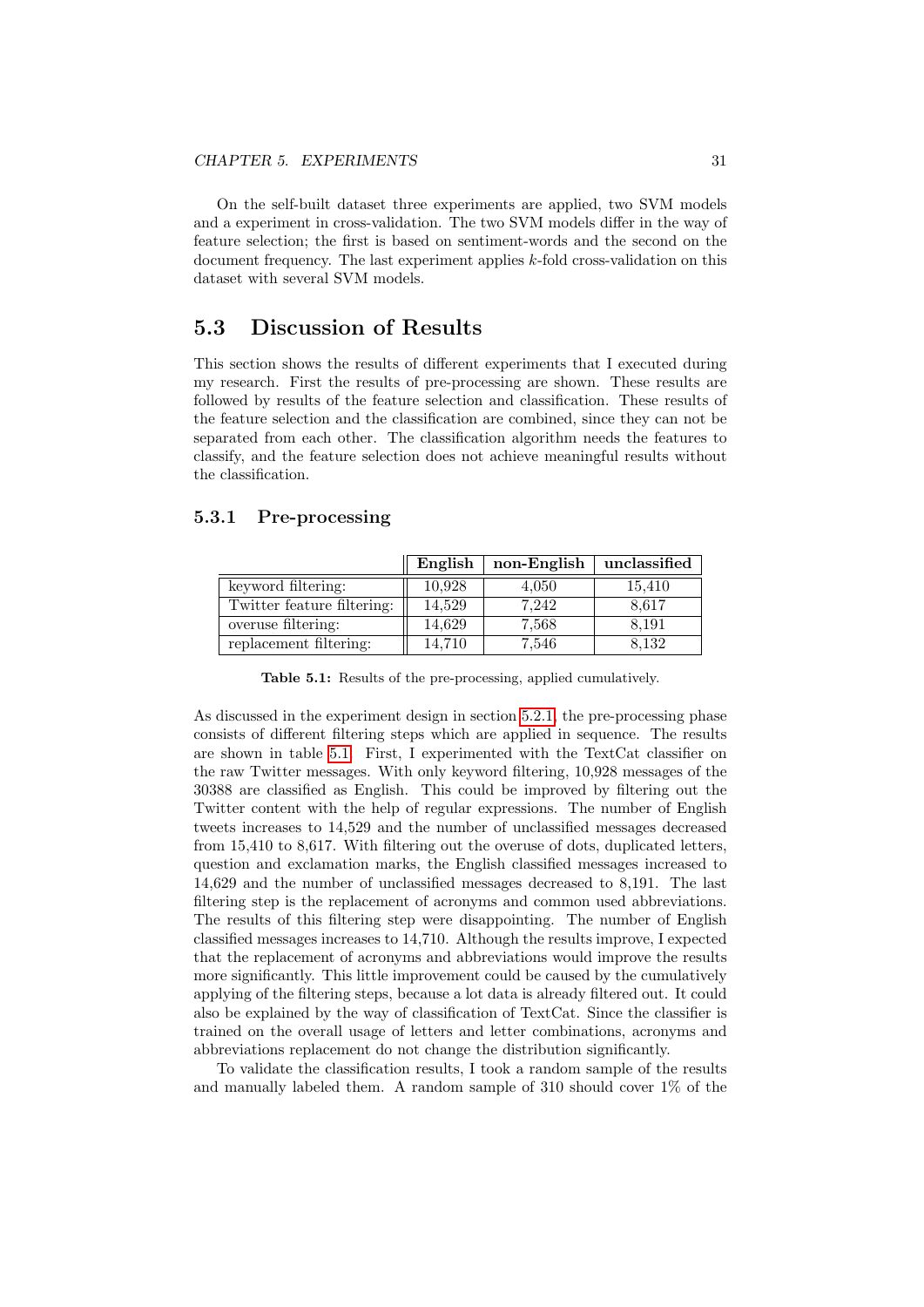<span id="page-35-0"></span>data, since the dataset contains 30,388 instances. The manually labeled instances are compared with the predicted labels. The results are shown in the confusion matrix in table [5.2.](#page-35-0) With these numbers, various performance measures can be computed.

|       |         | Predicted class |     |     |  |
|-------|---------|-----------------|-----|-----|--|
|       |         | English Other   |     |     |  |
| ctual | English | 160             |     | 201 |  |
| class | Other   |                 |     | 19  |  |
|       |         | 162             | 148 |     |  |

Table 5.2: Confusion matrix of a random sample of the results.

The precision, recall and accuracy are:

| Precision | tp<br>$tp + fp$                | 160<br>$160 + 2$                    | $= 98.77\%$ |
|-----------|--------------------------------|-------------------------------------|-------------|
| Recall    | tp<br>$tp + fn$                | 160<br>$160 + 41$                   | $= 76.60\%$ |
| Accuracy  | $tp+tn$<br>$tp + tn + fp + fn$ | $160 + 107$<br>$160 + 107 + 2 + 41$ | $= 86.13\%$ |

| $tp = true$ positives: the number of tweets that<br>are correctly classified as English                  |
|----------------------------------------------------------------------------------------------------------|
| $\mathbf{t}$ in $=$ true negatives: the number of tweets that<br>are correctly classified as non-English |
| $fp = false$ positives: the number of tweets that<br>are incorrectly classified as English               |
| $fn = false$ negatives: the number of tweets<br>that are incorrectly classified as non-English           |

The precision is the fraction of all English labeled tweets that are correctly labeled as English. Recall is the fraction of all English tweets that are correctly labeled as English. The accuracy is the fraction of all tweets that are labeled as English. When examining the results, I observed a high precision, and somewhat lower recall and accuracy. Although ideally all of those measures should be as high as possible and approaching 100%, the precision measure is the most important in this case. The inclusion of non-English tweets would pollute the training data and possibly degrade the predictive performance of the system. Because the proportion of non-English tweets after the pre-processing is small, the assumption that all tweets in the training set are English is better grounded. The somewhat lower recall causes that some English are incorrectly classified as another language. This means that some of the English tweets are filtered out in the pre-processing. But the question is whether those out filtered messages are useful for training, which is doubtful since the language is even not clearly determinable by the model.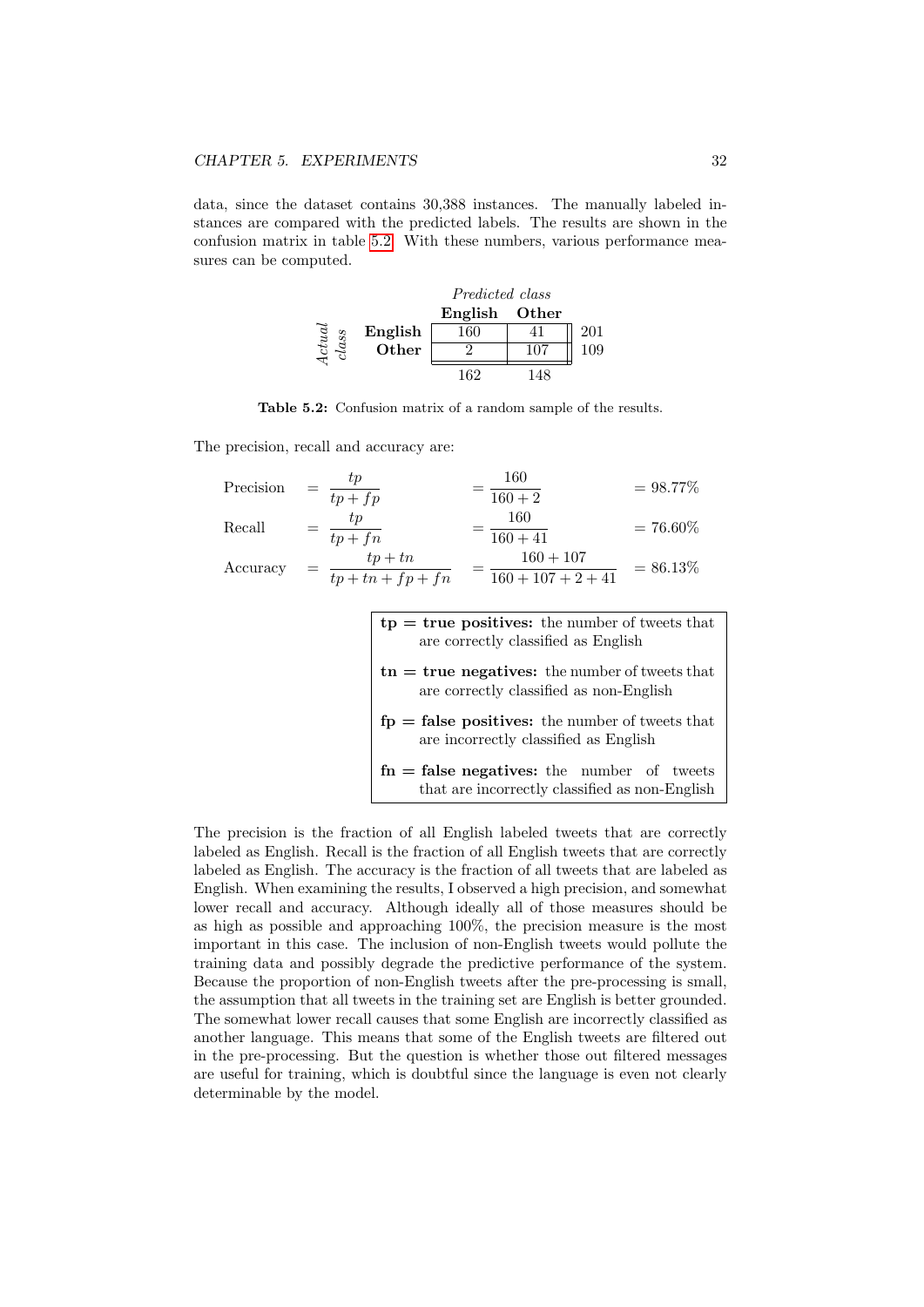#### <span id="page-36-1"></span>5.3.2 Feature Extraction & Classification

The executed experiment in this section are based on two datasets, the Sananalytics dataset and the self-built dataset. As discussed in section [5.2.3,](#page-32-1) I have tested 7 models on the Sananalytics dataset: a simple unsupervised model; a simple model with linear discriminant analysis; a naive Bayes model; three different SVM models and a k-fold cross-validation with different SVM models. Since the performance of the self-built dataset confirmed the performance of the tests on the Sananalytics dataset, I did not test extensively on this selfbuilt dataset. On the self-built dataset I applied 2 SVM models and k-fold cross-validation with different SVM models.

#### Sananalytics Dataset

I based the first tests on the Sananalytics, the results on this dataset are denoted in the tables as test 1, followed by the model number. In data mining it is common to compare the quality of new models to the "majority model". The majority model classifies all the cases to the largest class to minimize the number of errors. In case of the Sananalytics dataset, the neutral class is the majority with 2,503 out of 3,727. The majority model achieves therefore a classification accuracy of 67.2% on this dataset. A new classification model should beat this model to have some meaning in data mining context. However with this dataset the majority model achieves a rather high classification accuracy. If the dataset is uniformly distributed, the classification accuracy is only 33.3%.

The first six models are trained and tested on the entire dataset, the so-called in-sample testing. The seventh test is applied on a different training and test set, and is called out-of-sample testing. This seventh model applies the  $k$ -fold cross-validation strategy. K-fold cross-validation is used to prevent overfitting and creating a more realistic view of the quality of the model.

<span id="page-36-0"></span>

|                        |          | Predicted class |       |                           |       |
|------------------------|----------|-----------------|-------|---------------------------|-------|
|                        |          |                 |       | Positive Neutral Negative |       |
|                        | Positive | 224             | 274   | 72                        | 570   |
| $\frac{Actual}{class}$ | Neutral  | 459             | 1637  | 407                       | 2,503 |
|                        | Negative | 126             | 293   | 235                       | 654   |
|                        |          |                 | 2,204 | 714                       |       |

Table 5.3: Confusion matrix of model 1.1 according to the simple approach.

Model 1.1: The first model that is created and applied, is based on a simple approach. This simple model has been explained in the previous section [5.2.3.](#page-32-1) As shown in table [5.3,](#page-36-0) this simple model unsupervised learning algorithm performs even worse than the majority model. The classification accuracy for this simple model is 56.2%. This is a confirmation of the choice for supervised models generally perform better. Examining the row and column sums, the distribution of all the classified tweets is relatively close to the real distribution of the tweets. In reporting perspective this looks interesting, because the report is based on the overall sentiment and not on the individual sentiment per tweet. However the distribution of classified tweets is close to the actual distribution of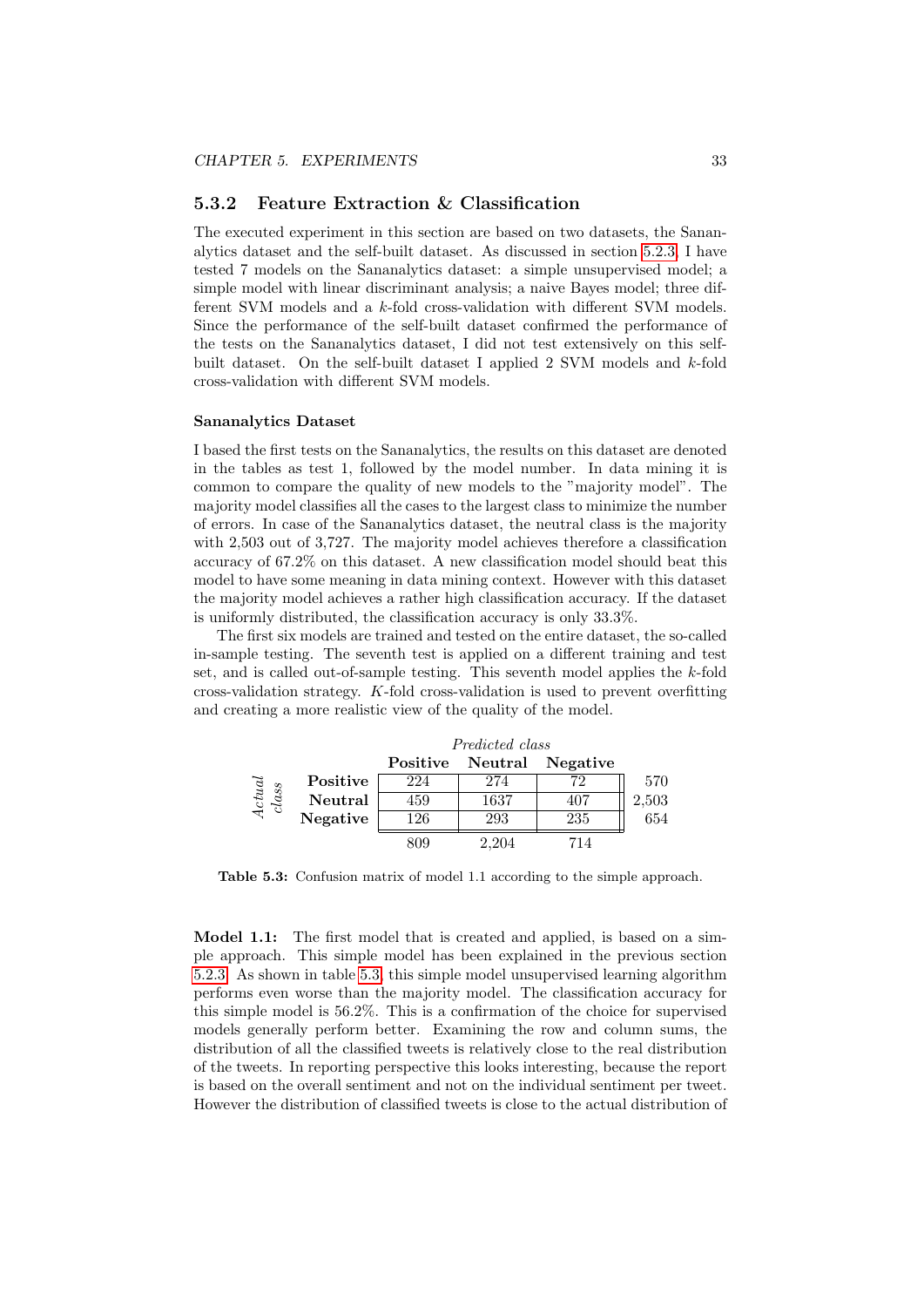<span id="page-37-0"></span>this dataset, it will not directly extrapolate to other datasets. This is because the classification accuracy on message level is rather low.

|                   |                | Predicted class |       |                           |       |
|-------------------|----------------|-----------------|-------|---------------------------|-------|
|                   |                |                 |       | Positive Neutral Negative |       |
|                   | Positive       | 40              | 519   |                           | 570   |
| $\frac{4}{class}$ | <b>Neutral</b> | 46              | 2,392 | 65                        | 2,503 |
|                   | Negative       | 15              | 563   | 76                        | 654   |
|                   |                | 105             | 3,474 | 152                       |       |

Table 5.4: Confusion matrix of model 1.2 with linear discriminant analysis based on strong positive, weak positive, weak negative and strong negative word frequencies.

Model 1.2: In addition to the simple model in model 1.1, a more advanced model based on discriminant analysis is created and applied. This model has also been described earlier in section [5.2.3.](#page-32-1) The classification accuracy for this model is 67.3% and performs almost the same as the majority model with a classification accuracy of 67.2%. The results of the prediction are shown in table [5.4.](#page-37-0) In contrast to model 1.1, this model predicts a very large proportion of 93.2% of the messages to the neutral class. However, the classification accuracy of this model is higher than model 1.1, it is not wanted that such large proportion is classified as neutral. This is probably cause by the dominance of the neutral class in the dataset.

<span id="page-37-1"></span>

|                                                        |          | Predicted class |                  |          |       |
|--------------------------------------------------------|----------|-----------------|------------------|----------|-------|
|                                                        |          |                 | Positive Neutral | Negative |       |
|                                                        | Positive | 388             | 153              | 29       | 570   |
| $\begin{array}{c} A {\it cut} al \\ class \end{array}$ | Neutral  | 902             | 1,443            | 158      | 2,503 |
|                                                        | Negative | 222             | 194              | 238      | 654   |
|                                                        |          | 1,512           | 1,790            | 425      |       |

Table 5.5: Confusion matrix model 1.3 with the naive Bayes algorithm.

Model 1.3: For the third model, naive Bayes model is used to compare the other models. The results of this classification are shown in table [5.5.](#page-37-1) The classification accuracy is only 55.5%. It performs even worse than the majority model, and since other settings did not improve the accuracy, I decided to stop improving this model. Zooming in on the results per category we see that naive Bayes made a quite different prediction in comparison to the simple model 1.1. In this model a lot of neutral cases are classified as positive. The high number of positive predictions could be caused by a more frequently occurring positive words than negative words in the feature vector. In general, the naive Bayes model predicts more cases to the positive and the negative classes. An explanation of this symptom is the bases of the feature selection. The feature selection is namely computed from the positive and negative tweets, since neutral sentiment-words does not exist. Therefore the absence of positive and negative sentiment-words should indicate the a neutral tweet. Therefore the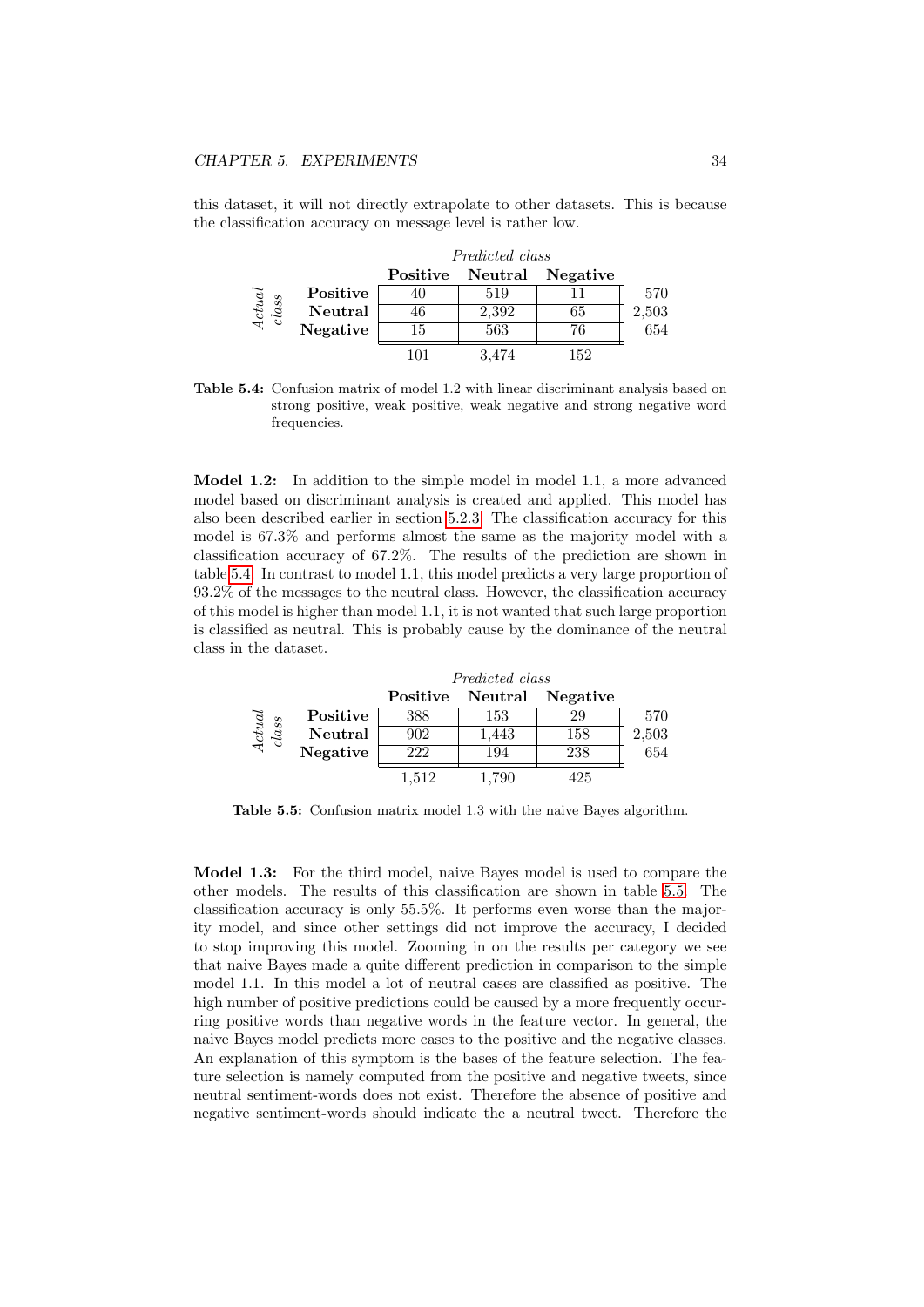number of neutral predictions is reduced. The naive Bayes algorithm appears rather to be chosen for the negative and positive, caused by the independence assumption. The effect of the joint distribution seems to be less than the product of the individual distributions, and therefore the independence assumption is not justified.

<span id="page-38-0"></span>

|                   |          | Predicted class |                           |       |  |
|-------------------|----------|-----------------|---------------------------|-------|--|
|                   |          |                 | Positive Neutral Negative |       |  |
|                   | Positive | 521             |                           | 570   |  |
| $\frac{1}{class}$ | Neutral  | 2,489           |                           | 2,503 |  |
|                   | Negative | 527             | 127                       | 654   |  |
|                   |          | 3.537           | 143                       |       |  |

Table 5.6: Confusion matrix of model 1.4: linear SVM based on the combined  $WM$ measure.

Model 1.4: This first SVM model 1.4 is a based on the combined measure WM stated in equation [5.2.](#page-32-0) The results obtained are shown in table [5.6.](#page-38-0) It shows were somewhat disappointing results with a classification accuracy of 71.3%. This result was obtained with a linear SVM trained on the features that were selected from all messages. The feature selection is based on the combined document frequency count and mutual information and limited to the top 100 words. The feature selection considers all tweets: positive, neutral and negative. Because of the large number of neutral tweets, many neutral words are selected as feature words. The inverse Gini index function from equation [5.1,](#page-31-0) also takes this frequency into account in the determination of the purity of the word among the classes. Concluding, the neutral class dominates this model, whereas you would like to have a model that focuses on the positive and negative messages. The next models try to focus more on the positive and the negative sentiment classes.

<span id="page-38-1"></span>

|                   |          | Predicted class |                  |          |       |
|-------------------|----------|-----------------|------------------|----------|-------|
|                   |          |                 | Positive Neutral | Negative |       |
|                   | Positive | 237             | 328              |          | 570   |
| $\frac{4}{class}$ | Neutral  |                 | 2,485            | 13       | 2,503 |
|                   | Negative |                 | 285              | 367      | 654   |
|                   |          | 244             | 3.098            | 385      |       |

Table 5.7: Confusion matrix of model 1.5 with a polynomial SVM of degree 3 based on the term presence.

Model 1.5: The disappointing performance of model 1.4 lead to some ideas for improvement in model 1.5. One of the improvements was to use a polynomial SVM instead of a linear SVM. The other improvements were fueled by the dominance of the neutral class and the occurrence of non sentiment-words in the feature vector. The results of this improved model 1.5 are shown in table [5.7.](#page-38-1) The dominance of the neutral words is reduced by only considering words from the positive and negative tweets in the feature selection. With this improvement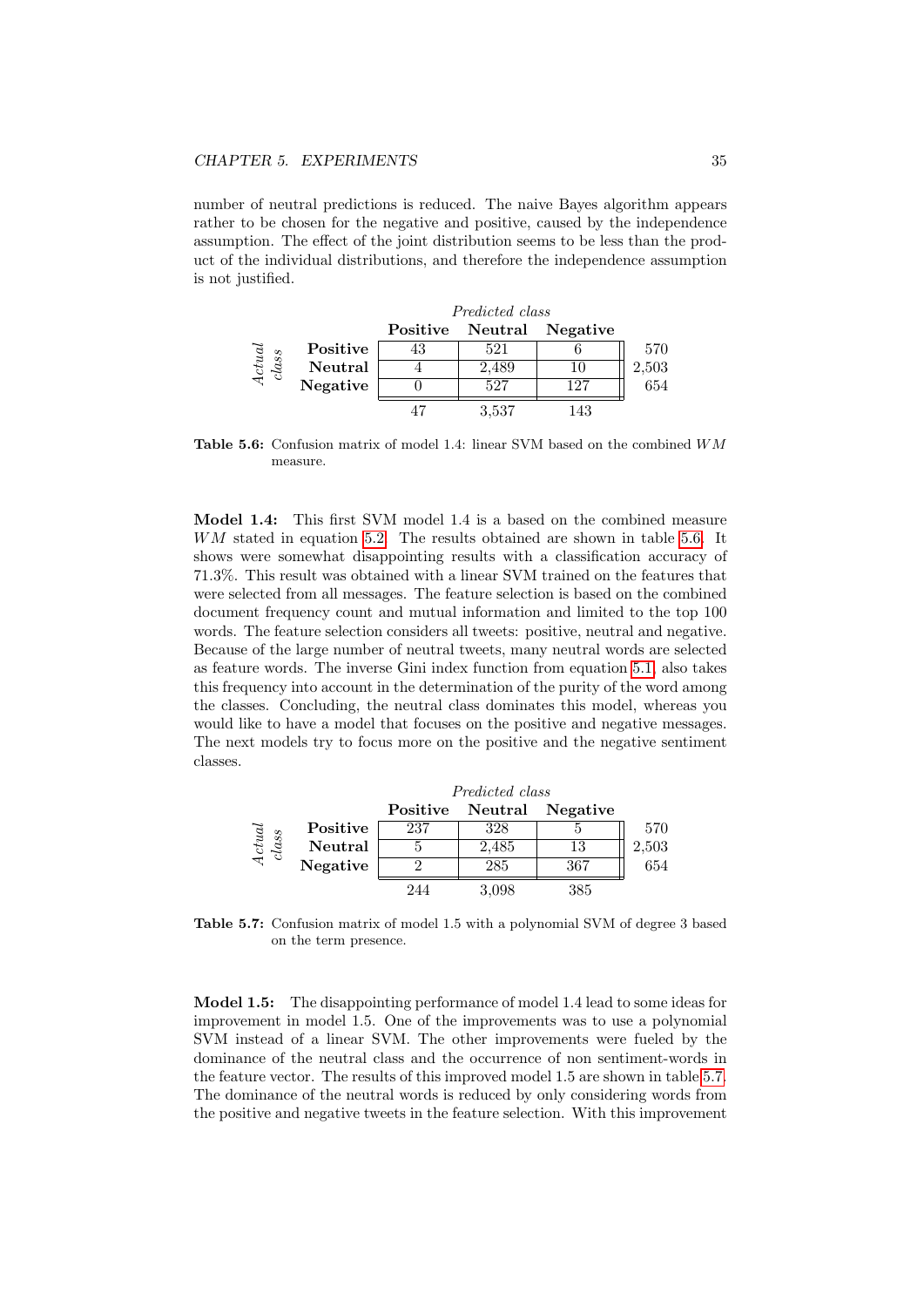the classification accuracy is boosted to 82,9%. The improvement of model 1.5 is achieved by the reduction of neutral false positives, and achieves a higher true positive ratio for the positive and the negative class. The feature vectors of the positive and negative examples show more responses, therefore this model seems to be more intuitively correct. However, this improved performance could also be due to overfitting since it focuses on exclusive words in this dataset.

Looking to the selected words in the feature vector, object words seem to occur relatively often. Since the object words do not express a sentiment in essence, it is the question whether these words are good indicators for the sentiment. Examples of feature words which do not have anything to do with the sentiment are "Android" and "phone". If those words are used as feature words, the model is likely to be biased. It is not desirable to select those words which do not express a sentiment by itself. For example, if "Android" is positive in almost all cases in the training set, the model learns that Android is a good indicator of the positive sentiment. In the test set however, Android doesn't have to be positive at all, it could be negative at that moment. In essence the sentiment does not depend on the word Android, but it is an object, over which the sentiment could be expressed. Therefore by excluding object words such as "Android", the model should become more robust.

<span id="page-39-0"></span>

|                        |          | Predicted class |                  |          |       |
|------------------------|----------|-----------------|------------------|----------|-------|
|                        |          |                 | Positive Neutral | Negative |       |
| $\frac{Actual}{class}$ | Positive | 151             | 409              | 10       | 570   |
|                        | Neutral  | 40              | 2,415            | 48       | 2,503 |
|                        | Negative | 13              | 420              | 221      | 654   |
|                        |          | 204             | 3.244            | 279      |       |

Table 5.8: Confusion matrix of model 1.6 with a polynomial SVM of degree 3 based sentiment words and subsequently the combined WM measure.

Model 1.6: Model 1.5 only considers positive an negative tweets to select the features. However in those positive and negative messages non sentiment-words, like "Android" still frequently occur. A model that disregards such words, should solely focus on sentiment-words. In the improved model 1.6 sentimentwords have a higher priority then non sentiment-words. The result of this improved model are shown in table [5.8.](#page-39-0) If a message contains a sentiment-word, this word will be directly at the top of the feature selection list. In other words sentiment-words have the highest priority in the selection of the features. The sentiment-words are selected from a "subjectivity" dataset, which is available in the sentiment package of R. Incorporating these sentiment-words in the model achieves a classification accuracy of 75,1%. This is somewhat worse in comparison to model 1.5, however this model can not be based on every arbitrarily word, such as object words. The model should be less biased than model 1.5, which selects features exclusively based on the word frequencies from positive and negative tweets.

Model 1.7: The three models 1.4, 1.5 and 1.6 are all tested in cross-validation, but they all resulted in the same confusion matrix shown in the table [5.9.](#page-40-0) As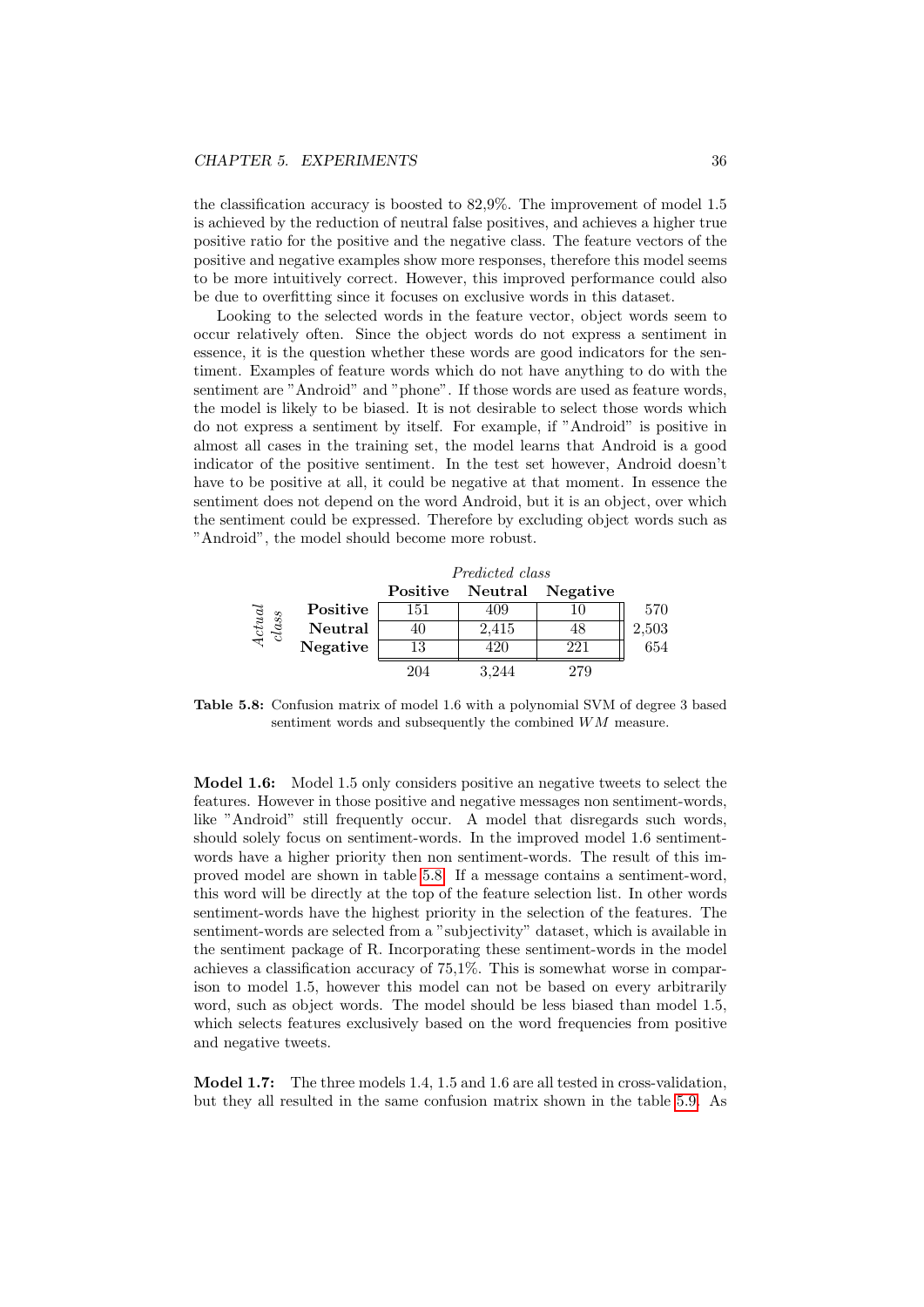<span id="page-40-0"></span>

|                                                       |          | Predicted class |                           |       |
|-------------------------------------------------------|----------|-----------------|---------------------------|-------|
|                                                       |          |                 | Positive Neutral Negative |       |
|                                                       | Positive | 570             |                           | 570   |
| $\begin{array}{l} 4 {\it ctual} \\ class \end{array}$ | Neutral  | 2,503           |                           | 2,503 |
|                                                       | Negative | 654             |                           | 654   |
|                                                       |          | 3.727           |                           |       |

Table 5.9: Confusion matrix of model 1.7 with the k-fold cross-validation with  $2 <$  $k < 10$ .

the table shows, with  $k$ -fold cross-validation all tweets are classified as neutral, which accords with the majority model. Even different  $k$  values doesn't worked out to tend the model predicting cases as positive or negative. Taking out the neutral tweets and train and test exclusively on a positive and negative dataset, classified to the majority, in this case the negative class.

Classification to the majority is most probably caused through the sparsity of feature words among the dataset. The training set does not cover the test set, and vice versa. This could be explained by the fact that the extracted features does not describe the sentiment in the test set. The relatively small dataset in combination with the short messages is probably the cause of this sparsity. For example, Go et al. tested on much larger dataset of 1.6 million tweets in [\[16\]](#page-60-8). Ideally the training set should cover the whole feature space. In practice this is not the case, however it is pursued to be. To overcome this issue the size of the training set should be increased significantly. In case of this dataset, increasing the size is not possible.

Additionally, a small improvement of about 1% can be achieved with adding some standard emoticons to the feature vector. Obviously in positive tweets, positive emoticons occur and in negative tweets, negative emoticons occur. More remarkable is therefore the fact that positive emoticons do occur relatively frequent in neutral tweets, but negative emoticons hardly do. The emoticons improves the model, however less than expected. This is caused by the fact that positive emoticons not only occur in positive tweets, but also in neutral tweets. The improvement model classifies only a few cases better than a model without the emoticons.

Concluding the simple models together with the naive Bayes performed worst, the SVM models performed better. The radial and in particular the polynomial SVM perform significantly better than the linear SVM. Beside the actual text of a tweet, also a filtered message is considered in the tests. The filtered out content consists of the "#"-hash-tags, "@user"-mentions and urls. The improvement with a model based on the filtered message does not change significantly. Because this filtered content does not occur with a high frequency as unique "word". Therefore this content is mostly not considered as feature in the feature selection. The filtered text is however preferred above the actual text, since fewer word are considered in the feature selection.

#### Self-built dataset

The Sananalytics dataset only contains tweets about Apple, Google, Microsoft and Twitter, which does not correspond with my defined domain in section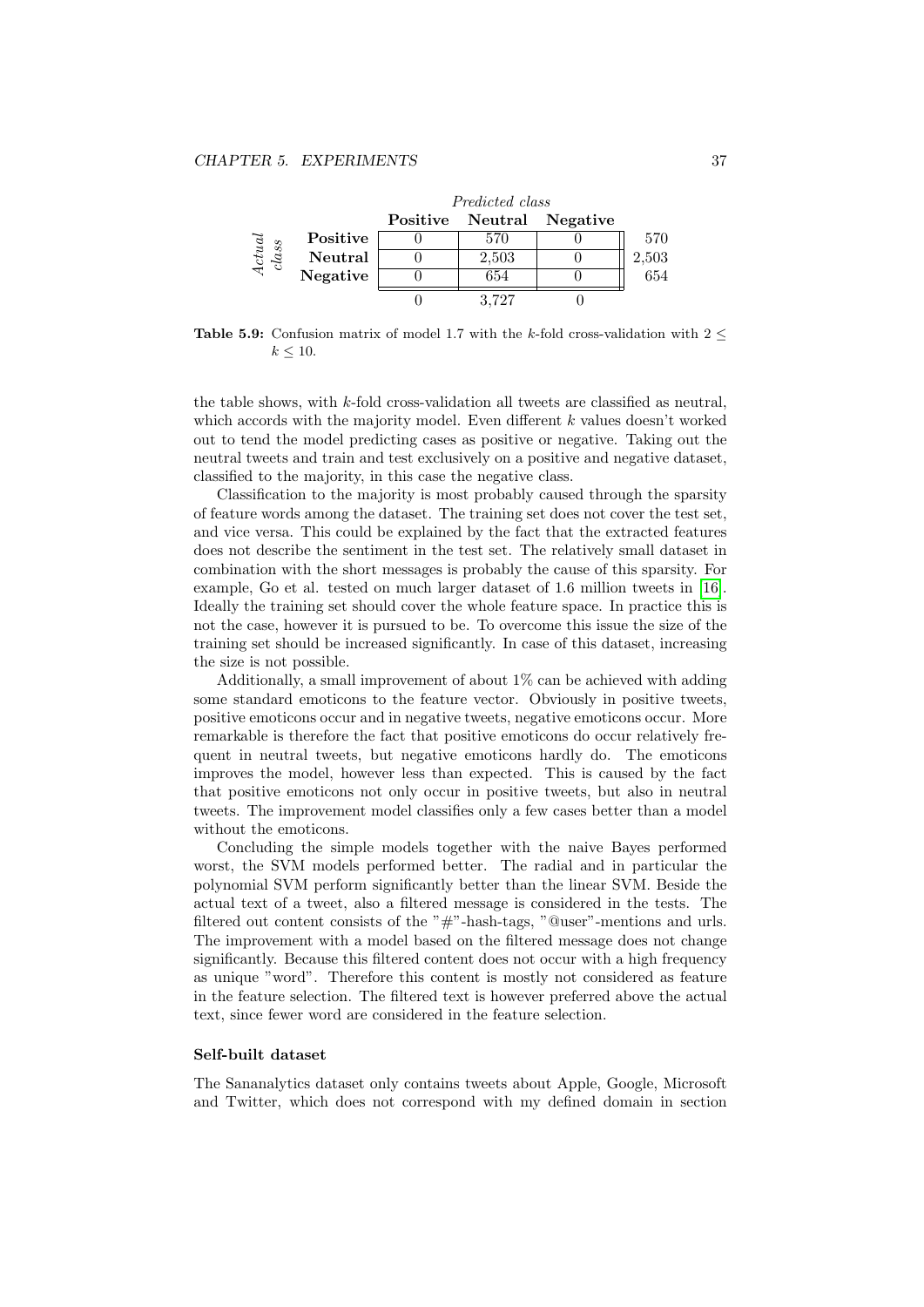[2.2.](#page-8-0) Similarly to the Sananalytics dataset, the tweets from the self-built dataset are not uniformly distributed over all the products and brands, the neutral class forms the majority. This is just the reality where the largest amount of tweets is actually neutral. Also popular brands and products are more common to tweet about, and therefore appear more often in the dataset. There are some terms that dominate the dataset like iPhone, Apple and Samsung. Other terms seem to occur less often, which is in line with the test set or real data. During the hand labeling some trends can be observed, e.g. the negativity about Blackberry.

As discussed in section [5.2](#page-28-0) only 3 models are tested on this self-built dataset. The reason is that the results on this dataset confirm the results on the Sananalytics dataset, on which already a lot of tests are applied. These tests did not improve the performance significantly and especially the tests in cross-validation all achieved disappointing results.

<span id="page-41-0"></span>

|                                                     |          | Predicted class |                  |          |       |
|-----------------------------------------------------|----------|-----------------|------------------|----------|-------|
|                                                     |          |                 | Positive Neutral | Negative |       |
|                                                     | Positive | 144             | 567              |          | 721   |
| $\begin{array}{c} A {\it cut} \\ class \end{array}$ | Neutral  | 51              | 3.769            | 24       | 3,844 |
|                                                     | Negative | 19              | 335              |          | 435   |
|                                                     |          | 207             | 4.671            | 122      |       |

Table 5.10: Confusion matrix of model 2.1 based on the SVM algorithm with sentiment-words and subsequently the combined measure WM

Model 2.1: The first model that is trained on this dataset is a polynomial SVM. Table [5.10](#page-41-0) shows model 2.1. Model 2.1 in this case is a polynomial SVM algorithm based on the sentiment words and the combined measure of the document frequency and the inverse Gini index, the  $WM$  measure. This model achieves a classification accuracy of 80.0%.

<span id="page-41-1"></span>

|                   |          | Predicted class |                  |          |             |
|-------------------|----------|-----------------|------------------|----------|-------------|
|                   |          |                 | Positive Neutral | Negative |             |
|                   | Positive | 317             | 399              |          | 721         |
| $\frac{4}{class}$ | Neutral  | 28              | 3,809            |          | 3,844       |
|                   | Negative |                 | 284              | 142      | $^{75}$ 435 |
|                   |          | 354             | 4.492            | 154      |             |

Table 5.11: Confusion matrix of model 2.2, which is based on a polynomial SVM of degree 3 based on the term presence.

Model 2.2: Model 2.2 is trained with a polynomial SVM of degree 3 based on document frequency, the results are shown in table [5.11.](#page-41-1) The classification accuracy that is achieved is 85.4%. This model confirms that the term presence performs better than the sentiment words in combination with the combined measure. The explanation can be found by the coverage of the data, in which the term presence from model 2.2 takes the words which occurs most frequently, the model 2.1 does not. Therefore the feature vector of model 2.2 covers more messages than model 2.1 and can easier separate the tweets from each other.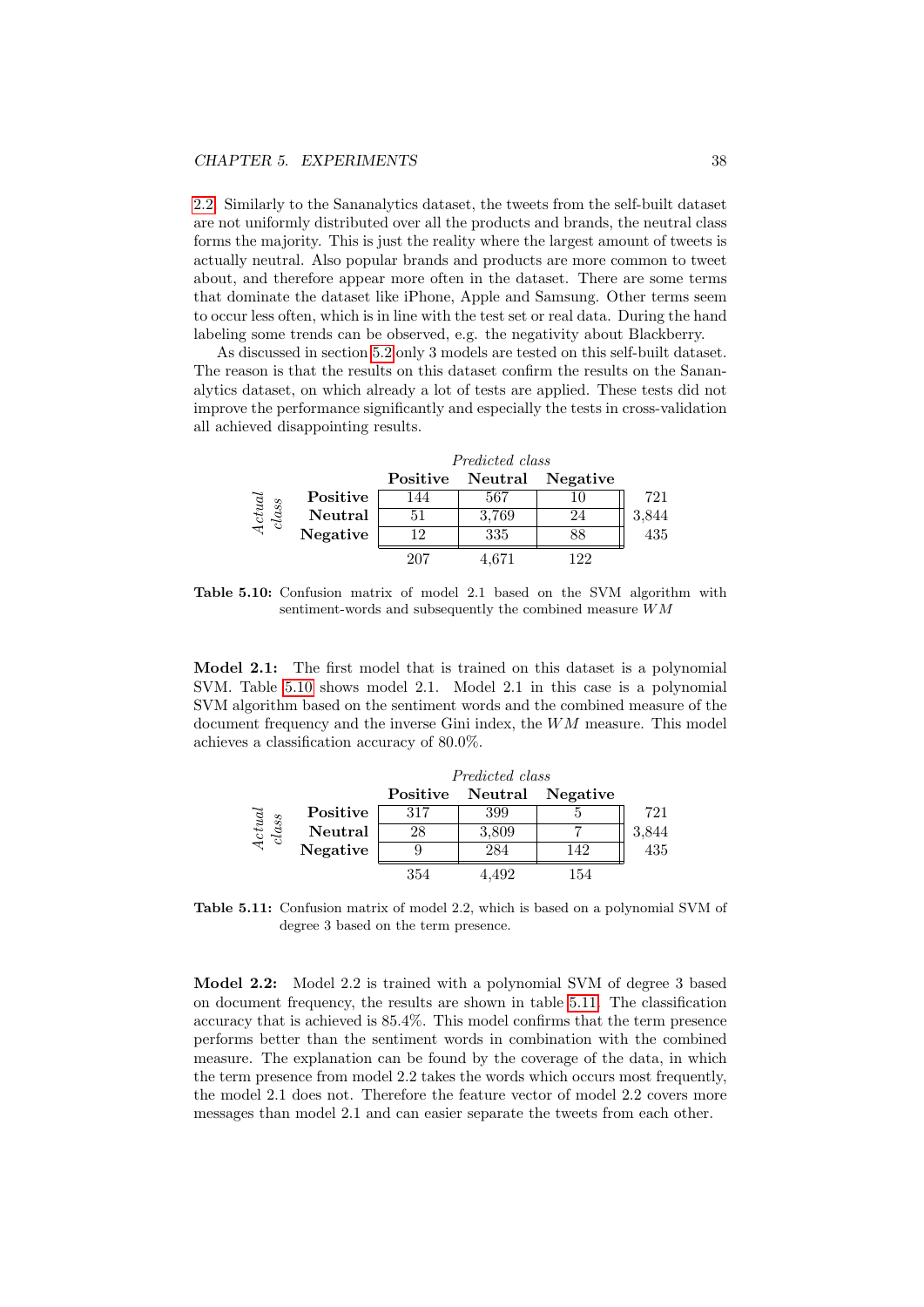<span id="page-42-0"></span>

Table 5.12: Confusion matrix of model 2.3 with applying k-fold cross validation with  $2 \leq k \leq 10$ .

Model 2.3: Similar to the k-fold cross-validation on the Sananalytics dataset, the k-fold cross-validation on the self-built dataset also accords with the majority model, shown in table [5.12.](#page-42-0) The self-built dataset isn't much larger than the Sananalytics dataset, therefore the cause can be the relatively small size of bot datasets. As mentioned earlier, the sparsity of data can also be a cause. This is confirmed by some other tests, where the training set is reduced stepwise from the whole dataset to  $\frac{4}{5}$  of the dataset and a random sampled test set of  $\frac{1}{5}$  of the dataset. The performance of the model goes stepwise down as expected.

Summarizing the results of the experiments on the Sananalytics dataset and the self-built dataset, the in-sample result of the best SVM model is acceptable with classification accuracy of about 83%, but the out-of-sample experiments are disappointing. When the supervised models are applied out-of-sample the results accords with the majority model. The models are therefore overfitting in the training set.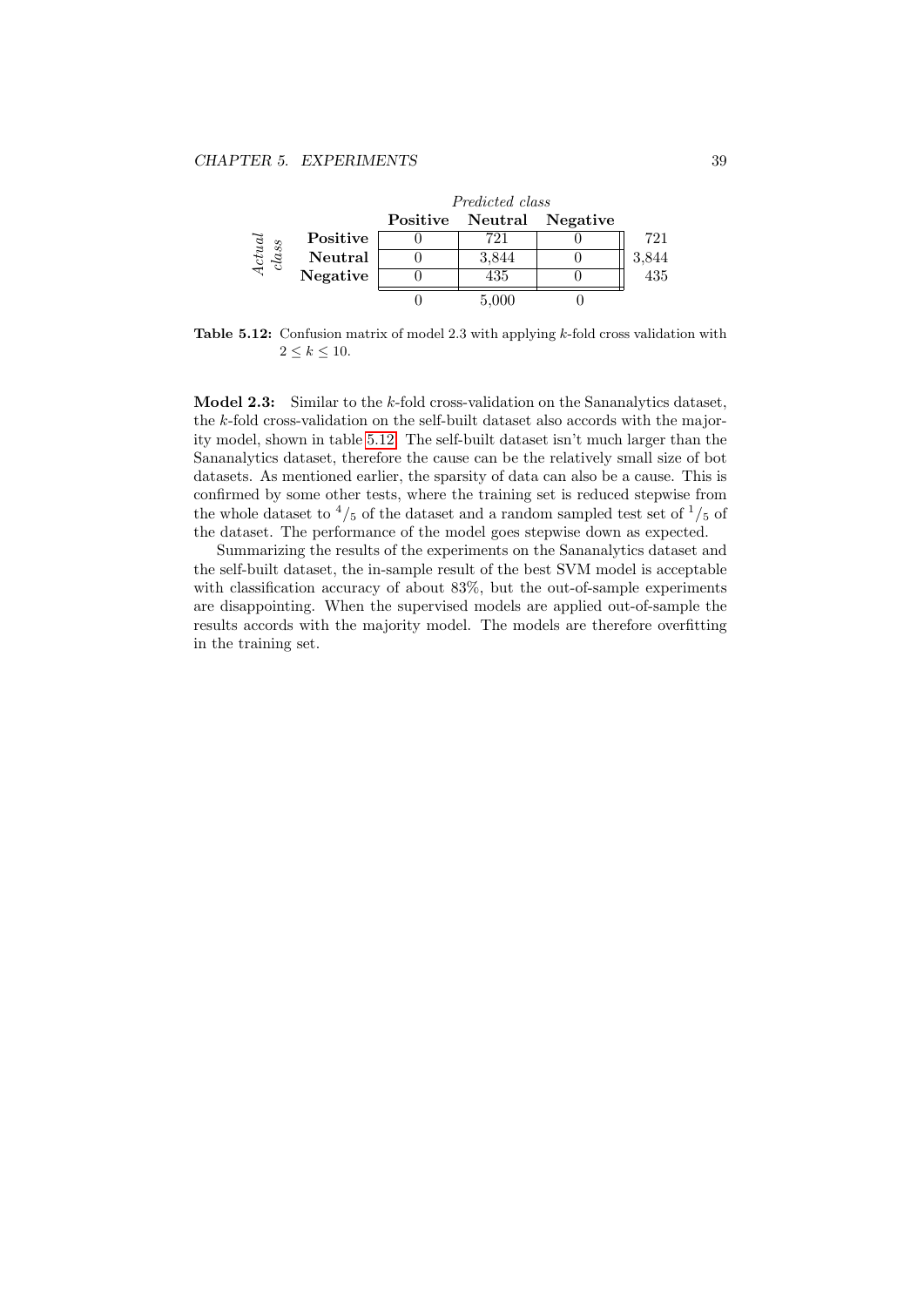## <span id="page-43-0"></span>Chapter 6

## Implementation

The implementation of the Twitter sentiment analysis tool consists of different components some of which have been discussed in the classification algorithm in section [5.2.](#page-28-0) In figure [6.1](#page-44-0) the architectural structure of the integrated system is shown. The individual components are grouped by color, to indicate the subsystems. The described flow of the data can be read from the the architectural structure, it becomes more clear with the data flow diagram in figure [6.2.](#page-46-0) The figure provides a more clear view of how the data flows through the system. The highlighted colors in the data flow diagram correspond to the highlighted colors in the architectural structure. In figure [6.2,](#page-46-0) there is a cycle between the data warehouse and the analysis phases. This must be read according the numbering, the data flows from the data warehouse to the analysis phase, after the analysis the data is again stored in the data warehouse and finally the analyzed data is aggregated.

## <span id="page-43-1"></span>Pre-processing and Storing Phase

The source of the system is obviously Twitter, it is indicated in the top *blue* block. The subsystem indicated in blue is the process of pre-processing and storing useful data in the data warehouse. The Twitter messages are actually collected with the Twitter Streaming API, which allows a direct access to the latest posted tweets. The shown reference database provides the terms for the filtering track of the Twitter Streaming API. Those terms consist of several popular mobile phones and their related brands, a full list of the products and brands is included in Appendix [C.](#page-54-0) The track of the Twitter Streaming API restricts the messages that are processed. The next phase is the pre-processing which is implemented in StreamInsight [\[17\]](#page-60-14). The advantages of StreamInsight have been discussed at length in section [3.3.](#page-14-0) The tweets are queried with a "standing" query, which filters the relevant tweets that can be used in the classification. Part of this filtering is the language identification; with a language identifier exclusively the English messages are let through. Thereafter common abbreviations are filtered with a predefined dictionary. The entries of this dictionary consist of two elements which are stored in a two-column table in the reference database. The entry consists of abbreviation and the corresponding full word. Algorithm [6.1](#page-45-0) shows in pseudo-code how the abbreviations are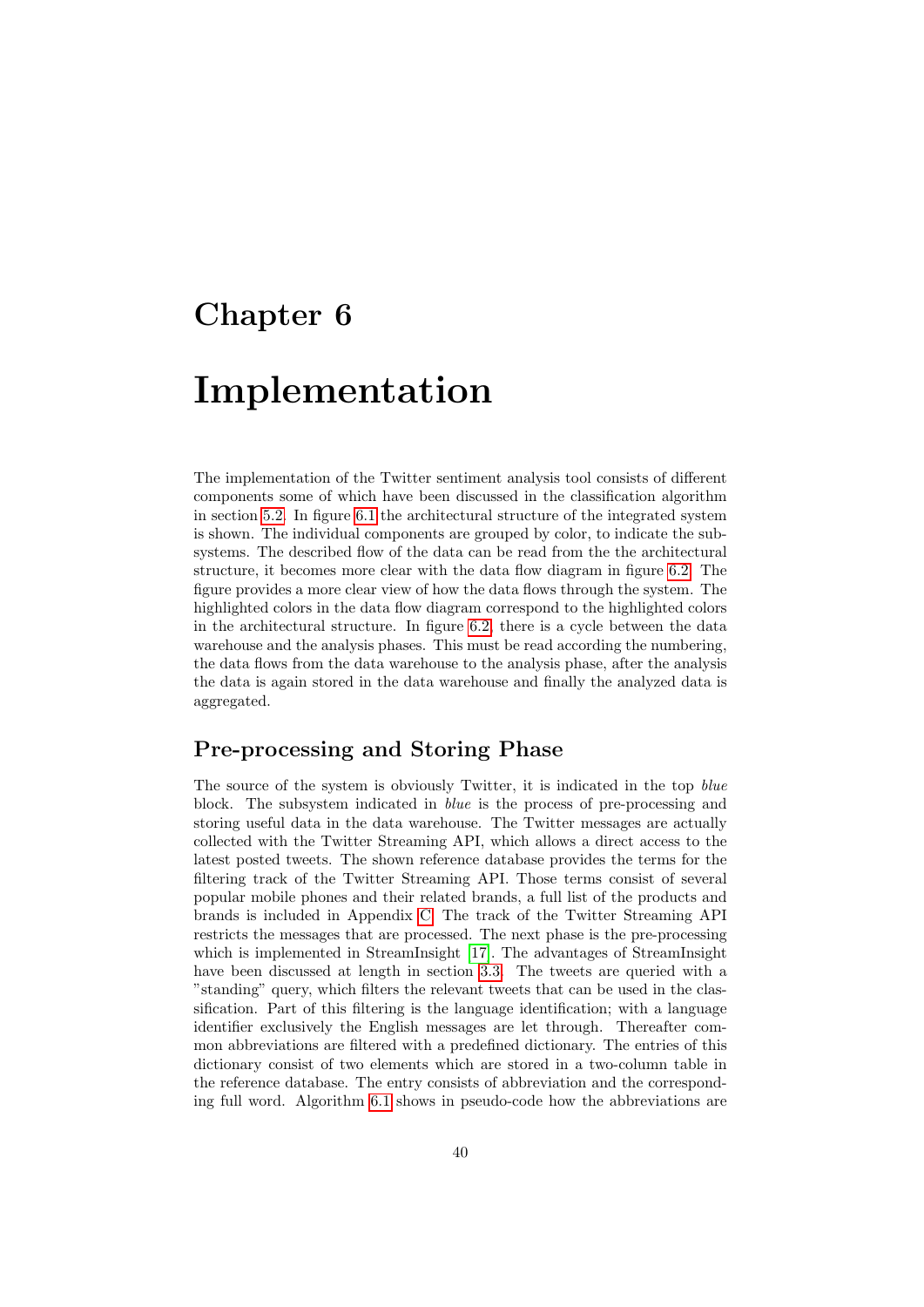

<span id="page-44-0"></span>replaced with a regular expression.

Figure 6.1: Architectural structure of the integrated Twitter sentiment analysis system.

Furthermore the retweets are filtered out, since they are repetitions of previously posted messages. The filtered messages are stored in the data warehouse; together with other useful information.

## Data Storage

The central place of the application is the data warehouse, it is used to store the tweets with their sentiment. The stored tweets with their sentiments can then be aggregated for reporting. The useful information that is stored in the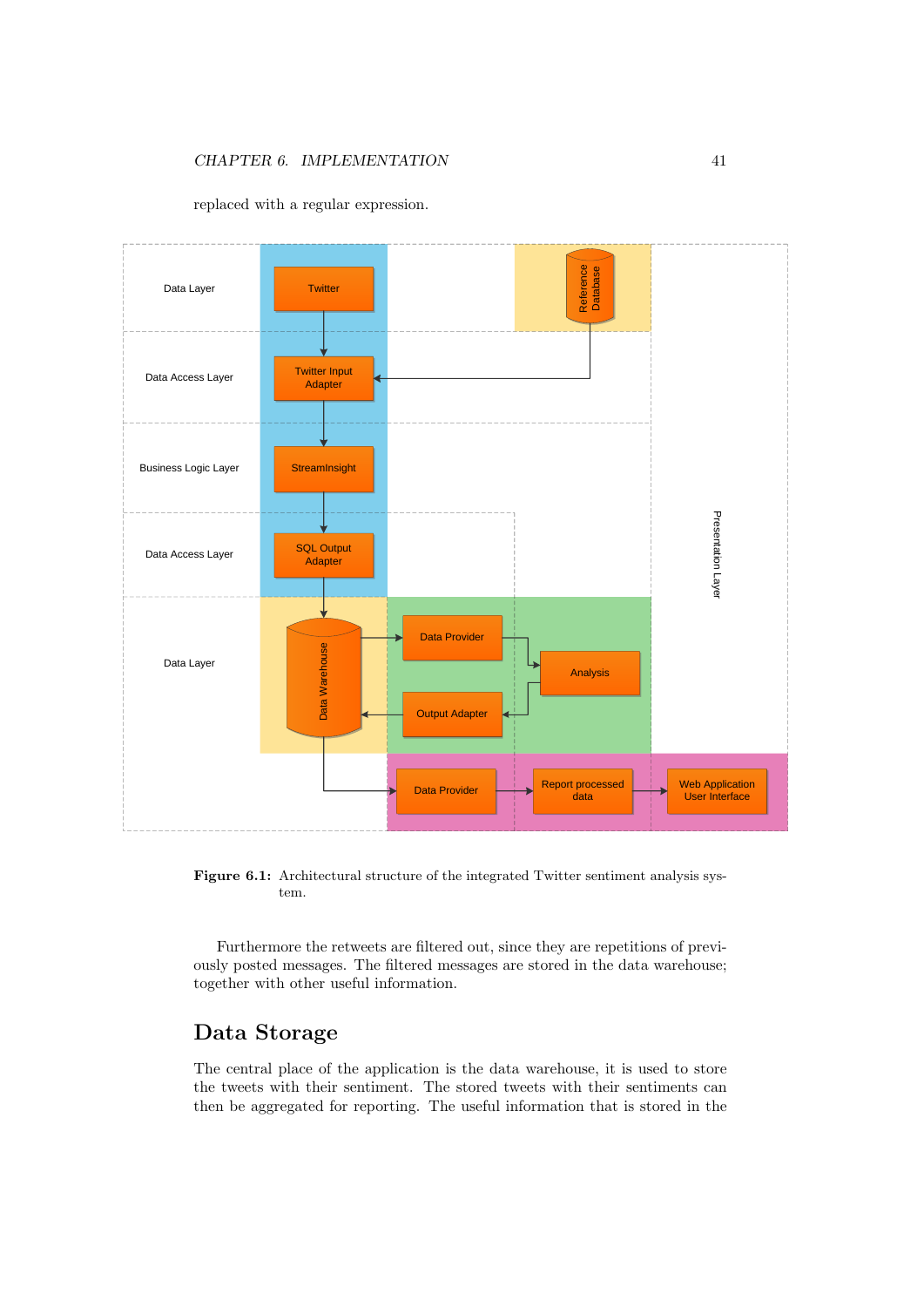```
Algorithm 6.1 Replace abbreviations function.
```
**Require:**  $x$  and  $y$  are respectively the tweet and the Map from the abbreviation to full word

1: function REPLACEABBREVIATIONS $(x, y)$ 2: for  $(i=0; i < y$ .length;  $i++$ ) do 3:  $x \leftarrow \text{Regex}.\text{Replace}(x, y[i].\text{First}, y[i].\text{Second})$ <br>4: end for end for 5: return x 6: end function

data warehouse includes for instance: the message, the sentiment, the date and the author. More about the exact stored information can be found in figure [B.1](#page-53-1) in Appendix [B.](#page-53-0) Besides the data warehouse, a database is implemented with three tables. These tables are used in the pre-processing phase, for filtering the products, the brands and the abbreviations. The data that is stored in those three reference tables, is derived from reference data. The abbreviations that are used are for instance collected through a list with the most commonly used abbreviations, as discussed in section [6.](#page-43-1) Similarly the products and brands are manually constructed, with some popular mobile phones with their related brands. The database storages of the system are highlighted with yellow in figure [6.1](#page-44-0) and [6.2.](#page-46-0)

## Analysis Phase

The actual classification of the tweets is executed in periodical batches. The classification is executed in the statistical environment R, which has been discussed in section [5.1.3.](#page-28-2) I have chosen to batch the analysis process to prevent huge amounts of calls to R; one per event/ tweet. Every minute, the tweets are batched in a R-vector, with a maximum of 1000. The batch of tweets is sent to R and analyzed with the trained model. The trained model is used to classify the tweets.

Classification is based on a feature vector, which consist of 100 feature words. For each tweet a feature vector is composed, with the term presence of the 100 feature words. The selection of the feature words is based on several quality measures, which have been tested in section [5.2.](#page-28-0)

Furthermore, a R-vector of class labels is returned to  $C#$ , from which the data warehouse updates the sentiment labels of the tweets. This analysis process is highlighted in green in figure [6.1](#page-44-0) and [6.2.](#page-46-0)

## Reporting Phase

The reporting process in *purple*, is the system that the end-user will use to query the sentiment about some brand or mobile phone.

The user interface of the application is built with the Silverlight technology, which provides a powerful and interactive user experience for web applications. Silverlight runs client-side, which translates to fast web page response and in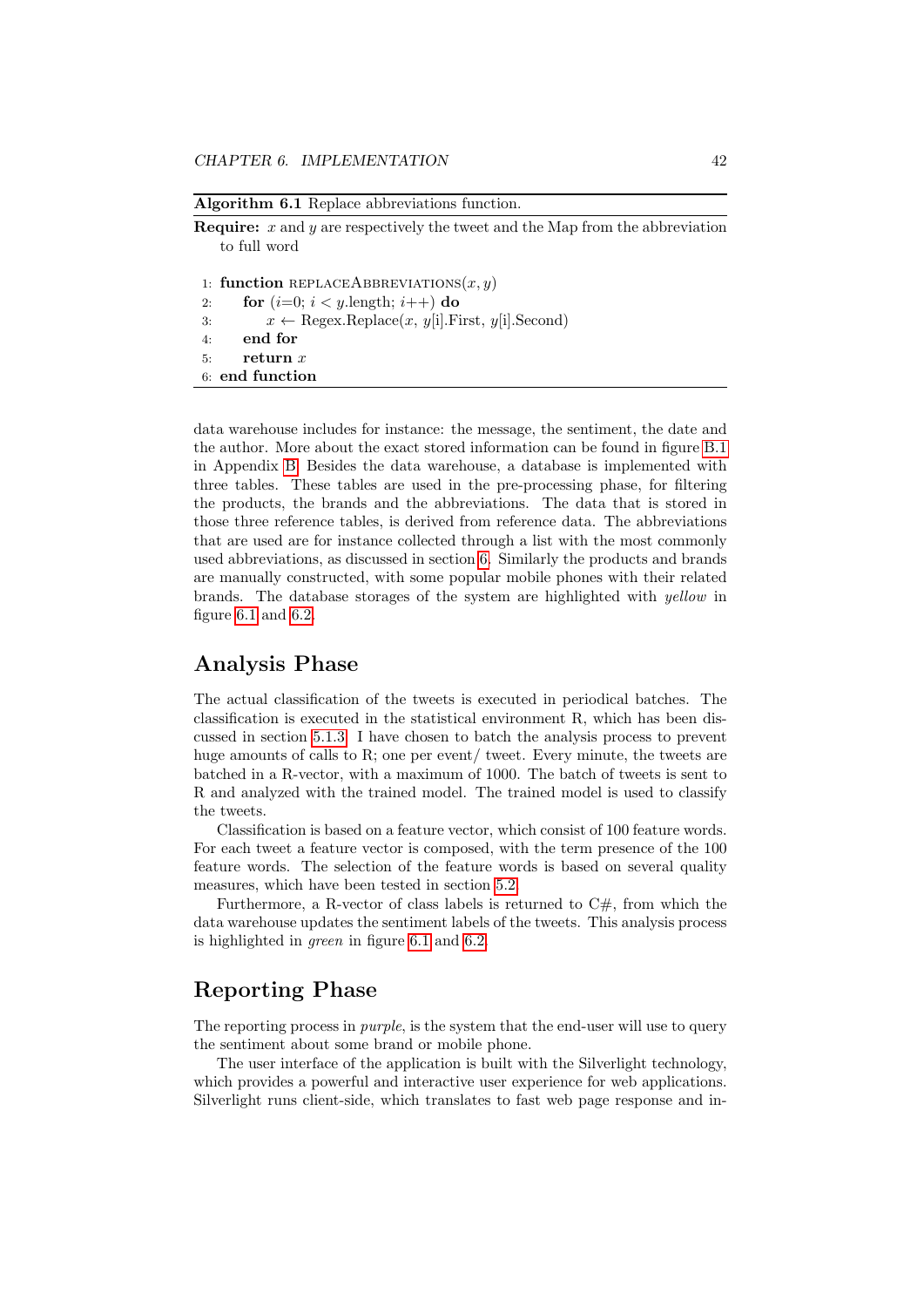fluences the user experience positively. Creating a Silverlight application makes it easy to bind data to graphs and interactive components. Those interactive components give a smooth look-and-feel on the client-side. The data for the Silverlight client is retrieved by communicating with a Windows Communication Foundation (WCF) service. A WCF is a service to communicate asynchronous from an endpoint to another endpoint. A WCF service is more flexible and is approachable by more protocols than an usual web service. The implemented WCF services provide the products, brands and the aggregated data for the sentiment reports. The figures of user interface can be found in the Appendix [B.](#page-53-0) The first figure shows the start screen, where the user can select a product or brand which can be analyzed. After this selection, the analysis will start and the next screen shows the results of the analysis. The results are plotted in different types of diagrams and are shown in the second figure. The combo-box allows to switch between some reporting periods from a week until half a year prior to the current date.

<span id="page-46-0"></span>

Figure 6.2: Flow diagram of the Twitter sentiment analysis tool.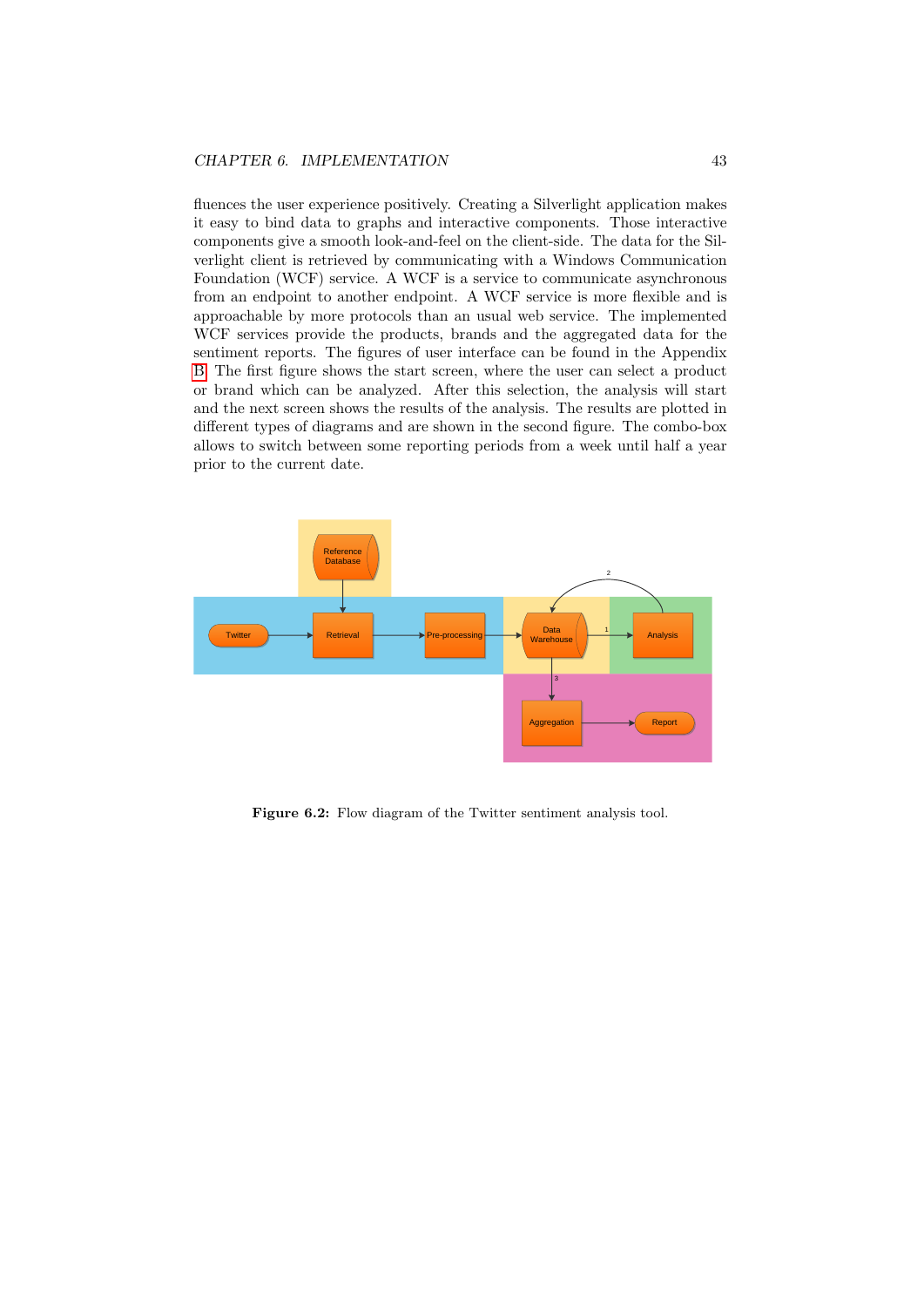# <span id="page-47-0"></span>Chapter 7

# Conclusions

In this chapter the research questions are answered and the conclusions of this research are stated. In the scope definition some decisions have been made to limit the scope of this research. In the final section possibilities are described for future work.

## <span id="page-47-1"></span>7.1 Research Questions

Sub question 1: Which supervised or unsupervised learning algorithm achieves the best performance for sentiment analysis on Twitter?

From the literature study in section [3.1,](#page-10-1) I found out that most Twitter sentiment analysis systems makes use of supervised algorithms. Only a few researchers [\[34,](#page-61-10) [40,](#page-61-9) [45\]](#page-62-1) came up with an unsupervised system. Initially, an unsupervised system would be superior, because no user input is needed for the classification of tweets. Therefore no labels are required for the execution of the algorithm. But an unsupervised algorithm still needs labels for the validation of the model. During my research, I primarily focused on supervised algorithms to achieve a meaningful performance. Unsupervised algorithms are often based on clustering and primitive principles. Since clustering of high dimensional data is difficult to retrieve meaningful results, the performance of such models is worse. Other simple models based on primitive principles like counting the positive and negative words also achieve a worse overall performance. From the experiments in section [5.3.2](#page-36-1) and from the literature as well, I conclude that the SVM algorithms achieve a better performance than the unsupervised algorithms. In my tests the naive Bayes algorithm achieved a much lower quality on nonuniform distributed datasets, the SVM models worked out better on the these datasets. The SVM algorithm with the term presence achieved the best performance when the whole set is used as training and test set. The supervised models are trained on specific data and therefore achieve an better in-sample performance. Out-of-sample, in the cross-validation none of the models work better than the majority model. The supervised models seem to accord with the majority model, the unsupervised models even achieve a performance.

Sub question 2: Does Twitter's additional user information improve the classification accuracy?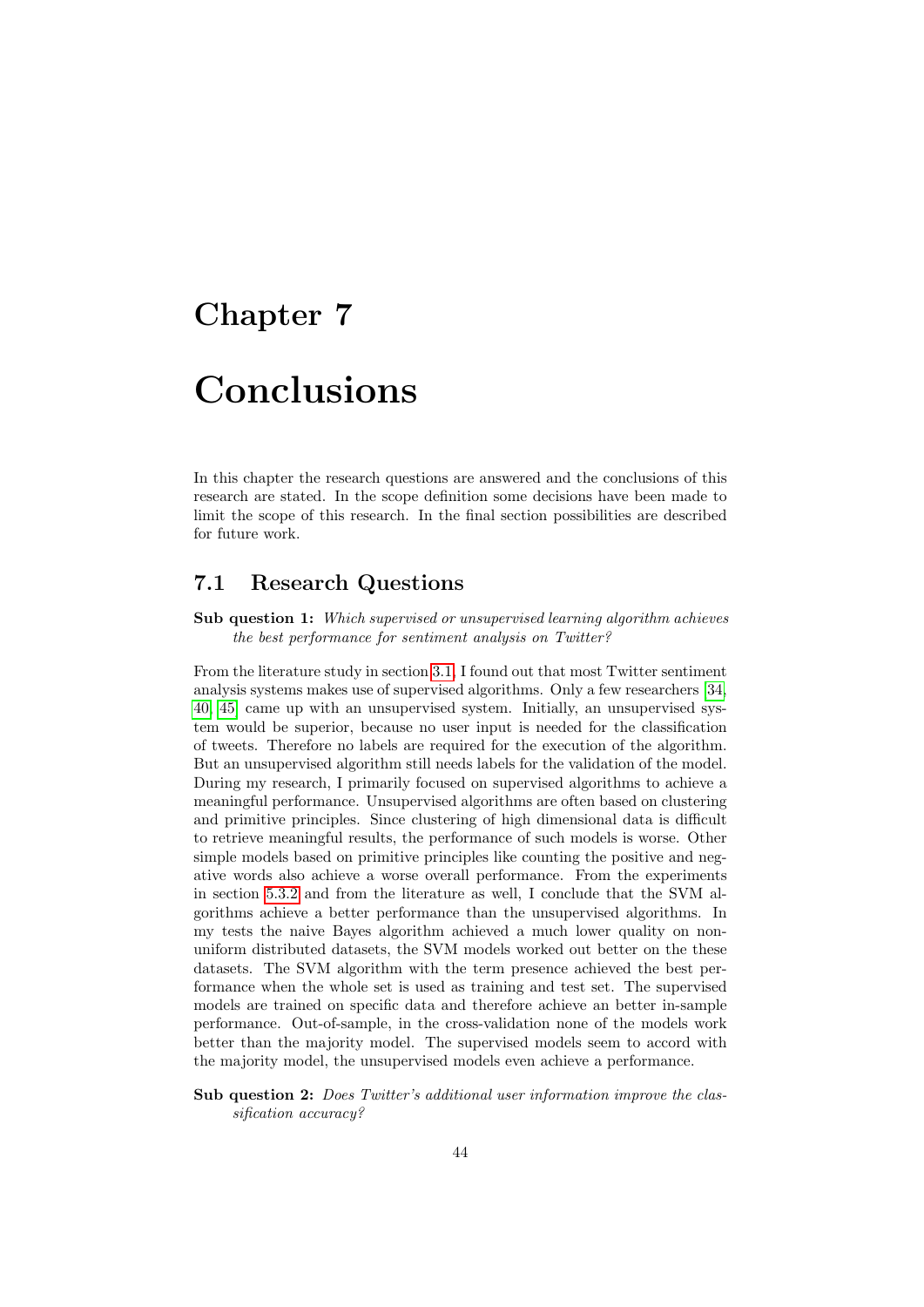At first sight Twitter's additional user information can be a way to structure the data, at least to get more structure in the almost completely unstructured data of Twitter. The structure is necessary to achieve a good performance of the classification algorithms. Twitter provides a language property and a location property. However this language property is user dependent, it is the language in which the Twitter environment is used. Therefore the messages with a user language property of English can still be composed in another language. Somewhat the same holds for the location property, which users can fill in completely free. The user can leave it empty or even fill it in with a fictional place like, "Here and there" or "Bikini Bottom". The fraction of useless content is larger than the fraction of useful content and therefore the additional information is useless. The additional information looked very promising to create some structure in the unstructured data and retrieve some additional information about the users. If Twitter is able to force the correctness of the information it could be beneficial for third-parties or tools. The additional information can then be used to segment the users into user groups based on age, language and location. However it is the question whether Twitter wants to provide such personal information to third-parties. In their privacy statement they make a clear statement that the additional information is entirely optional, to protect the user's privacy. Therefore it is not supposable that Twitter force the correctness of the additional information.

### Sub question 3: Is it possible to handle negation, sarcasm, irony and double negatives to improve the performance of the classifier?

As became clear from my literature study, handling sarcasm, irony and double negatives is difficult. This is caused by the difficulty of recognizing those figures of speech purely based on text. Although it is possible to recognize some figures of speech, it results in a low precision. The low precision means that more tweets are recognized as a figure of speech then there actually are. Therefore tweets without figures of speech are indicated as tweets with a figure of speech, which means a higher false positive rate. Since I used feature extraction based on ngrams with  $n$  is 1, figures of speech are not included in my models. Intuitively, higher order n-grams can overcome negations, but negations are not always contiguous. From past research [\[2,](#page-59-3) [33\]](#page-61-8) it is known that unigrams generally had a better performance than higher order  $n$ -grams. During the hand labeling I found out that some of the tweets contained sarcasm, but not in all of those cases it was trivially determinable that they were sarcastic. This is caused by the absence of tone and facial expression in text. A model that achieves a good performance on the data and ignores the figures of speech should be the most important. Concluding, sarcasm and irony are almost impossible to classify correctly, since these are very subtle in text. The only way these could be found is by adding a special hash-tag to the tweet. Negation could be captured in the model, with part-of-speech tagger and higher order n-grams, but the performance of those models does not always increase significantly, as concluded in section [4.2.1.](#page-19-3) Therefore handling figures of speech does not improve the performance of the system directly.

Sub question 4: Can the special features of Twitter's orthography, like hashtags, retweets and emoticons be used to improve the classification of the messages?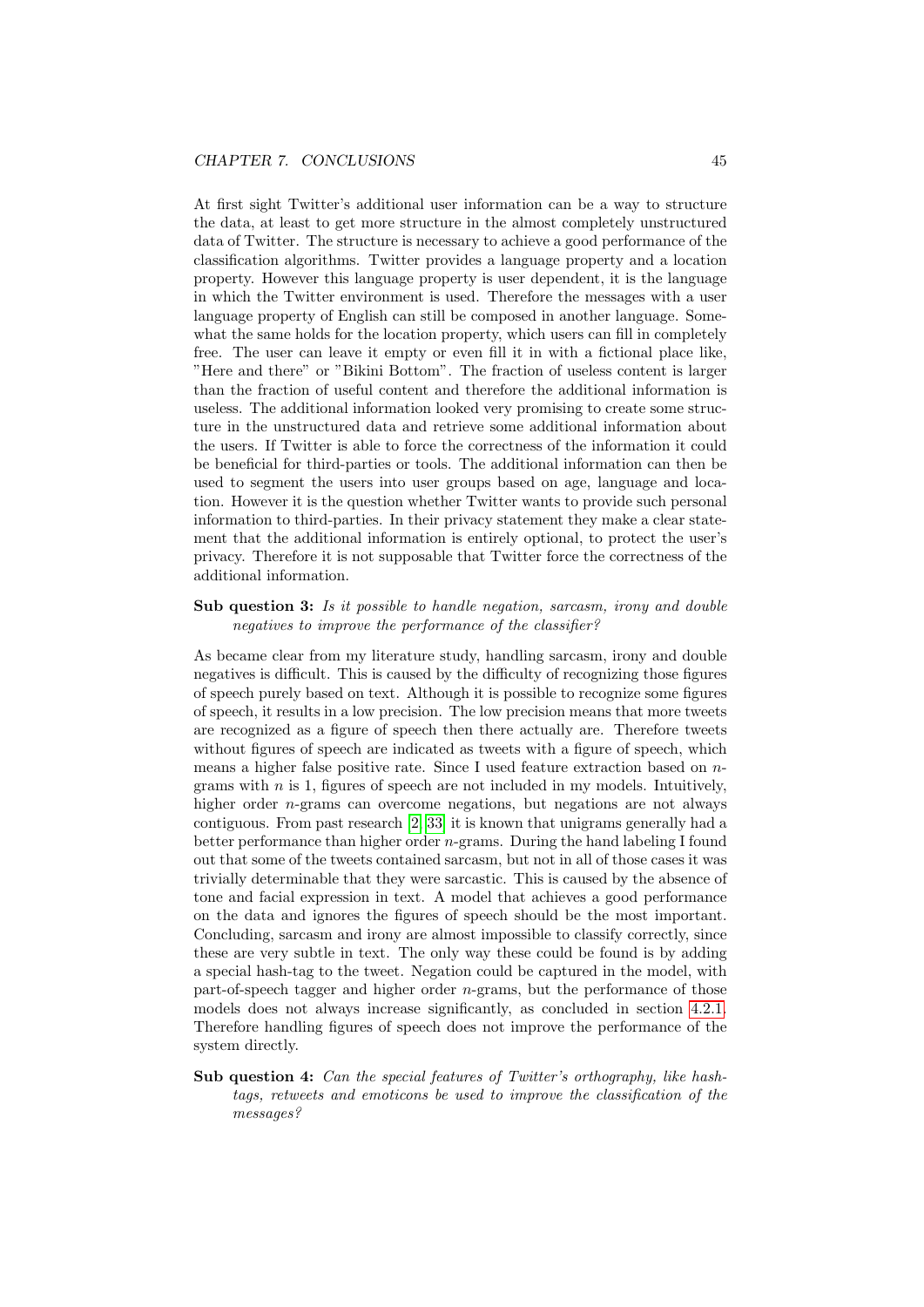The special features which Twitter's orthography provide, can indeed be used to improve the quality of the model. When some positive and negative emoticons are included in the feature vector, the performance will improve a percent at most on a dataset which contains positive, negative and neutral tweets. Apart from the positive and the negative tweets, the neutral messages also contain emoticons. The emoticons are not only used to express a sentiment, but as the name suggests mainly to express emotions. Not every emotion can be labeled as either positive or negative. Between the positive and the negative class the separation based on emoticons is much clearer. The frequency of positive emoticons in negative tweets is low, the same holds for the opposite. Therefore positive emoticons are a good indicator for non-negative tweets and negative emoticons for non-positive tweets. The retweets are a way of liking someone else's tweet. The question is whether a retweet should be included in the dataset, since they are a repetition of a previous tweet. A retweet could also be interpreted as a form of accordance with the original tweet and therefore an accordance with the opinion. The hash-tags can be used to improve the quality of the model, but not every hash-tag is useful. Therefore a selection of the hash-tags is required, to make it valuable. This selection is a labor intensive process, which is another supervised process in addition to the hand labeling of the tweets. It is therefore not recommended to include hash-tags in the feature vector, since it bias the classification.

### Sub question 5: How many levels are optimal to represent a sentiment realistically and is still interpretable?

From the tests and results of this research it became clear that most of the tweets can be classified as neutral. Therefore the majority class is neutral, further splitting the positive or negative classes, will even decrease the size of those classes and therefore increase the imbalance of the dataset. A classification algorithm will therefore focus even more on the majority class neutral. If the model incorporates the neutral sentiment class it is not desirable to use more levels. However if the neutral class is ignored, a model with 4 levels is possible. It really depends on the distribution of the classes, which ideally have to be uniform. If the classes are not more or less uniformly distributed a model with 2 (or 3 with neutral) levels of scales is preferred. Extra levels will only disturb the distribution in such situations. Therefore it really depends on the distribution of the classes, if more levels increase the uniformity it is preferred. However, if it decrease the uniformity it is not preferred. Often an increase of the number of levels cause a decrease of the uniformity, therefore a three level model is preferred.

#### Main question: How can Twitter messages be accurately classified based on their sentiment?

In the first place what became clear of this research is that Twitter messages are rather unstructured, which make it hard to classify. If a support vector machine model is trained on the whole dataset and tested on the same dataset the messages can be classified with a accuracy of 84%. The classification accuracy in-sample is therefore quite acceptable, it performs much better than the majority model. However if  $k$ -fold cross-validation is applied, the model simply predicts the majority neutral class. The performance out-of-sample is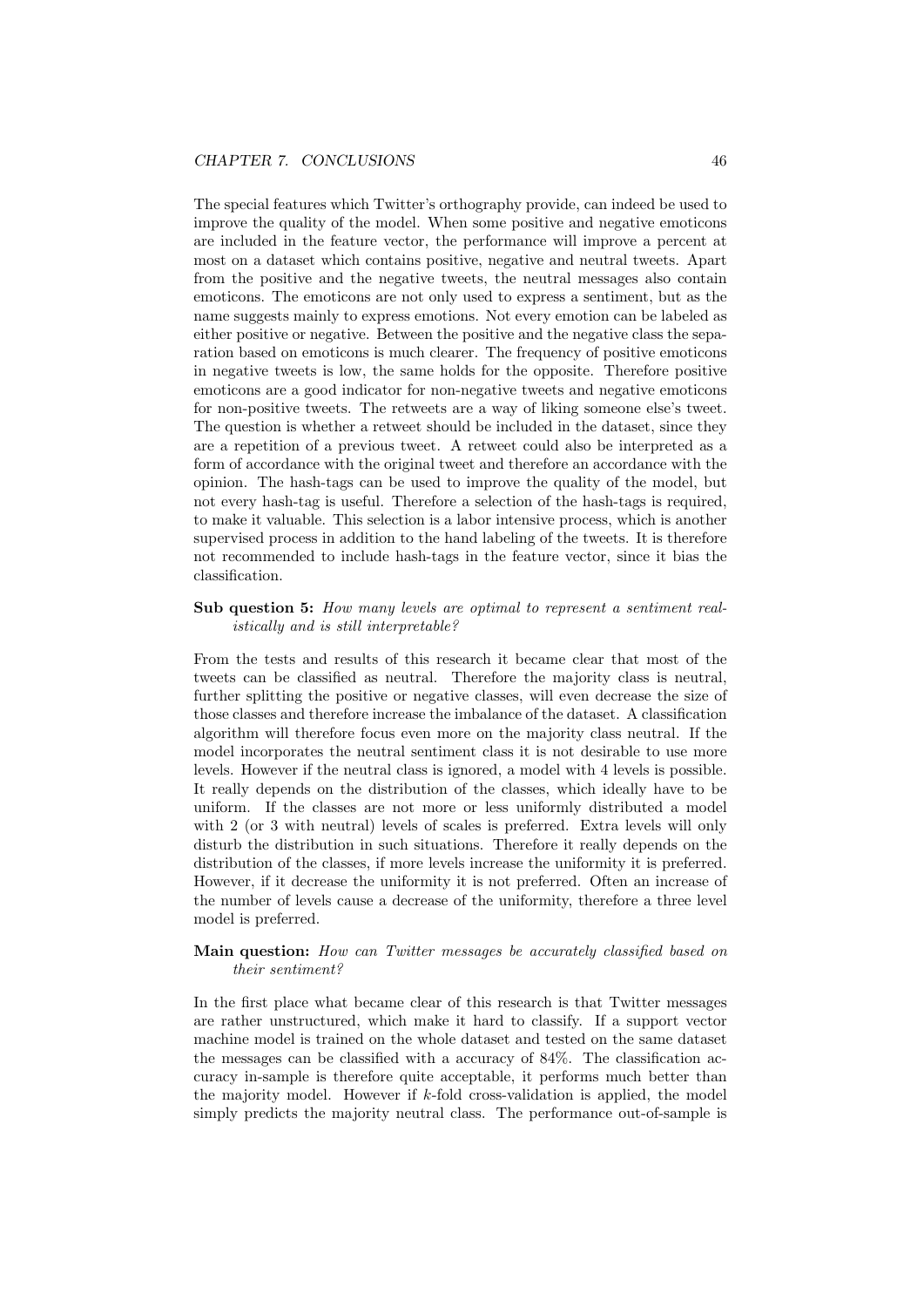disappointing. Therefore the SVM model from this research can not be used to classify Twitter messages in practice. The practicability of sentiment prediction could therefore not be proven, therefore further research is needed.

## <span id="page-50-0"></span>7.2 Conclusion

At the start of this project I thought that the limited size of a tweet should make the classification task more easy. However after this research rather the opposite is true, because by the limited size, a tweet expresses less information. The number of words in a tweet is obviously limited by the character restriction. Therefore a lot of messages are needed to cover a valuable amount of data. This can be confirmed with the test results from the experiments in chapter [5.](#page-26-0)

Furthermore, the data from Twitter is unstructured. In comparison to reviews which have at least a good grammar and syntax, tweets do not have these properties. Therefore part-of-speech taggers work out less well than in movie reviews. Beside the unstructured data, a lot of noisy data is available on Twitter. Since Twitter became more popular in the last couple of years, more companies get involved on Twitter. These companies provide more noisy data, such as advertisements, game updates, vacancies and a much more useless content. This is caused by the open format of Twitter, which allows anyone to post a tweet in any possible format: questions, answers, facts, opinions and conversations. Most important is therefore to select the useful tweets out it, in this case the opinions. This is immediately one of the most challenging tasks.

If I zoom in on the algorithms that are tested, I can say that the support vector machine algorithm performs the best when the model is tested in-sample. The polynomial SVM of degree 3 based on the document frequency performs the best. This is probably caused by the higher coverage of the data than when the same model is based on sentiment-words or on the combined measure of frequency and the inverse Gini index. The datasets contained a large proportion of neutral tweets of about 66%, which sets a high majority model. The impact of neutral tweets on the model is therefore high, and the SVM algorithm will therefore likely choose the neutral class. Taking out those neutral tweets will increase the performance of the model, compared to the majority model. However in cross-validation both the models with and without the neutral class create a model that is similar to the majority model, according to the confusion matrix. This is presumably caused by the relatively small dataset, and through the sparsity of the dataset. The training set does not seem to cover the test set. Ideally, the model should be trained on a dataset which approaches a dataset that covers every possibility. My datasets do not approach such dataset, they are simply too small. The conclusion can therefore be drawn that the difference of the in-sample and the out-of-sample classification accuracy is caused by overfitting. The classification models fit a model on the training set which is not generalizable to other datasets

Summarizing, tweets are short unstructured messages, these properties make it hard to make a good classification. Furthermore, the Twitter data is very noisy, since it is a publicly accessible medium. Unsupervised classification models perform worse than supervised algorithms. Although supervised algorithms such as SVM have problems when applying in out-of-sample, the unsupervised models even perform worse. This is caused by overfitting on the training set,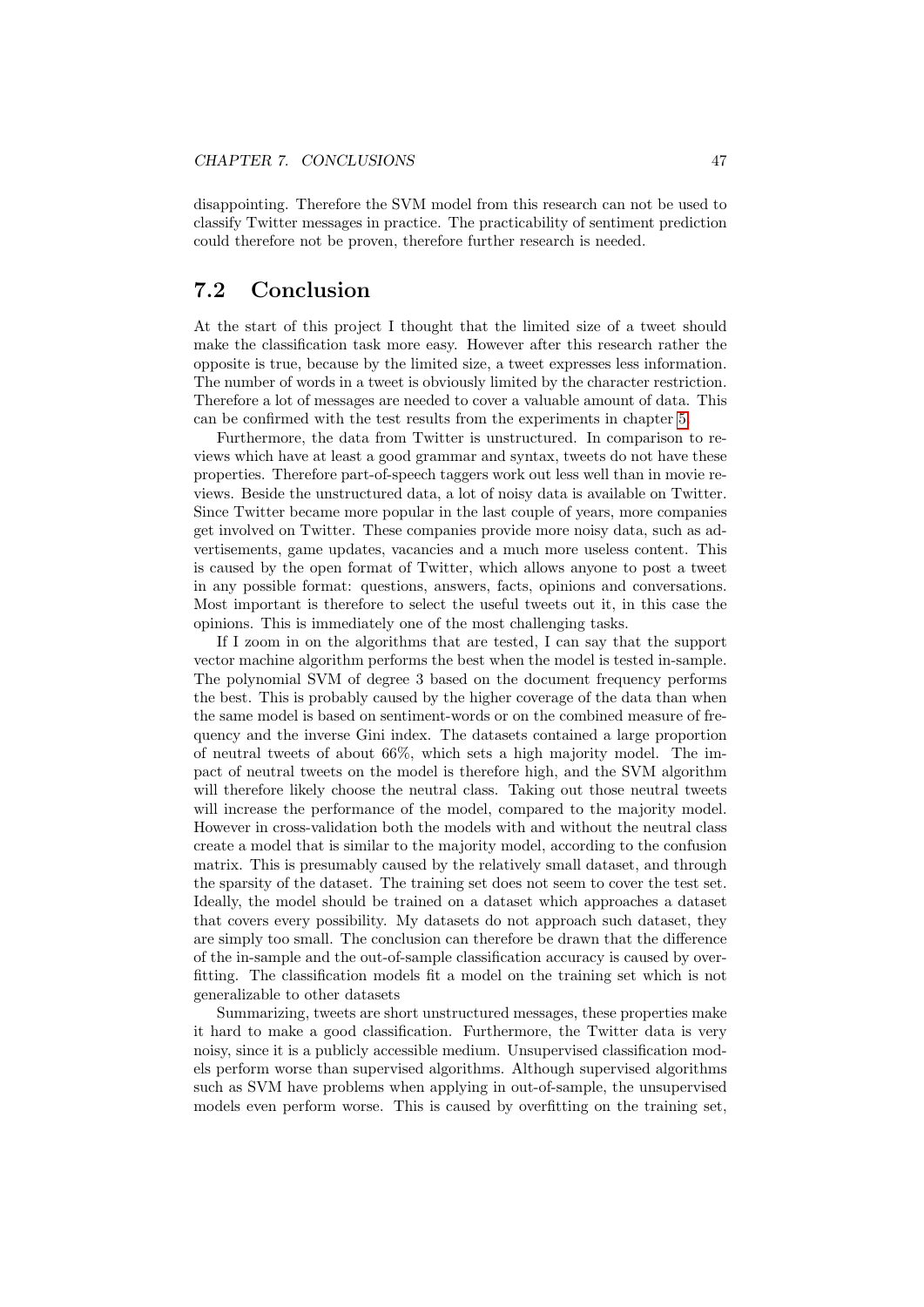since in-sample testing achieves an acceptable performance. The data in the different folds do not overlap, and therefore the majority model comes out. A very large amount of data is necessary to possibly overcome this problem.

## <span id="page-51-0"></span>7.3 Future work

During my research I have limited the scope in different ways to focus on a specific area. The limitations that are made, are based on the domain and the algorithms. The domain included mobile phones and their related brands, the algorithms that were used are the SVM, naive Bayes, discriminant analysis and a simple unsupervised approach. Other algorithms could be selected and tested as future work, however in past research the SVM worked out the best. For new work it might be interesting to look to other interesting domains. There already exist companies that focus on Twitter sentiment analysis in other domains. An example of such a company is SNTMNT [\[23\]](#page-60-15) which predicts the AEX stock prices for the upcoming few days. Their products works with somewhat similar algorithm as in this research, a support vector machine based on n-grams. However they claim to achieve an accuracy of 84.3%, it is not explained or funded by test reports. Therefore I doubt if it works as well as they claim.

The SNTMNT company confirms the fueled interest in social analytics. I think this research field will remain in the spotlight the coming years. The question is whether the supervised algorithms achieve a good performance outof-sample, and therefore are applicable in practice. At the moment this is most difficult and therefore most valuable for companies. The social analytics still stays in the research stadium, because it can not achieve a reliable out-of-sample performance.

The base of an unsupervised algorithms still look quite interesting, especially to non-experts. People without the expertise often sketch an ideal picture of a fully automatic classification system of the sentiment of tweets. In practice, this is rather difficult, and the performance of unsupervised algorithms do not approach the performance of most supervised algorithms. Therefore I think the main focus of sentiment analysis should remain on supervised algorithms. When proven models of supervised algorithms are found, the focus may change to unsupervised algorithms.

Remarkable in the hand labeling was the huge amount of advertisement and news items. Filtering out those tweets should increase the robustness of a model. An important step is therefore to create a so-called two-stage model. In the first stage the neutral messages are removed, including the advertisements and news feeds. Then in the second stage the distinction between the positive and the negative tweets can be made. The neutral tweets don't influence the model, since they are filtered out in the first stage. But for training, the model still needs a lot of data, since the short messages do not cover a much data.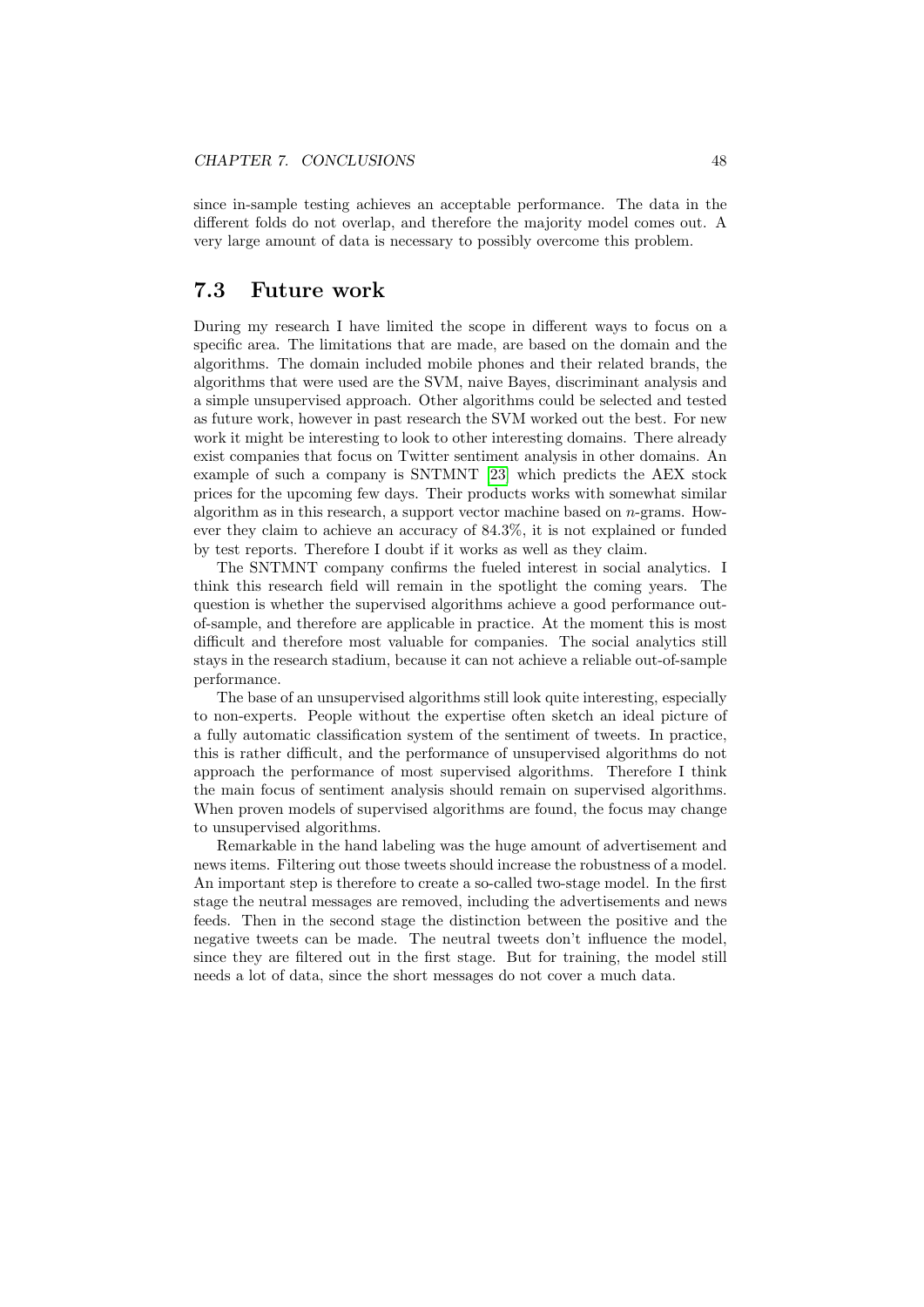# <span id="page-52-0"></span>Appendices

| #   | word         | subjectivity | class    |
|-----|--------------|--------------|----------|
| 445 | avariciously | strongsubj   | negative |
| 446 | avenge       | strongsubj   | negative |
| 447 | aver         | strongsubj   | positive |
| 448 | averse       | strongsubj   | negative |
| 449 | aversion     | strongsubj   | negative |
| 450 | avid         | strongsubj   | positive |
| 451 | avidly       | strongsubj   | positive |
| 452 | avoid        | weaksubj     | negative |
| 453 | avoidance    | weaksubj     | negative |
| 454 | awe          | strongsubj   | positive |
| 455 | awed         | strongsubj   | positive |
| 456 | awesome      | strongsubj   | positive |
| 457 | awesomely    | strongsubj   | positive |
| 458 | awesomeness  | strongsubj   | positive |
| 459 | awestruck    | strongsubj   | positive |
| 460 | awful        | strongsubj   | negative |
| 461 | awfully      | strongsubj   | negative |
| 462 | awfulness    | strongsubj   | negative |
| 463 | awkward      | strongsubj   | negative |
| 464 | awkwardness  | strongsubj   | negative |

<span id="page-52-1"></span>Appendix A: Sentiment-word list R

Table A.1: A fragment of the "subjectivity" sentiment-word list in R.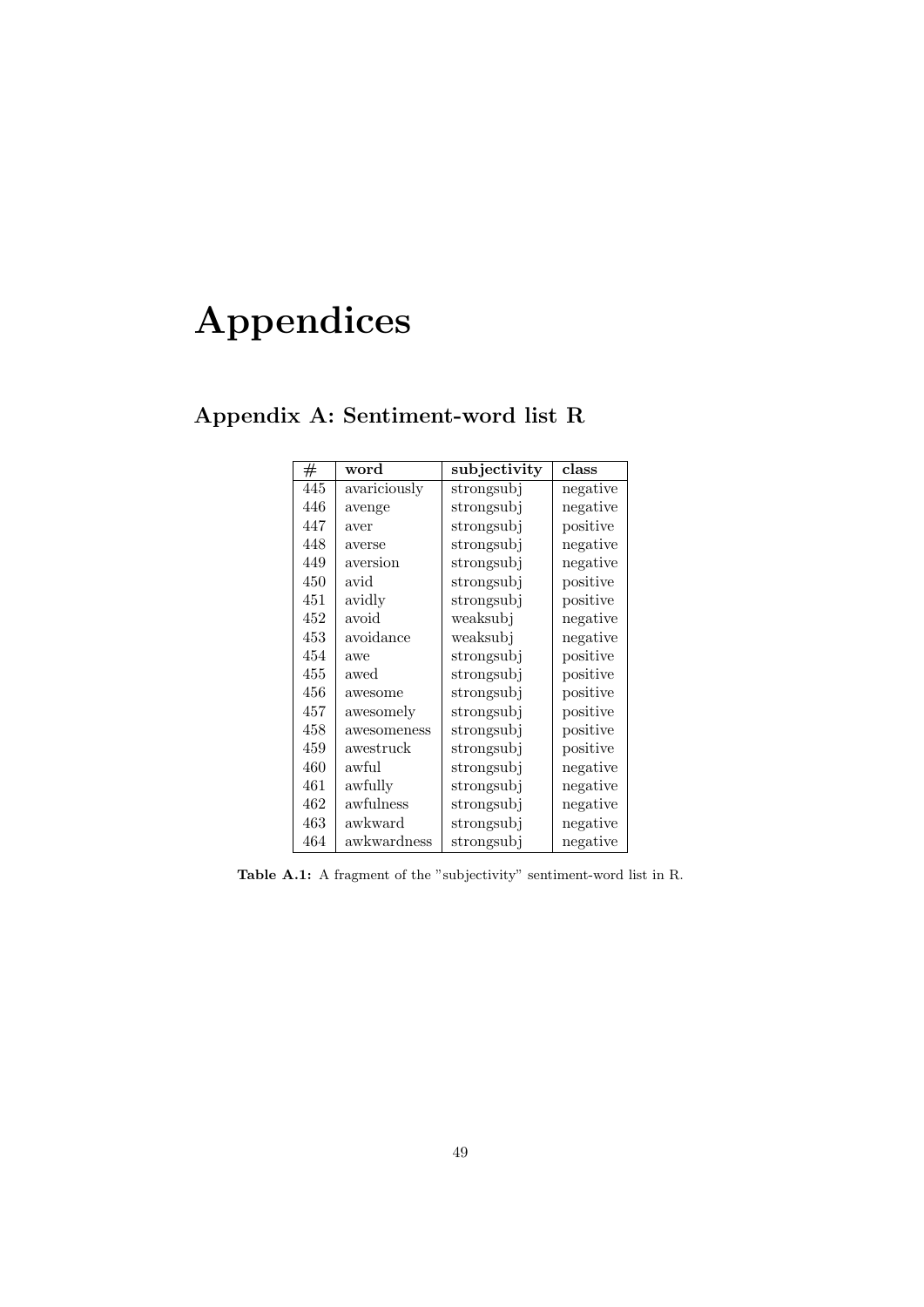APPENDICES 50

## <span id="page-53-1"></span><span id="page-53-0"></span>Appendix B: Data Warehouse model

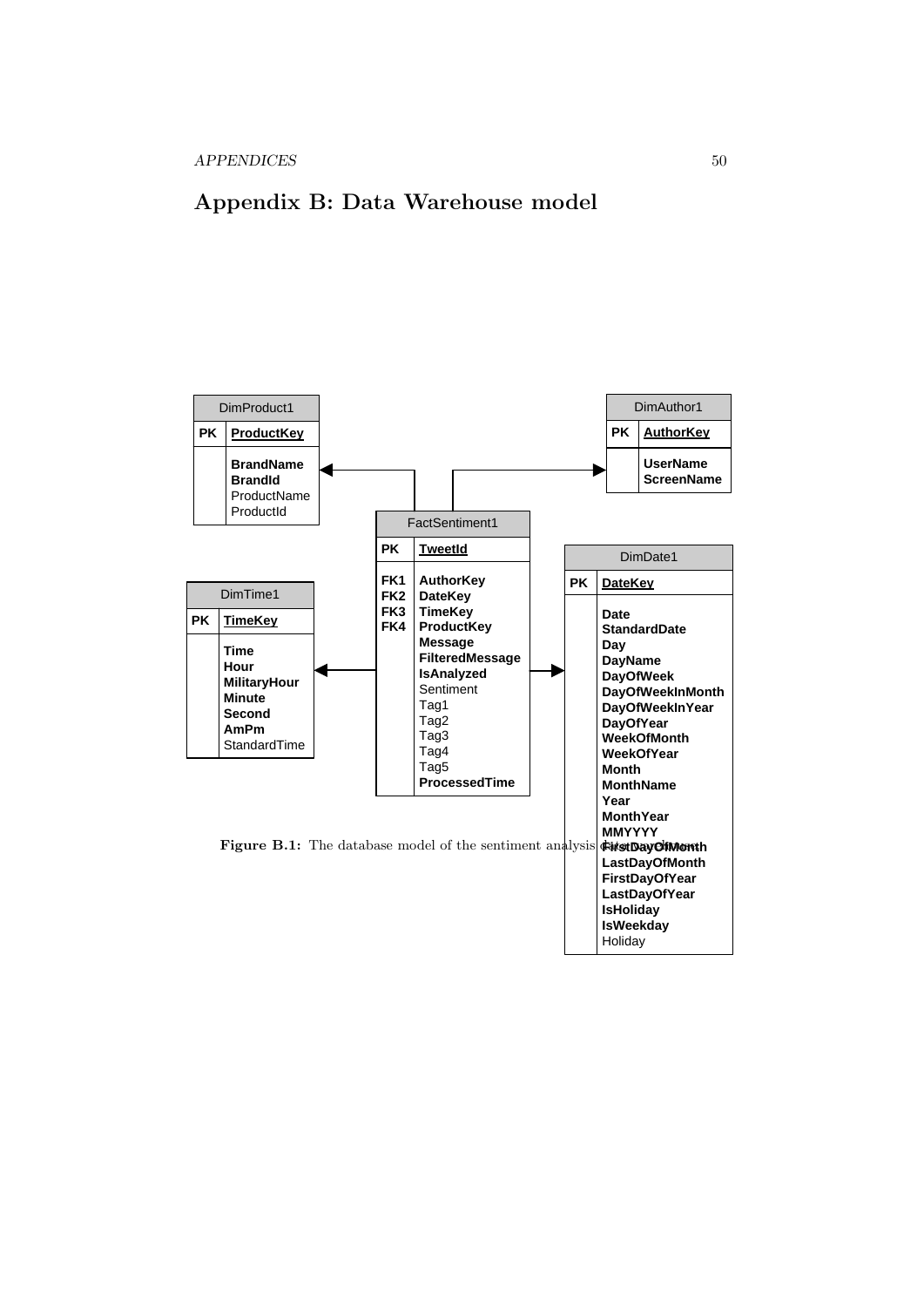## <span id="page-54-0"></span>Appendix C: Brands and Mobile Phones

|                | <b>Brands</b> |  |  |
|----------------|---------------|--|--|
| $\mathbf{1}$ . | Accenture     |  |  |
| 2.             | Apple         |  |  |
| 3.             | Avanade       |  |  |
| 4.             | Blackberry    |  |  |
| 5.             | DELL          |  |  |
| 6.             | Google        |  |  |
| 7.             | <b>HTC</b>    |  |  |
| 8.             | Microsoft     |  |  |
| 9.             | Nokia         |  |  |
| 10.            | Samsung       |  |  |
| 11.            | Sony          |  |  |

| Products |                         |  |
|----------|-------------------------|--|
| 1.       | Blackberry Bold         |  |
| 2.       | <b>Blackberry Curve</b> |  |
| 3.       | <b>Blackberry Torch</b> |  |
| 4.       | Galaxy Ace              |  |
| 5.       | Galaxy S                |  |
| 6.       | Galaxy S2               |  |
| 7.       | HTC Radar               |  |
| 8.       | <b>HTC</b> Sensation    |  |
| 9.       | <b>HTC</b> Trophy       |  |
| 10.      | <b>HTC</b> Wildfire     |  |
| 11.      | iPhone                  |  |
| 12.      | Lumia                   |  |
| 13.      | Nexus                   |  |
| 14.      | Sony Xperia             |  |

Table C.1: the brands table which is used for the retrieval of the tweets.

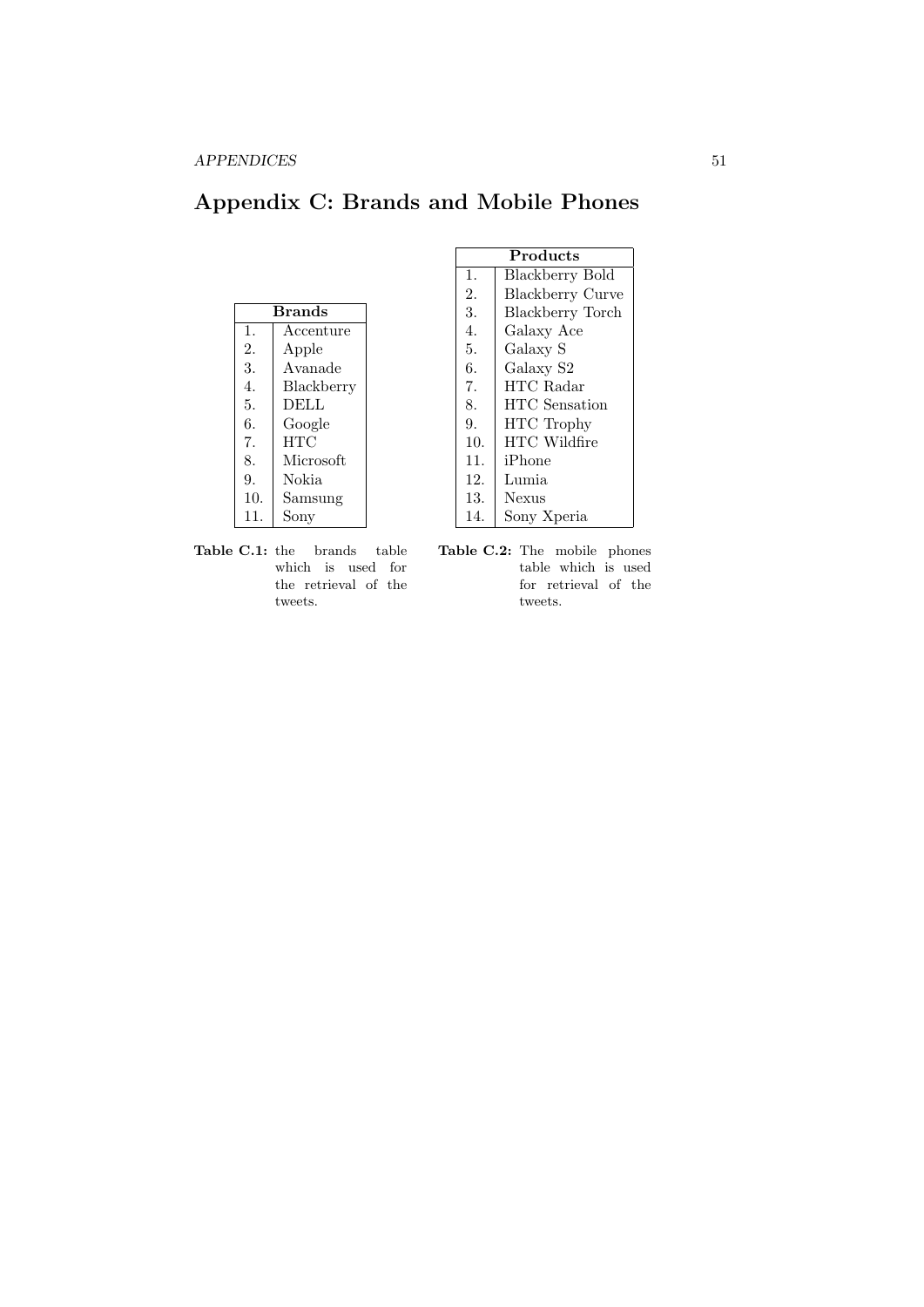APPENDICES 52

## <span id="page-55-0"></span>Appendix D: Graphical User Interface of the User Application

| <b>Brands</b>                                                                                                                                                                                                                       | <b>Twitter Sentiment Analysis Application</b><br><sup>O</sup> Products |
|-------------------------------------------------------------------------------------------------------------------------------------------------------------------------------------------------------------------------------------|------------------------------------------------------------------------|
| iPhone<br>Galaxy S<br><b>HTC Trophy</b><br>Lumia<br><b>HTC</b> Wildfire<br><b>Blackberry Torch</b><br><b>Nexus</b><br><b>Blackberry Curve</b><br><b>Blackberry Bold</b><br>Sony Xperia<br><b>HTC Radar</b><br><b>Start Analysis</b> | $\blacktriangle$<br>۰<br>Help                                          |

Figure D.1: Graphical user interface of the start screen of the Silverlight user application.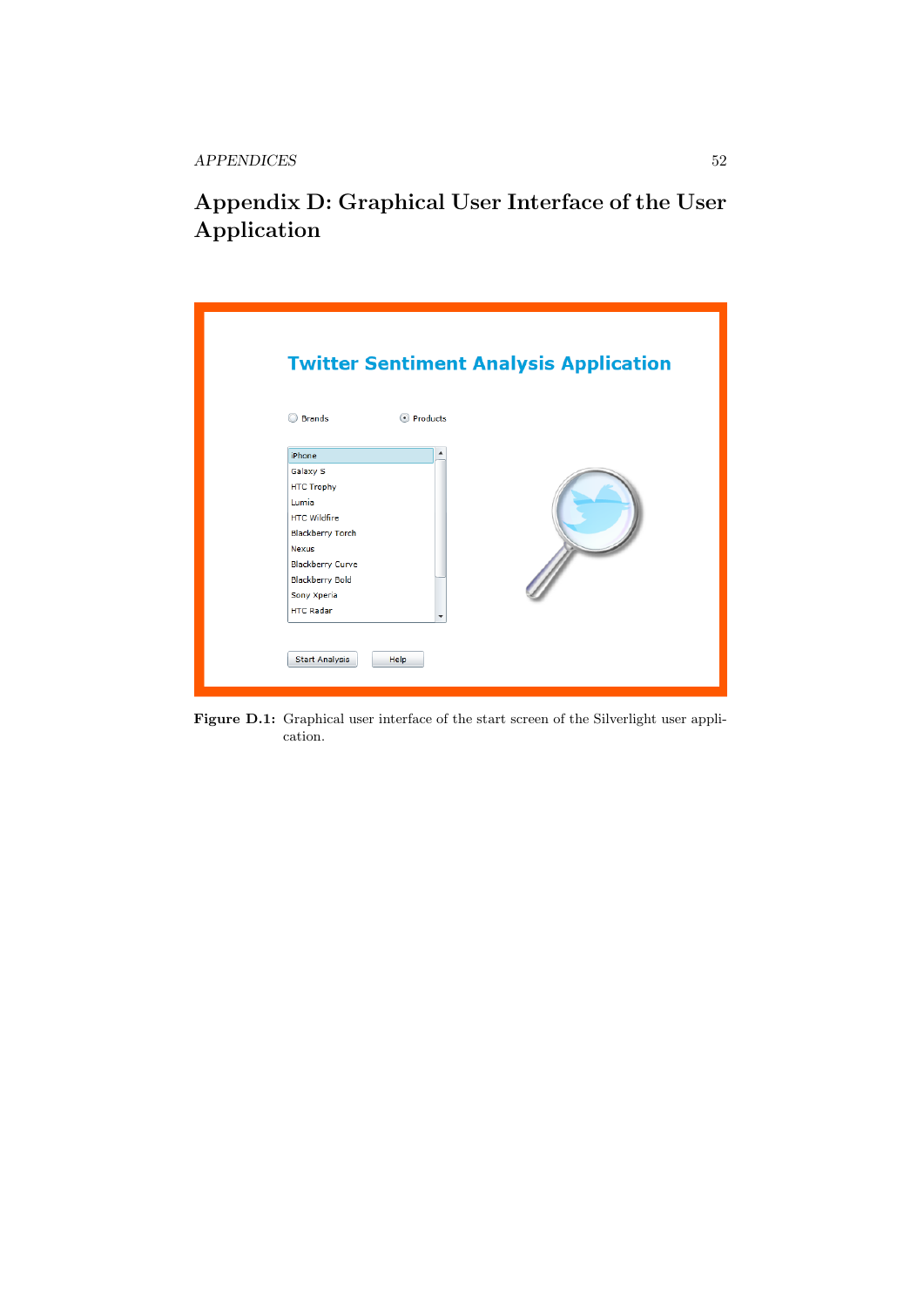

Figure D.2: Graphical user interface of the report screen of the Silverlight user application.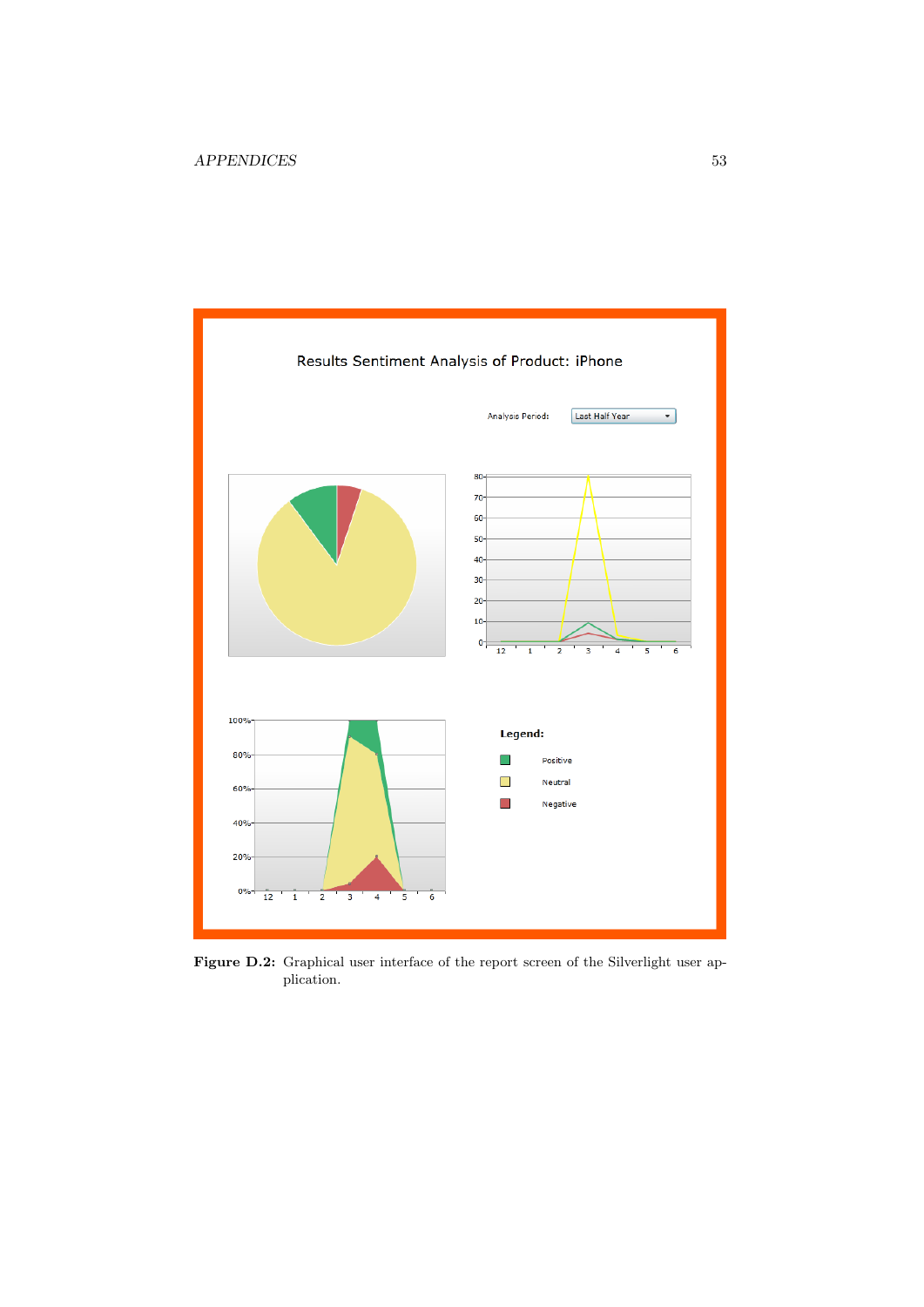# <span id="page-57-0"></span>Glossary

- classification the prediction process where a class label is assigned to each data point.
- cross-validation a technique for assessing how the results of a classification model will generalize to an independent dataset.
- document frequency the number of documents in which a word occurs.
- feature extraction the reduction of the dimensionality of the data, by selecting features that describe the data the best.
- feature vector set of features that is used to describe the data.
- features relevant information that describe the data, to reduce the dimensionality of the data.
- Gini index a mutual information measure that captures the inequality among values of a frequency distribution.
- in-sample testing training and testing a model on entirely the same dataset.
- k-fold cross-validation a cross-validation technique that divides the data in k folds, parts, and uses k times  $k - 1$  folds as training set and 1 fold as test set.
- LDA linear discriminant analysis.
- naive Bayes a probabilistic classifier based on applying Bayes' theorem together with the independence assumption.
- out-of-sample testing training and testing on different set of data, to prevent overfitting.
- overfitting incorporating random errors or noisy in a model instead of the underlying relationship.
- PMI point mutual information.
- polarity the sentiment class (positive, neutral or negative) to which a document belongs to.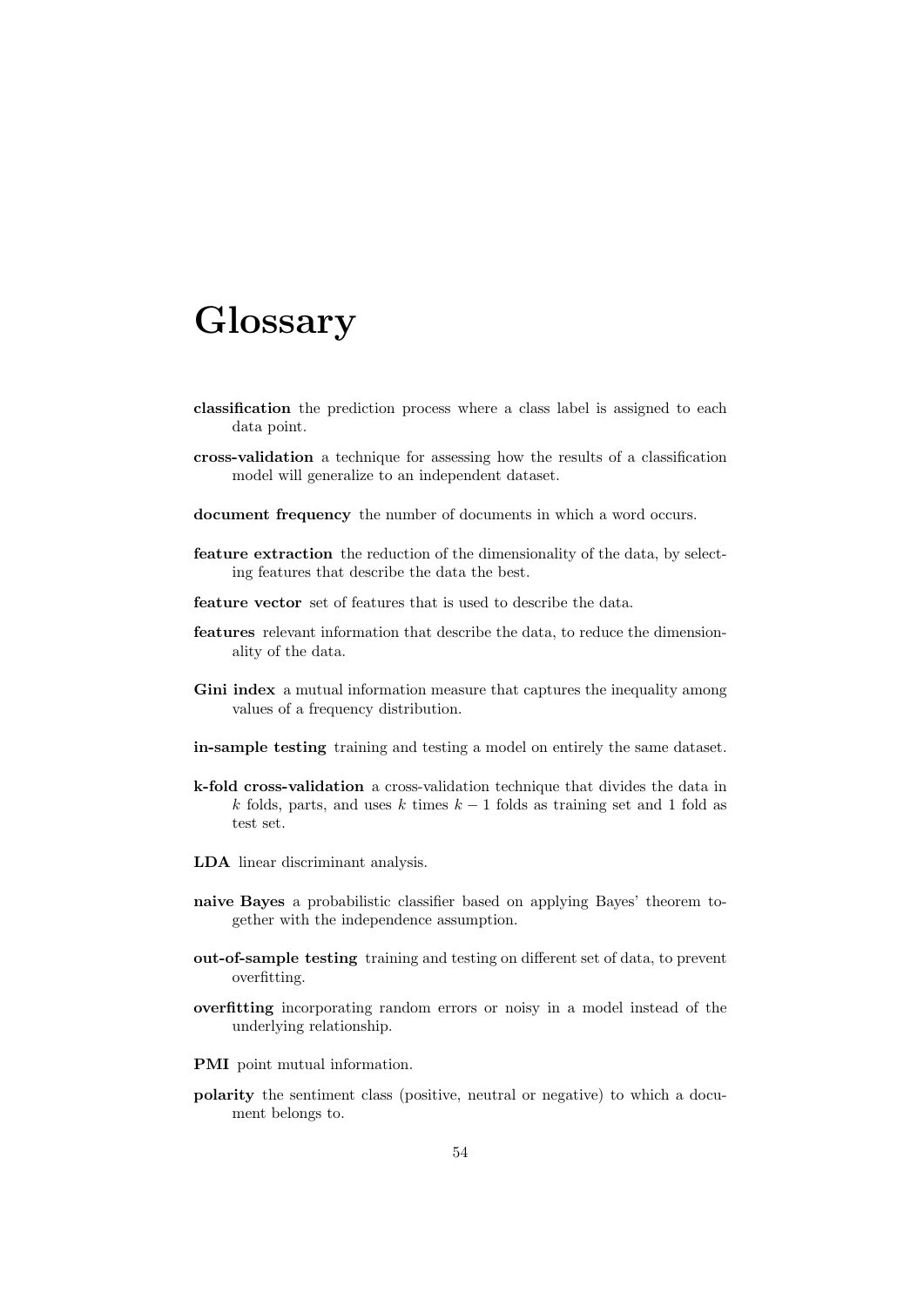### Glossary 55

POS part-of-speech.

- QDA quadratic discriminant analysis.
- sentiment analysis identifying and extracting subjective information from raw data.
- summed term frequency summing all the term frequencies of a word across all documents.
- Support Vector Machine a supervised learning algorithm that maps the data points in space and separates the associated classes with hyperplane which has a maximum distance to the classes.
- SVM support vector machine.
- term frequency a measure, which relies on the total number of occurrences of a term within a document.
- term presence a binary measure, which relies on if a term is present within a document.
- tweet a Twitter message, limited by the maximum number of 140 characters.
- Twitter a social medium where users can share their interests, stories, ideas and opinions with a tweet.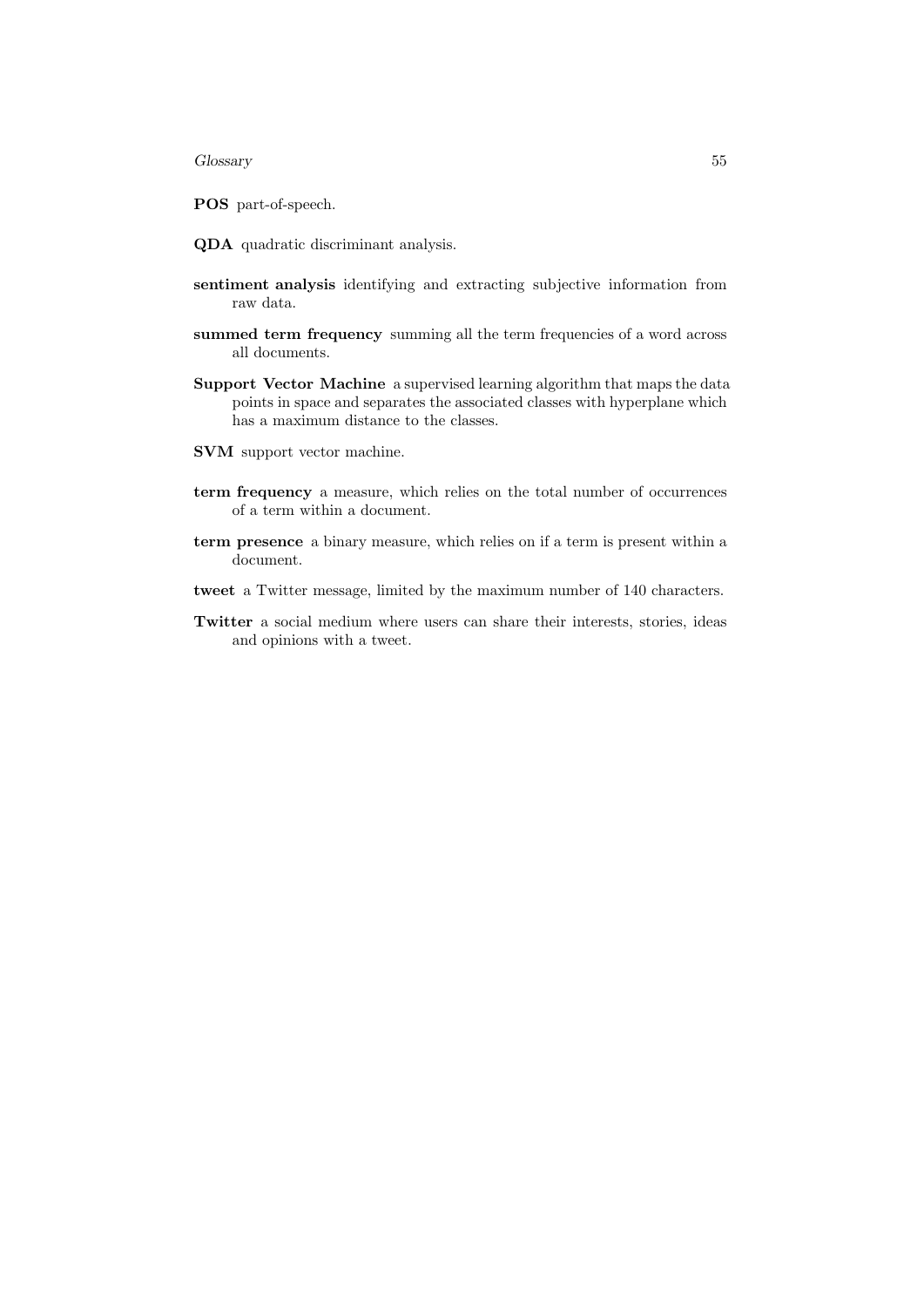# <span id="page-59-0"></span>Bibliography

- <span id="page-59-12"></span>[1] Kosei Abe. R.NET. 2011. URL: <rdotnet.codeplex.com/>.
- <span id="page-59-3"></span>[2] Apoorv Agarwal, Boyi Xie, Ilia Vovsha, Owen Rambow, and Rebecca Passonneau. "Sentiment analysis of Twitter data". In: Proceedings of the Workshop on Languages in Social Media. Association for Computational Linguistics, 2011, pp. 30–38.
- <span id="page-59-8"></span>[3] Charu C. Aggarwal. "Towards Meaningful High-Dimensional Nearest Neighbor Search by Human-Computer Interaction". In: In ICDE. 2002, pp. 593– 604.
- <span id="page-59-5"></span>[4] Alias-i. LingPipe. 2008. URL: <http://alias-i.com/lingpipe>.
- <span id="page-59-7"></span>[5] Luciano Barbosa and Junlan Feng. "Robust sentiment detection on Twitter from biased and noisy data". In: Proceedings of the 23rd International Conference on Computational Linguistics: Posters. COLING '10. Association for Computational Linguistics, 2010, pp. 36–44.
- <span id="page-59-6"></span>[6] Steven Bethard, Hong Yu, Ashley Thornton, Vasileios Hatzivassiloglou, and Dan Jurafsky. "Extracting Opinion Propositions and Opinion Holders using Syntactic and Lexical Cues". In: 2006, pp. 125–141.
- <span id="page-59-9"></span>[7] Albert Bifet and Eibe Frank. "Sentiment Knowledge Discovery in Twitter Streaming Data". In: Discovery Science 6332 (2010). Ed. by Bernhard Pfahringer, Geoff Holmes, and AchimEditors Hoffmann, pp. 1–15.
- <span id="page-59-11"></span>[8] Bernhard E. Boser and et al. "A training algorithm for optimal margin classifiers". In: Proceeding of the 5th annual ACM workshop on computational learning theory. ACM Press, 1992, pp. 144–152.
- <span id="page-59-1"></span>[9] Nicholas Carlson. The Real History Of Twitter. 2011. url: [http : / /](http://articles.businessinsider.com/2011-04-13/tech/29957143_1_jack-dorsey-twitter-podcasting) [articles . businessinsider . com / 2011 - 04 - 13 / tech / 29957143 \\_ 1 \\_](http://articles.businessinsider.com/2011-04-13/tech/29957143_1_jack-dorsey-twitter-podcasting) [jack-dorsey-twitter-podcasting](http://articles.businessinsider.com/2011-04-13/tech/29957143_1_jack-dorsey-twitter-podcasting).
- <span id="page-59-4"></span>[10] William B. Cavnar and John M. Trenkle. "N-Gram-Based Text Categorization". In: In Proceedings of SDAIR-94, 3rd Annual Symposium on Document Analysis and Information Retrieval. 1994, pp. 161–175.
- [11] Chih-Chung Chang and Chih-Jen Lin. *LIBSVM: a library for support* vector machines. 2001.
- <span id="page-59-2"></span>[12] Joel Comm. Twitter Power 2.0: How to Dominate Your Market One Tweet at a Time. Revised edition. Wiley, Apr. 2010.
- <span id="page-59-10"></span>[13] Nello Cristianini and John Shawe-Taylor. An Introduction to Support Vector Machines and Other Kernel-based Learning Methods. 1st ed. Cambridge University Press, 2000.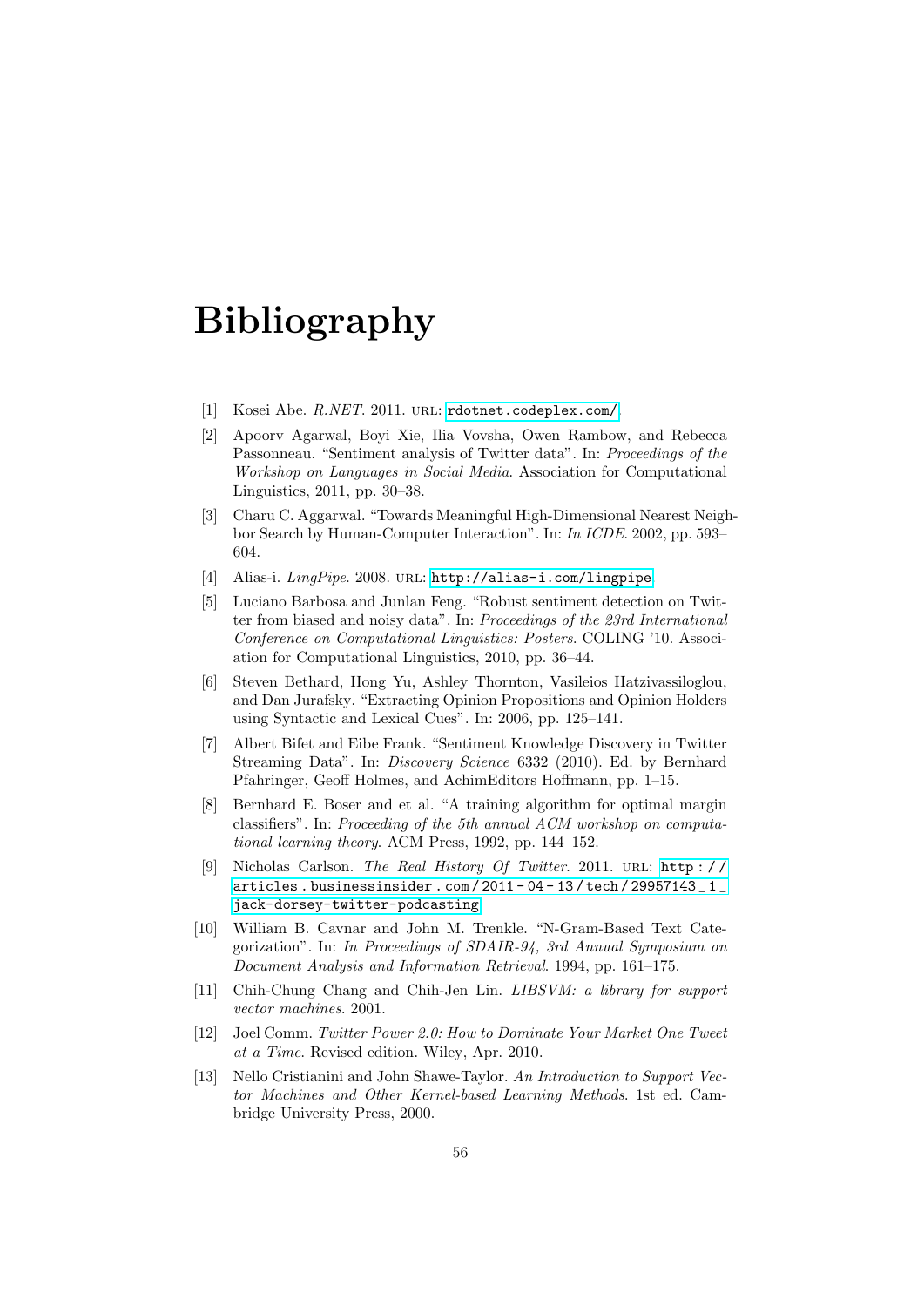- <span id="page-60-7"></span>[14] GebreKirstos Gebreselassie Gebremeskel. "Sentiment Analysis of Twitter Posts About News". Sentiment Analysis. Feb. 2011.
- <span id="page-60-13"></span>[15] Robert Gentleman and Ross Ihaka. The R Project for Statistical Computing. 1997. URL: <http://www.r-project.org/>.
- <span id="page-60-8"></span>[16] Alec Go, Richa Bhayani, and Lei Huang. "Twitter Sentiment Classification using Distant Supervision". In: Processing (2009), pp. 1–6.
- <span id="page-60-14"></span>[17] Torsten Grabs, Roman Schindlaue, Ramkumar Krishnan, Jonathan Goldstein, and Rafael Fernndez. "Introducing Microsoft StreamInsight". Sept. 2009.
- <span id="page-60-11"></span>[18] Alexander Hinneburg, Charu C. Aggarwal, and Daniel A. Keim. "What Is the Nearest Neighbor in High Dimensional Spaces?" In: Proceedings of the 26th International Conference on Very Large Data Bases. VLDB '00. Morgan Kaufmann Publishers Inc., 2000, pp. 506–515.
- <span id="page-60-4"></span>[19] Twitter Inc. Twitter. July 2006. URL: <http://www.twitter.com>.
- <span id="page-60-6"></span>[20] B.J. Jansen, M. Zhang, K. Sobel, and A. Chowdury. "Twitter power: Tweets as electronic word of mouth". In: Journal of the American Society for Information Science and Technology (2009).
- <span id="page-60-9"></span>[21] Long Jiang, Mo Yu, Ming Zhou, Xiaohua Liu, and Tiejun Zhao. "Targetdependent Twitter Sentiment Classification." In: ACL. Ed. by Dekang Lin, Yuji Matsumoto, and Rada Mihalcea. The Association for Computer Linguistics, 2011, pp. 151–160.
- <span id="page-60-10"></span>[22] Efthymios Kouloumpis, Theresa Wilson, and Johanna Moore. "Twitter Sentiment Analysis : The Good the Bad and the OMG !" In: Artificial Intelligence (2011), pp. 538–541.
- <span id="page-60-15"></span>[23] Vincent van Leeuwen, Kees van Nunen, Tim Harbers, and Durk Kingma. SNTMNT. 2011. url: <http://www.sntmnt.com>.
- <span id="page-60-1"></span>[24] Bing Liu. "Sentiment Analysis and Subjectivity". In: Handbook of Natural Language Processing 1 (2010). Ed. by N Indurkhya and F JEditors Damerau, pp. 1–38.
- <span id="page-60-12"></span>[25] Christopher D. Manning, Prabhakar Raghavan, and Hinrich Schtze. An Introduction to Information Retrieval. Cambridge University Press, 2008.
- <span id="page-60-5"></span>[26] James Manyika, Michael Chui, Brad Brown, Jacques Bughin, Richard Dobbs, Charles Roxburgh, and Angela Hung Byers. Big data: The next frontier for innovation, competition, and productivity. May 2011. URL: http://www.mckinsey.com/insights/mgi/research/technology\_ [and\\_innovation/big\\_data\\_the\\_next\\_frontier\\_for\\_innovation](http://www.mckinsey.com/insights/mgi/research/technology_and_innovation/big_data_the_next_frontier_for_innovation).
- <span id="page-60-2"></span>[27] Mark Milian. Why text messages are limited to 160 characters. May 2009. URL: http://latimesblogs.latimes.com/technology/2009/05/ [invented-text-messaging.html](http://latimesblogs.latimes.com/technology/2009/05/invented-text-messaging.html).
- <span id="page-60-3"></span>[28] Claire Cain Miller. Why Twitters C.E.O. Demoted Himself. 2010. URL: <http://www.nytimes.com/2010/10/31/technology/31ev.html>.
- <span id="page-60-0"></span>[29] Melissa Miller. 43% of Twitter Users Access Twitter From a Mobile Phone. Sept. 2011. url: [http://blog.hubspot.com/blog/tabid/6307/bid/](http://blog.hubspot.com/blog/tabid/6307/bid/25026/43-of-Twitter-Users-Access-Twitter-From-a-Mobile-Phone-Data.aspx) [25026 / 43 - of - Twitter - Users - Access - Twitter - From - a - Mobile -](http://blog.hubspot.com/blog/tabid/6307/bid/25026/43-of-Twitter-Users-Access-Twitter-From-a-Mobile-Phone-Data.aspx) [Phone-Data.aspx](http://blog.hubspot.com/blog/tabid/6307/bid/25026/43-of-Twitter-Users-Access-Twitter-From-a-Mobile-Phone-Data.aspx).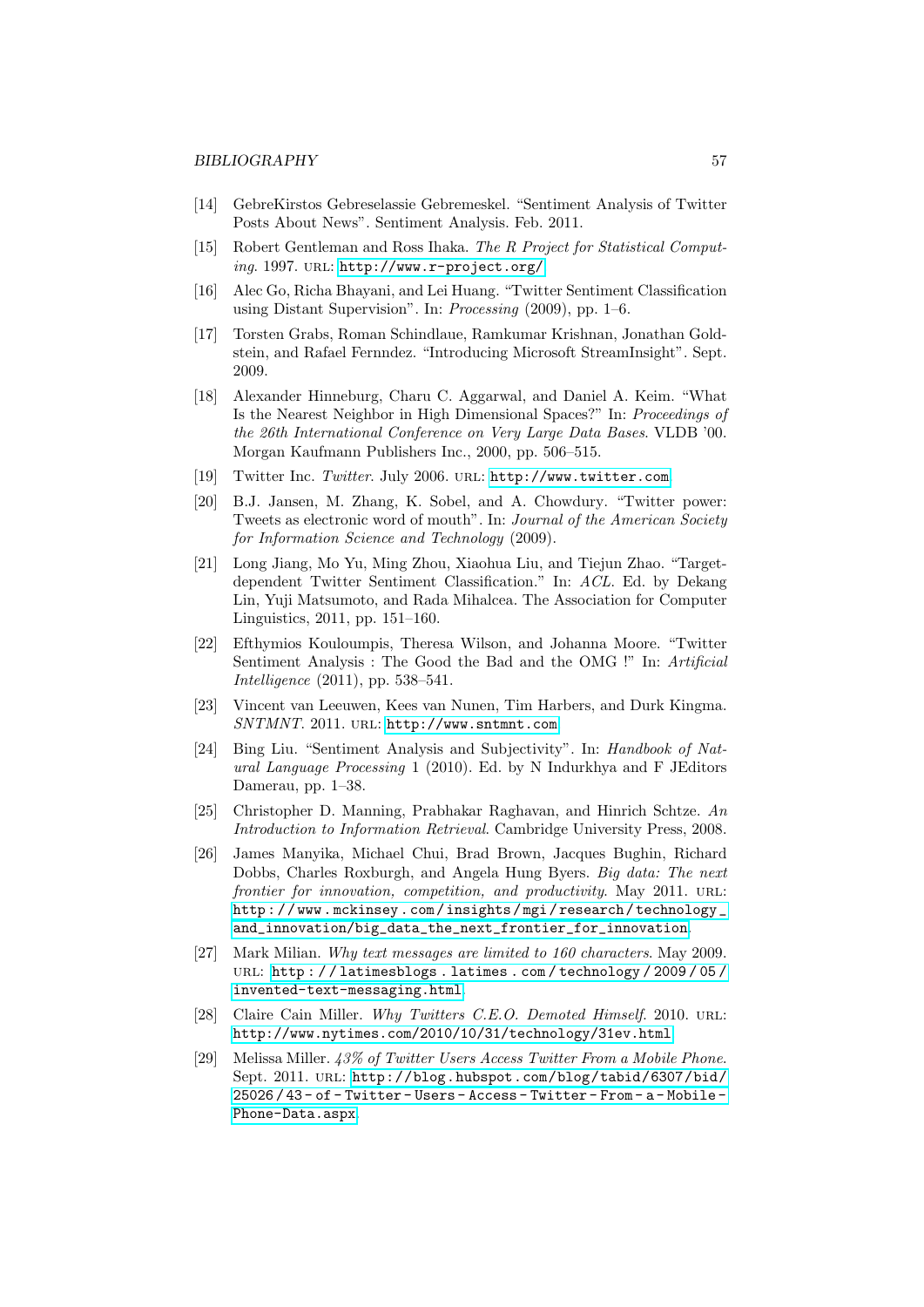- <span id="page-61-5"></span>[30] Alexander Pak and Patrick Paroubek. "Twitter as a Corpus for Sentiment Analysis and Opinion Mining". In: Proceedings of the Seventh International Conference on Language Resources and Evaluation (LREC'10). European Language Resources Association (ELRA), 2010.
- <span id="page-61-6"></span>[31] Alexander Pak, Patrick Paroubek, De Paris-sud, Laboratoire Limsi-cnrs, and F Orsay Cedex. "Twitter Based System : Using Twitter for Disambiguating Sentiment Ambiguous Adjectives". In: Computational Linguistics July (2010), pp. 436–439.
- <span id="page-61-2"></span>[32] Bo Pang and Lillian Lee. "Opinion Mining and Sentiment Analysis". In: Foundations and Trends in Information Retrieval 2.1-2 (Jan. 2008), pp. 1– 135.
- <span id="page-61-8"></span>[33] Bo Pang, Lillian Lee, and Shivakumar Vaithyanathan. "Thumbs up? Sentiment Classification using Machine Learning Techniques". In: Language 10.July (2002). Ed. by J Hajic and YEditors Matsumoto, pp. 79–86.
- <span id="page-61-10"></span>[34] John Rothfels and Julie Tibshirani. "Unsupervised sentiment classification of English movie reviews using automatic selection of positive and negative sentiment items". June 2010.
- <span id="page-61-11"></span>[35] Niek J. Sanders. Twitter Sentiment Corpus. Version 0.2. 2011. URL: [http:](http://www.sananalytics.com/lab/twitter-sentiment/) [//www.sananalytics.com/lab/twitter-sentiment/](http://www.sananalytics.com/lab/twitter-sentiment/).
- <span id="page-61-0"></span>[36] Semiocast. Arabic highest growth on Twitter English expression stabilizes  $below~40\%$ . 2011. URL: [http://semiocast.com/publications/2011\\_11\\_](http://semiocast.com/publications/2011_11_24_Arabic_highest_growth_on_Twitter) [24\\_Arabic\\_highest\\_growth\\_on\\_Twitter](http://semiocast.com/publications/2011_11_24_Arabic_highest_growth_on_Twitter).
- <span id="page-61-12"></span>[37] Statconn. statconnDCOM. 2012. URL: <http://rcom.univie.ac.at/>.
- <span id="page-61-4"></span>[38] Mike Thelwall, Kevan Buckley, Georgios Paltoglou, Di Cai, and Arvid Kappas. "Sentiment Strength Detection in Short Informal Text". In: Journal of the American Society for Information Science and Technology 61.12 (2010), p. 21.
- <span id="page-61-7"></span>[39] Ken Thompson. "Regular Expression Search Algorithm". In: Communications of the ACM 11.6 (1968), pp. 419–422.
- <span id="page-61-9"></span>[40] Peter D. Turney. "Thumbs Up or Thumbs Down? Semantic Orientation Applied to Unsupervised Classification of Reviews". In: Computational Linguistics pages.July (2002), p. 8.
- [41] Helga Wiesenhofer, Martin Ebner, and Isidor Kamrat. "Is Twitter an Individual Mass Communication Medium?" In: Proceedings of Society for Information Technology & Teacher Education International Conference 2010. Ed. by David Gibson and Bernie Dodge. AACE, 2010, pp. 1712– 1717.
- <span id="page-61-1"></span>[42] Theresa Wilson, Janyce Wiebe, and Rebecca Hwa. "Just how mad are you? Finding strong and weak opinion clauses". In: Proceedings Of The National Conference On Artificial Intelligence. Vol. 04. Menlo Park, CA; Cambridge, MA; London; AAAI Press; MIT Press; 1999, 2004, pp. 761– 769.
- <span id="page-61-3"></span>[43] Peter Yared. Why sentiment analysis is the future of ad optimization. 2011. url: [http://venturebeat.com/2011/03/20/why- sentiment](http://venturebeat.com/2011/03/20/why-sentiment-analysis-is-the-future-of-ad-optimization/)[analysis-is-the-future-of-ad-optimization/](http://venturebeat.com/2011/03/20/why-sentiment-analysis-is-the-future-of-ad-optimization/).